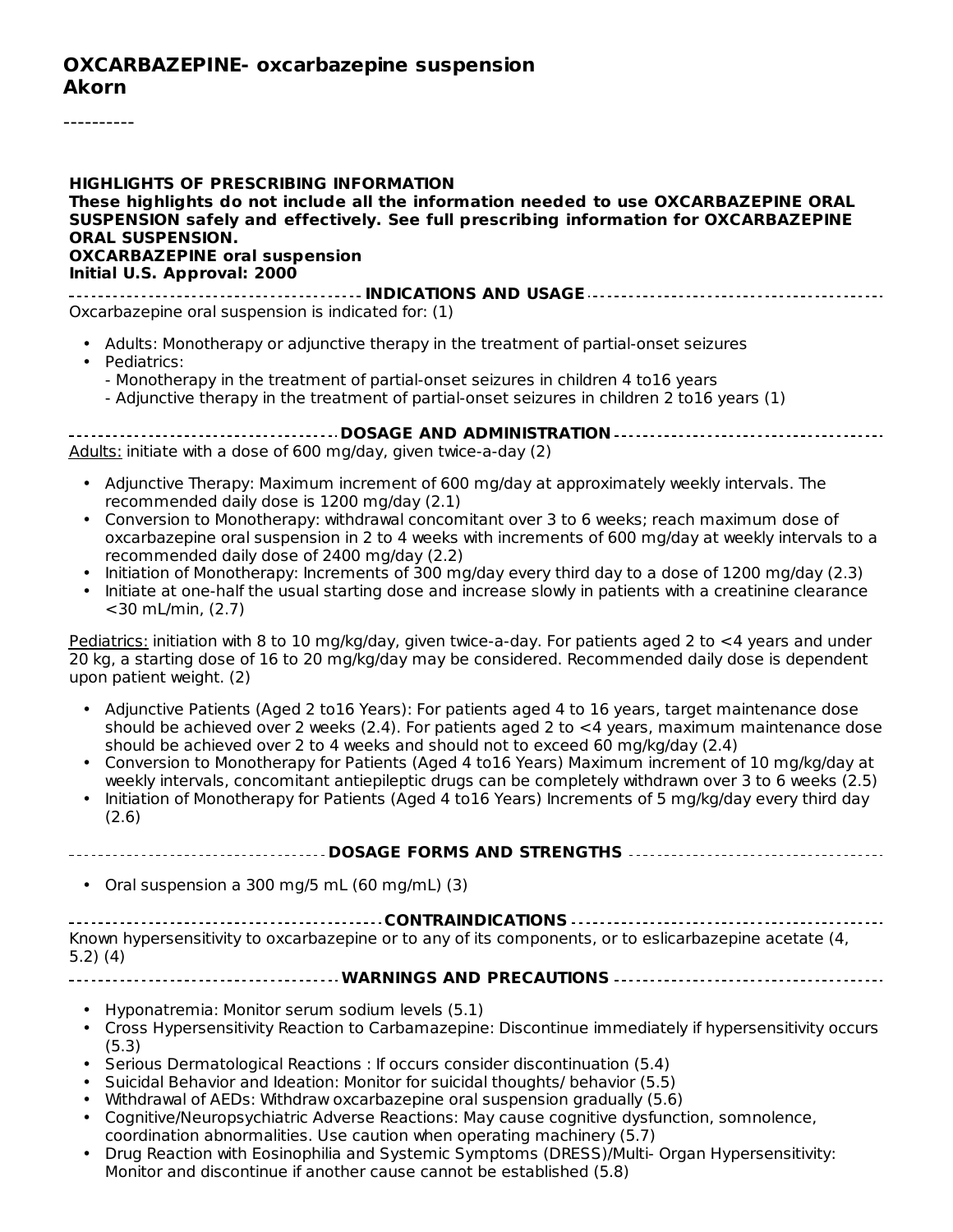- • Seizure Control During Pregnancy: Active metabolite may decrease (5.10) • **ADVERSE REACTIONS** The most common (≥10% more than placebo for adjunctive or low dose for monotherapy) adverse reactions in adults and pediatrics were: dizziness, somnolence, diplopia, fatigue, nausea, vomiting, ataxia, abnormal vision, headache, nystagmus, tremor, and abnormal gait. (6.1) **To report SUSPECTED ADVERSE REACTIONS, contact [Akorn Operating Company LLC at 1- 800-932-5676] or FDA at 1-800-FDA-1088 or www.fda.gov/medwatch. DRUG INTERACTIONS** • Phenytoin: Increased phenytoin levels. Reduced dose of phenytoin may be required (7.1) • Carbamazepine, Phenytoin, Phenobarbital: Decreased plasma levels of MHD (the active metabolite). Hematologic Events: Consider discontinuing (5.9) Risk of Seizure Aggravation: Discontinue if occurs. (5.11) Dose adjustments may be necessary (7.1)
	- Oral Contraceptive: Oxcarbazepine oral suspension may decrease the effectiveness of hormonal contraceptives (7.2)
	- **USE IN SPECIFIC POPULATIONS**
	- Pregnancy: May cause fetal harm (8.1)

#### **See 17 for PATIENT COUNSELING INFORMATION and Medication Guide.**

 $M_{\rm tot}$  and discontinue if and discontinue if and discontinue if and discontinue  $\Delta$ 

**Revised: 3/2022**

### **FULL PRESCRIBING INFORMATION: CONTENTS\***

#### **1 INDICATIONS AND USAGE**

### **2 DOSAGE AND ADMINISTRATION**

- 2.1 Adjunctive Therapy for Adults
- 2.2 Conversion to Monotherapy for Adults
- 2.3 Initiation of Monotherapy for Adults
- 2.4 Adjunctive Therapy for Pediatric Patients (Aged 2 to16 Years)
- 2.5 Conversion to Monotherapy for Pediatric Patients (Aged 4 to16 Years)
- 2.6 Initiation of Monotherapy for Pediatric Patients (Aged 4 to16 Years)
- 2.7 Dosage Modification for Patients with Renal Impairment
- 2.8 Administration Information

### **3 DOSAGE FORMS AND STRENGTHS**

**4 CONTRAINDICATIONS**

## **5 WARNINGS AND PRECAUTIONS**

- 5.1 Hyponatremia
- 5.2 Anaphylactic Reactions and Angioedema
- 5.3 Cross Hypersensitivity Reaction to Carbamazepine
- 5.4 Serious Dermatological Reactions
- 5.5 Suicidal Behavior and Ideation
- 5.6 Withdrawal of AEDs
- 5.7 Cognitive/Neuropsychiatric Adverse Reactions
- 5.8 Drug Reaction with Eosinophilia and Systemic Symptoms (DRESS)/Multi-Organ Hypersensitivity
- 5.9 Hematologic Events
- 5.10 Seizure Control During Pregnancy
- 5.11 Risk of Seizure Aggravation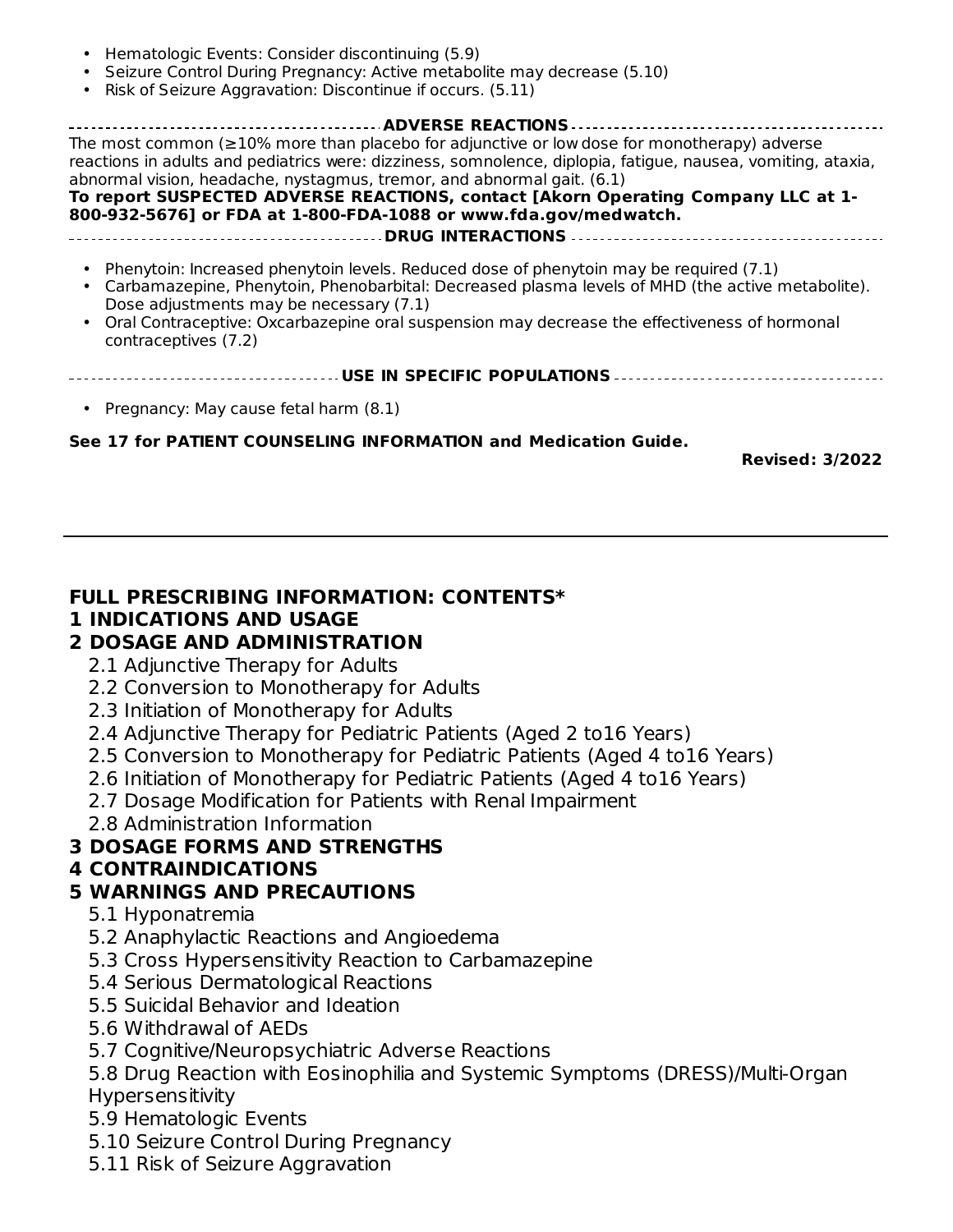### **6 ADVERSE REACTIONS**

- 6.1 Clinical Trials Experience
- 6.2 Postmarketing Experience

### **7 DRUG INTERACTIONS**

- 7.1 Effect of Oxcarbazepine on Other Drugs
- 7.2 Effect of Other Drugs on Oxcarbazepine
- 7.3 Hormonal Contraceptives

## **8 USE IN SPECIFIC POPULATIONS**

- 8.1 Pregnancy
- 8.2 Lactation
- 8.3 Females and Males of Reproductive Potential
- 8.4 Pediatric Use
- 8.5 Geriatric Use
- 8.6 Renal Impairment

## **9 DRUG ABUSE AND DEPENDENCE**

- 9.2 Abuse
- 9.3 Dependence

## **10 OVERDOSAGE**

- 10.1 Human Overdose Experience
- 10.2 Treatment and Management

## **11 DESCRIPTION**

## **12 CLINICAL PHARMACOLOGY**

- 12.1 Mechanism of Action
- 12.2 Pharmacodynamics
- 12.3 Pharmacokinetics

## **13 NONCLINICAL TOXICOLOGY**

13.1 Carcinogenesis, Mutagenesis, Impairment of Fertility

## **14 CLINICAL STUDIES**

- 14.1 Oxcarbazepine Monotherapy Trials
- 14.2 Oxcarbazepine Adjunctive Therapy Trials

## **16 HOW SUPPLIED/STORAGE AND HANDLING**

### **17 PATIENT COUNSELING INFORMATION**

 $\ast$  Sections or subsections omitted from the full prescribing information are not listed.

### **FULL PRESCRIBING INFORMATION**

## **1 INDICATIONS AND USAGE**

Oxcarbazepine oral suspension is indicated for use as monotherapy or adjunctive therapy in the treatment of partial-onset seizures in adults and as monotherapy in the treatment of partial-onset seizures in pediatric patients aged 4 years and above, and as adjunctive therapy in pediatric patients aged 2 years and above with partial-onset seizures.

## **2 DOSAGE AND ADMINISTRATION**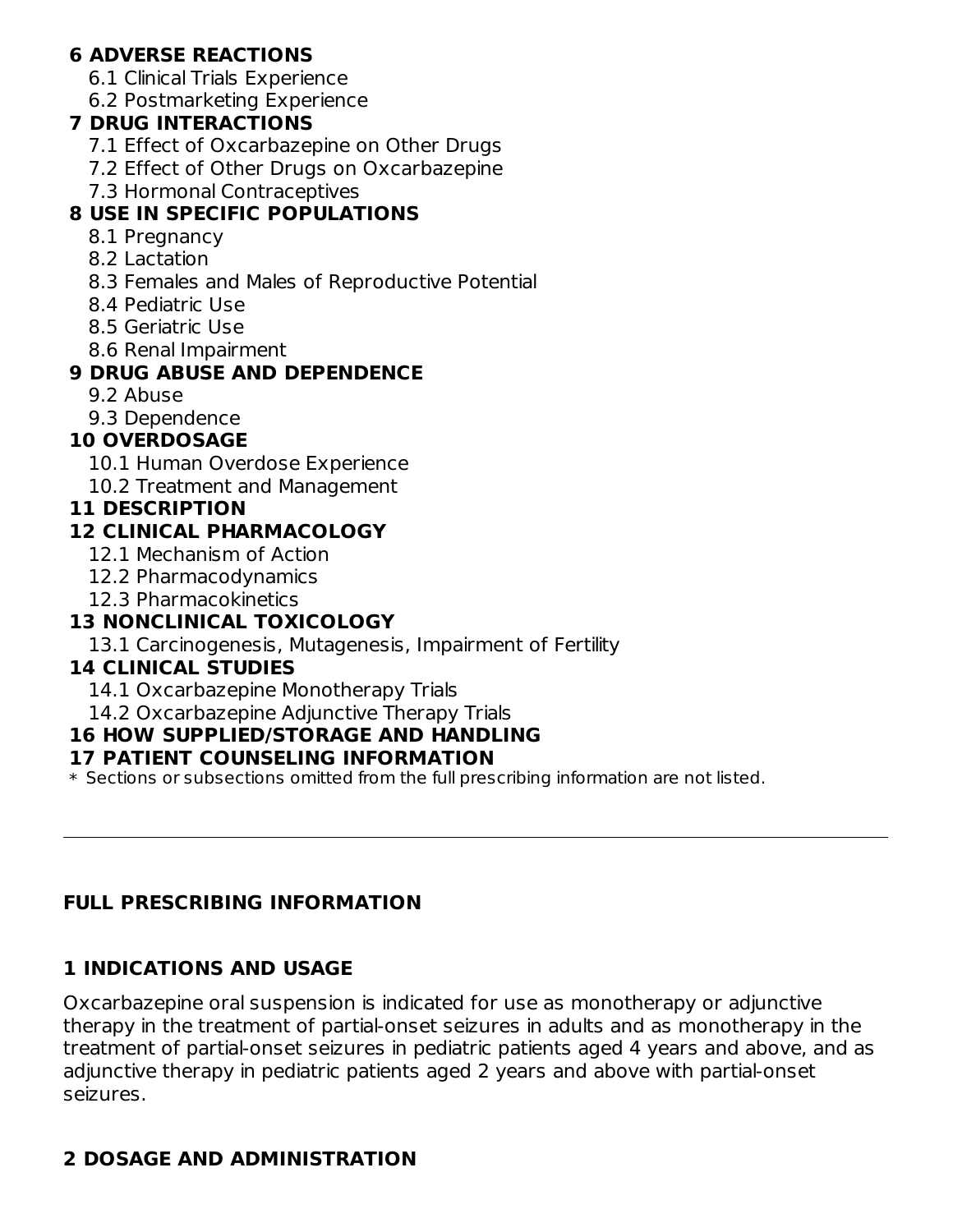## **2.1 Adjunctive Therapy for Adults**

Initiate oxcarbazepine oral suspension with a dose of 600 mg/day, given twice-a-day. If clinically indicated, the dose may be increased by a maximum of 600 mg/day at approximately weekly intervals; the maximum recommended daily dose is 1200 mg/day. Daily doses above 1200 mg/day show somewhat greater effectiveness in controlled trials, but most patients were not able to tolerate the 2400 mg/day dose, primarily because of CNS effects.

Dosage adjustment is recommended with concomitant use of strong CYP3A4 enzyme inducers or UGT inducers, which include certain antiepileptic drugs (AEDs) [see Drug Interactions (7.1, 7.2)].

## **2.2 Conversion to Monotherapy for Adults**

Patients receiving concomitant AEDs may be converted to monotherapy by initiating treatment with oxcarbazepine oral suspension at 600 mg/day (given in a twice-a-day regimen) while simultaneously initiating the reduction of the dose of the concomitant AEDs. The concomitant AEDs should be completely withdrawn over 3 to 6 weeks, while the maximum dose of oxcarbazepine oral suspension should be reached in about 2 to 4 weeks. Oxcarbazepine oral suspension may be increased as clinically indicated by a maximum increment of 600 mg/day at approximately weekly intervals to achieve the maximum recommended daily dose of 2400 mg/day. A daily dose of 1200 mg/day has been shown in one study to be effective in patients in whom monotherapy has been initiated with oxcarbazepine oral suspension. Patients should be observed closely during this transition phase.

## **2.3 Initiation of Monotherapy for Adults**

Patients not currently being treated with AEDs may have monotherapy initiated with oxcarbazepine oral suspension. In these patients, initiate oxcarbazepine oral suspension at a dose of 600 mg/day (given a twice-a-day); the dose should be increased by 300 mg/day every third day to a dose of 1200 mg/day. Controlled trials in these patients examined the effectiveness of a 1200 mg/day dose; a dose of 2400 mg/day has been shown to be effective in patients converted from other AEDs to oxcarbazepine oral suspension monotherapy (see above).

# **2.4 Adjunctive Therapy for Pediatric Patients (Aged 2 to16 Years)**

In pediatric patients aged 4 to16 years, initiate oxcarbazepine oral suspension at a daily dose of 8 to 10 mg/kg generally not to exceed 600 mg/day, given twice-a-day. The target maintenance dose of oxcarbazepine oral suspension should be achieved over 2 weeks, and is dependent upon patient weight, according to the following chart:

20 to 29 kg – 900 mg/day 29.1 to 39 kg – 1200 mg/day >39 kg – 1800 mg/day

In the clinical trial, in which the intention was to reach these target doses, the median daily dose was 31 mg/kg with a range of 6 to 51 mg/kg.

In pediatric patients aged 2 to <4 years, initiate oxcarbazepine oral suspension at a daily dose of 8 to 10 mg/kg generally not to exceed 600 mg/day, given twice-a-day. For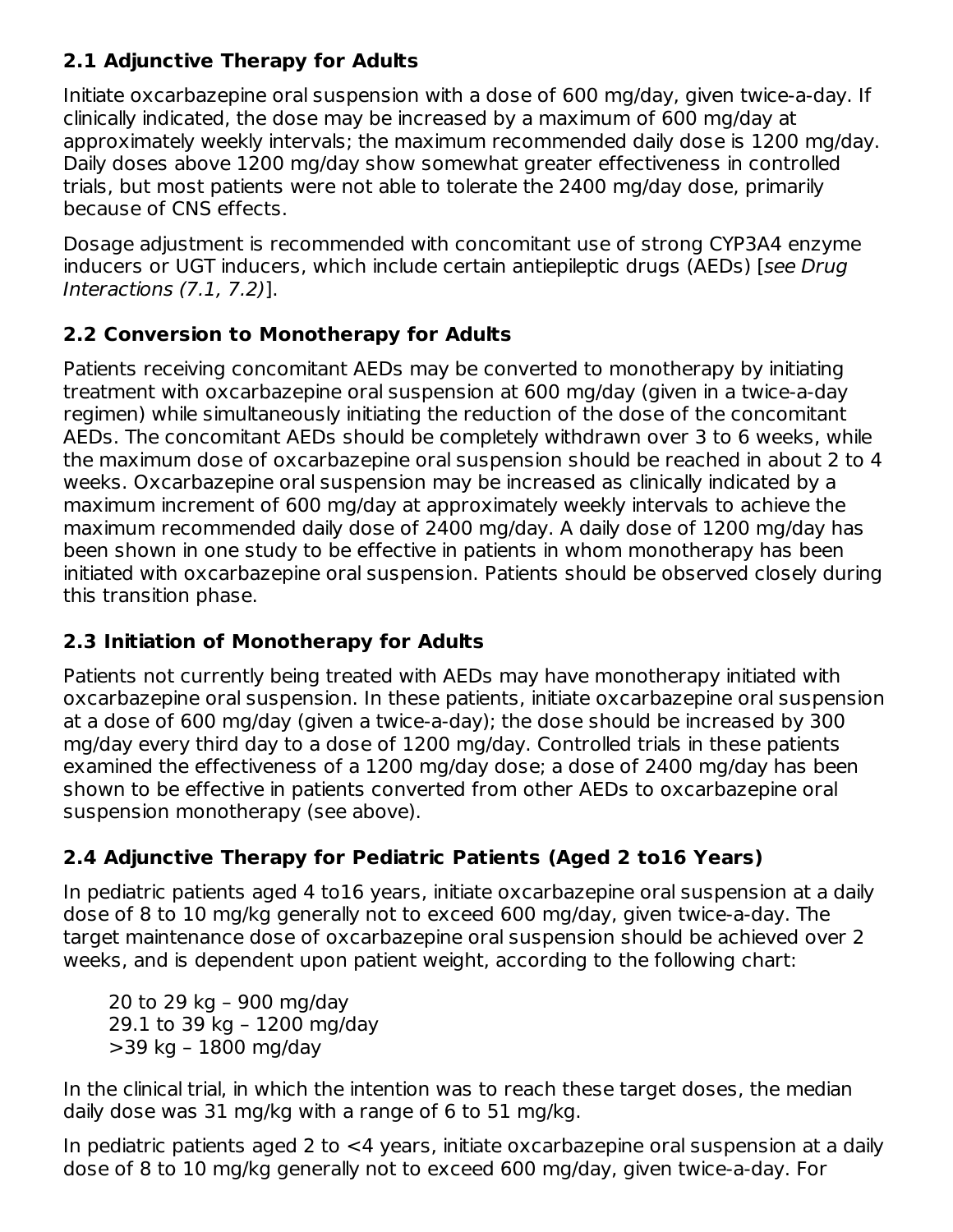patients less than 20 kg, a starting dose of 16 to 20 mg/kg may be considered [see Clinical Pharmacology (12.3)]. The maximum maintenance dose of oxcarbazepine oral suspension should be achieved over 2 to 4 weeks and should not exceed 60 mg/kg/day in a twice-a-day regimen.

In the clinical trial in pediatric patients (2 to 4 years of age) in which the intention was to reach the target dose of 60 mg/kg/day, 50% of patients reached a final dose of at least 55 mg/kg/day.

Under adjunctive therapy (with and without enzyme-inducing AEDs), when normalized by body weight, apparent clearance (L/hr/kg) decreased when age increased such that children 2 to <4 years of age may require up to twice the oxcarbazepine dose per body weight compared to adults; and children 4 to  $\leq$ 12 years of age may require a 50% higher oxcarbazepine dose per body weight compared to adults.

Dosage adjustment is recommended with concomitant use of strong CYP3A4 enzyme inducers or UGT inducers, which include certain antiepileptic drugs (AEDs) [see Drug Interactions (7.1, 7.2)].

## **2.5 Conversion to Monotherapy for Pediatric Patients (Aged 4 to16 Years)**

Patients receiving concomitant antiepileptic drugs may be converted to monotherapy by initiating treatment with oxcarbazepine oral suspension at approximately 8 to 10 mg/kg/day given twice-a-day, while simultaneously initiating the reduction of the dose of the concomitant antiepileptic drugs. The concomitant antiepileptic drugs can be completely withdrawn over 3 to 6 weeks while oxcarbazepine oral suspension may be increased as clinically indicated by a maximum increment of 10 mg/kg/day at approximately weekly intervals to achieve the recommended daily dose. Patients should be observed closely during this transition phase.

The recommended total daily dose of oxcarbazepine oral suspension is shown in Table 1.

## **2.6 Initiation of Monotherapy for Pediatric Patients (Aged 4 to16 Years)**

Patients not currently being treated with antiepileptic drugs may have monotherapy initiated with oxcarbazepine oral suspension. In these patients, initiate oxcarbazepine oral suspension at a dose of 8 to 10 mg/kg/day given twice-a-day. The dose should be increased by 5 mg/kg/day every third day to the recommended daily dose shown in the table below.

| Table 1: Range of Maintenance Doses of Oxcarbazepine Oral Suspension for |  |
|--------------------------------------------------------------------------|--|
| <b>Pediatrics by Weight During Monotherapy</b>                           |  |

| Weight in kg | <b>From</b><br>Dose (mg/day) | To<br>Dose (mg/day) |
|--------------|------------------------------|---------------------|
| 20           | 600                          | 900                 |
| 25           | 900                          | 1200                |
| 30           | 900                          | 1200                |
| 35           | 900                          | 1500                |
| 40           | 900                          | 1500                |
| 45           | 1200                         | 1500                |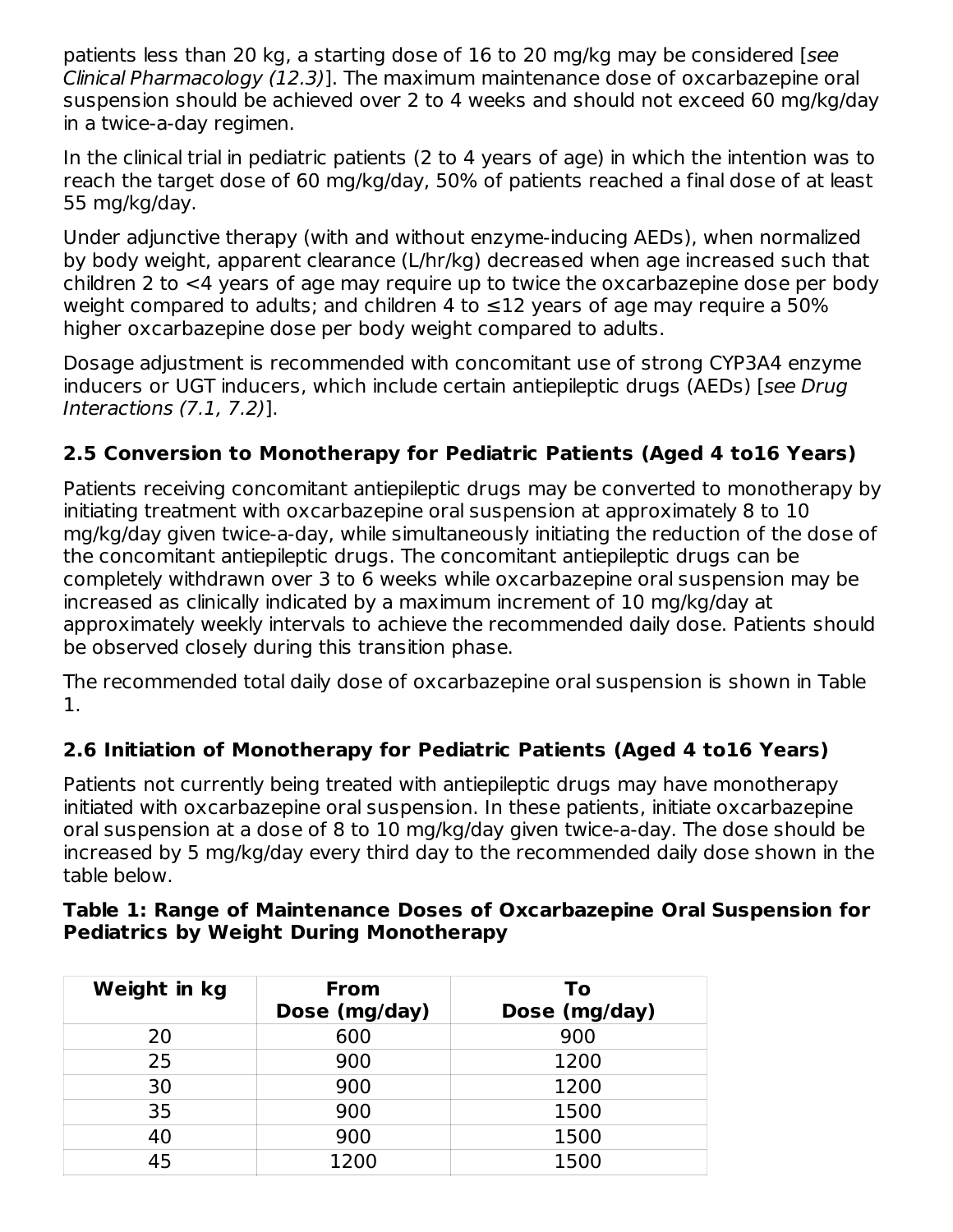| 50 | 1200 | 1800 |
|----|------|------|
| 55 | 1200 | 1800 |
| 60 | 1200 | 2100 |
| 65 | 1200 | 2100 |
|    | 1500 | 2100 |

## **2.7 Dosage Modification for Patients with Renal Impairment**

In patients with impaired renal function (creatinine clearance <30 mL/min) initiate oxcarbazepine oral suspension at one-half the usual starting dose (300 mg/day, given twice-a-day) and increase slowly to achieve the desired clinical response [see Clinical Pharmacology (12.3)].

## **2.8 Administration Information**

Oxcarbazepine oral suspension can be taken with or without food [see Clinical Pharmacology (12.3)].

Before using oxcarbazepine oral suspension, shake the bottle well and prepare the dose immediately afterwards. The prescribed amount of oral suspension should be withdrawn from the bottle using the oral dosing syringe supplied. Oxcarbazepine oral suspension can be mixed in a small glass of water just prior to administration or, alternatively, may be swallowed directly from the syringe. After each use, close the bottle and rinse the syringe with warm water and allow it to dry thoroughly.

Oxcarbazepine oral suspension and oxcarbazepine tablets may be interchanged at equal doses.

## **3 DOSAGE FORMS AND STRENGTHS**

 $\bullet$ 300 mg/5 mL (60 mg/mL): off-white to slightly brown or slightly red suspension.

# **4 CONTRAINDICATIONS**

Oxcarbazepine oral suspension is contraindicated in patients with a known hypersensitivity to oxcarbazepine or to any of its components, or to eslicarbazepine acetate [see Warnings and Precautions (5.2, 5.3)].

## **5 WARNINGS AND PRECAUTIONS**

## **5.1 Hyponatremia**

Clinically significant hyponatremia (sodium <125 mmol/L) can develop during oxcarbazepine use. In the 14 controlled epilepsy studies 2.5% of oxcarbazepine-treated patients (38/1,524) had a sodium of less than 125 mmol/L at some point during treatment, compared to no such patients assigned placebo or active control (carbamazepine and phenobarbital for adjunctive and monotherapy substitution studies, and phenytoin and valproate for the monotherapy initiation studies). Clinically significant hyponatremia generally occurred during the first 3 months of treatment with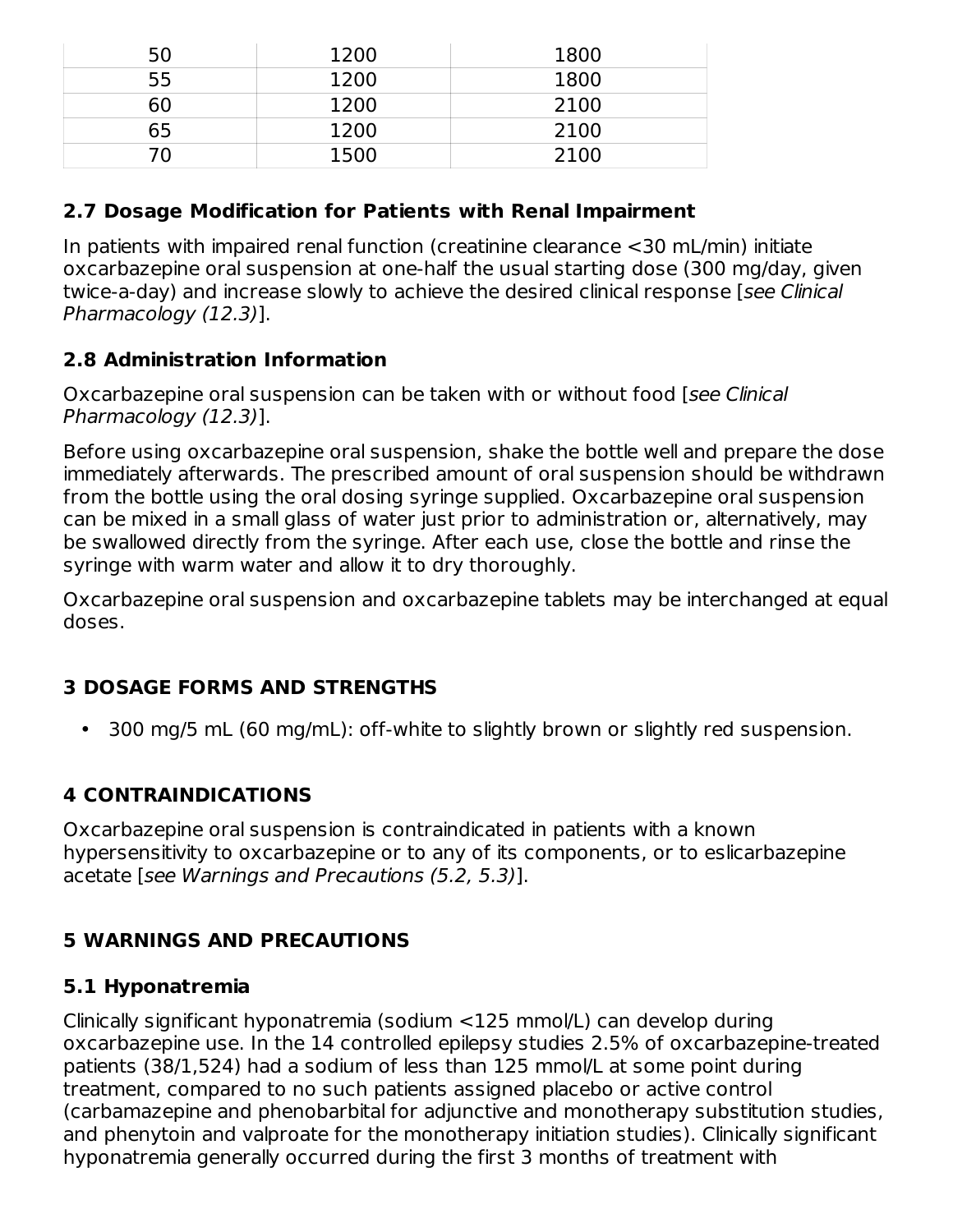oxcarbazepine, although there were patients who first developed a serum sodium <125 mmol/L more than 1 year after initiation of therapy. Most patients who developed hyponatremia were asymptomatic but patients in the clinical trials were frequently monitored and some had their oxcarbazepine dose reduced, discontinued, or had their fluid intake restricted for hyponatremia. Whether or not these maneuvers prevented the occurrence of more severe events is unknown. Cases of symptomatic hyponatremia and syndrome of inappropriate antidiuretic hormone secretion (SIADH) have been reported during postmarketing use. In clinical trials, patients whose treatment with oxcarbazepine was discontinued due to hyponatremia generally experienced normalization of serum sodium within a few days without additional treatment.

Measurement of serum sodium levels should be considered for patients during maintenance treatment with oxcarbazepine, particularly if the patient is receiving other medications known to decrease serum sodium levels (e.g., drugs associated with inappropriate ADH secretion) or if symptoms possibly indicating hyponatremia develop (e.g., nausea, malaise, headache, lethargy, confusion, obtundation, or increase in seizure frequency or severity).

## **5.2 Anaphylactic Reactions and Angioedema**

Rare cases of anaphylaxis and angioedema involving the larynx, glottis, lips and eyelids have been reported in patients after taking the first or subsequent doses of oxcarbazepine. Angioedema associated with laryngeal edema can be fatal. If a patient develops any of these reactions after treatment with oxcarbazepine, the drug should be discontinued and an alternative treatment started. These patients should not be rechallenged with the drug [see Warnings and Precautions (5.3)].

## **5.3 Cross Hypersensitivity Reaction to Carbamazepine**

Approximately 25% to 30% of patients who have had hypersensitivity reactions to carbamazepine will experience hypersensitivity reactions with oxcarbazepine. For this reason patients should be specifically questioned about any prior experience with carbamazepine, and patients with a history of hypersensitivity reactions to carbamazepine should ordinarily be treated with oxcarbazepine only if the potential benefit justifies the potential risk. If signs or symptoms of hypersensitivity develop, oxcarbazepine should be discontinued immediately [see Warnings and Precautions (5.2, 5.8)].

## **5.4 Serious Dermatological Reactions**

Serious dermatological reactions, including Stevens-Johnson syndrome (SJS) and toxic epidermal necrolysis (TEN), have been reported in both children and adults in association with oxcarbazepine use. Such serious skin reactions may be life threatening, and some patients have required hospitalization with very rare reports of fatal outcome. The median time of onset for reported cases was 19 days after treatment initiation. Recurrence of the serious skin reactions following rechallenge with oxcarbazepine has also been reported.

The reporting rate of TEN and SJS associated with oxcarbazepine use, which is generally accepted to be an underestimate due to underreporting, exceeds the background incidence rate estimates by a factor of 3- to 10-fold. Estimates of the background incidence rate for these serious skin reactions in the general population range between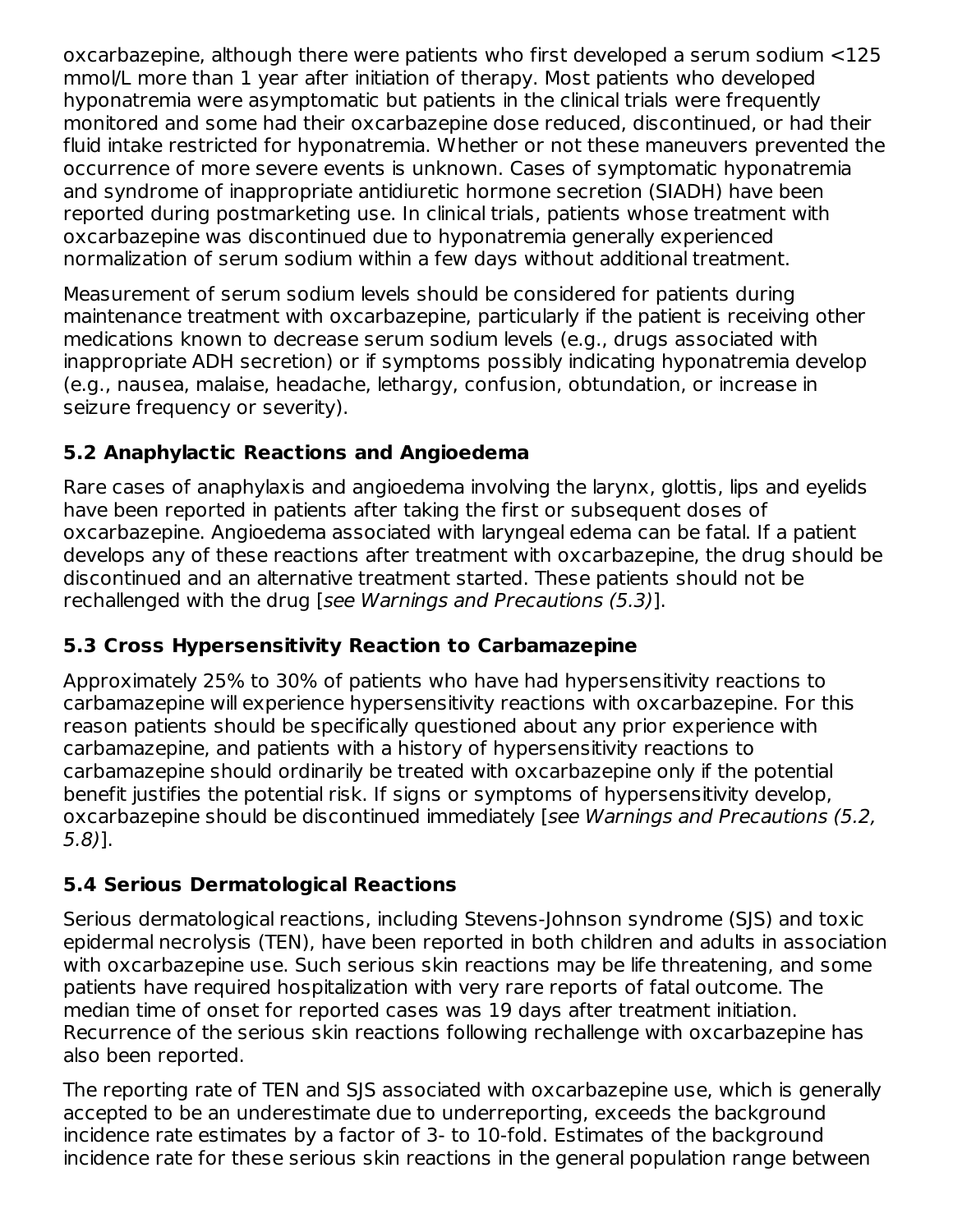0.5 to 6 cases per million-person years. Therefore, if a patient develops a skin reaction while taking oxcarbazepine, consideration should be given to discontinuing oxcarbazepine use and prescribing another antiepileptic medication.

## **Association with HLA-B\*1502**

Patients carrying the HLA-B\*1502 allele may be at increased risk for SJS/TEN with oxcarbazepine treatment.

Human Leukocyte Antigen (HLA) allele B\*1502 increases the risk for developing SJS/TEN in patients treated with carbamazepine. The chemical structure of oxcarazepine is similar to that of carbamazepine. Available clinical evidence, and data from nonclinical studies showing a direct interaction between oxcarbazepine and HLA-B\*1502 protein, suggest that the HLA-B\*1502 allele may also increase the risk for SJS/TEN with oxcarbazepine.

The frequency of HLA-B\*1502 allele ranges from 2 to 12% in Han Chinese populations, is about 8% in Thai populations, and above 15% in the Philippines and in some Malaysian populations. Allele frequencies up to about 2% and 6% have been reported in Korea and India, respectively. The frequency of the HLA-B\*1502 allele is negligible in people from European descent, several African populations, indigenous peoples of the Americas, Hispanic populations, and in Japanese  $($ 

Testing for the presence of the HLA-B\*1502 allele should be considered in patients with ancestry in genetically at-risk populations, prior to initiating treatment with oxcarbazepine. The use of oxcarbazepine should be avoided in patients positive for HLA-B\*1502 unless the benefits clearly outweigh the risks. Consideration should also be given to avoid the use of other drugs associated with SJS/TEN in HLA-B\*1502 positive patients, when alternative therapies are otherwise equally acceptable. Screening is not generally recommended in patients from populations in which the prevalence of HLAB\* 1502 is low, or in current oxcarbazepine users, as the risk of SJS/TEN is largely confined to the first few months of therapy, regardless of HLA B\*1502 status.

The use of HLA-B\*1502 genotyping has important limitations and must never substitute for appropriate clinical vigilance and patient management. The role of other possible factors in the development of, and morbidity from, SJS/TEN, such as antiepileptic drug (AED) dose, compliance, concomitant medications, comorbidities, and the level of dermatologic monitoring have not been well characterized.

## **5.5 Suicidal Behavior and Ideation**

Antiepileptic drugs (AEDs), including oxcarbazepine, increase the risk of suicidal thoughts or behavior in patients taking these drugs for any indication. Patients treated with any AED for any indication should be monitored for the emergence or worsening of depression, suicidal thoughts or behavior, and/or any unusual changes in mood or behavior.

Pooled analyses of 199 placebo-controlled clinical trials (mono- and adjunctive therapy) of 11 different AEDs showed that patients randomized to one of the AEDs had approximately twice the risk (adjusted Relative Risk 1.8, 95% CI:1.2, 2.7) of suicidal thinking or behavior compared to patients randomized to placebo. In these trials, which had a median treatment duration of 12 weeks, the estimated incidence rate of suicidal behavior or ideation among 27,863 AED-treated patients was 0.43%, compared to 0.24% among 16,029 placebo-treated patients, representing an increase of approximately one case of suicidal thinking or behavior for every 530 patients treated.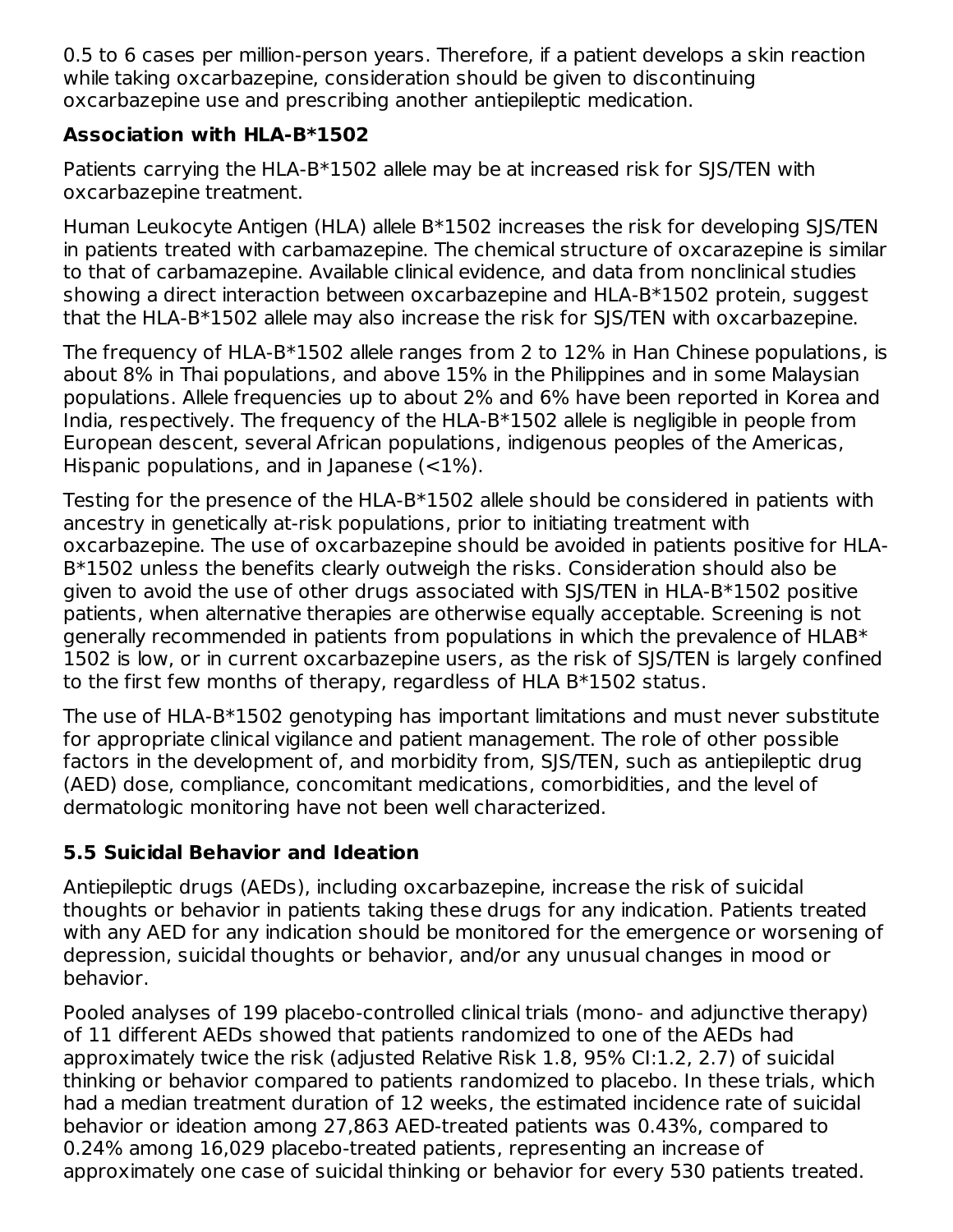There were 4 suicides in drug-treated patients in the trials and none in placebo-treated patients, but the number is too small to allow any conclusion about drug effect on suicide.

The increased risk of suicidal thoughts or behavior with AEDs was observed as early as one week after starting drug treatment with AEDs and persisted for the duration of treatment assessed. Because most trials included in the analysis did not extend beyond 24 weeks, the risk of suicidal thoughts or behavior beyond 24 weeks could not be assessed.

The risk of suicidal thoughts or behavior was generally consistent among drugs in the data analyzed. The finding of increased risk with AEDs of varying mechanisms of action and across a range of indications suggests that the risk applies to all AEDs used for any indication. The risk did not vary substantially by age (5 to 100 years) in the clinical trials analyzed. Table 2 shows absolute and relative risk by indication for all evaluated AEDs.

**Table 2: Risk by Indication for Antiepileptic Drugs in the Pooled Analysis**

| <b>Indication</b> | <b>Placebo</b><br><b>Events</b><br>Per1,000<br><b>Patients</b> | <b>Drug</b><br>with<br><b>Events</b><br>Per<br>1,000<br><b>Patients</b> | <b>Relative</b><br>of Eventsin<br>DrugPatients/<br><b>Incidence</b><br><b>inPlacebo</b><br><b>Patients</b> | <b>Risk</b><br>Patientswith Patients Risk: Incidence Difference: Additional<br><b>DrugPatients with</b><br><b>EventsPer 1,000</b><br><b>Patients</b> |
|-------------------|----------------------------------------------------------------|-------------------------------------------------------------------------|------------------------------------------------------------------------------------------------------------|------------------------------------------------------------------------------------------------------------------------------------------------------|
| Epilepsy          | 1.0                                                            | 3.4                                                                     | 3.5                                                                                                        | 2.4                                                                                                                                                  |
| Psychiatric       | 5.7                                                            | 8.5                                                                     | 1.5                                                                                                        | 2.9                                                                                                                                                  |
| Other             | 1.0                                                            | 1.8                                                                     | 1.9                                                                                                        | 0.9                                                                                                                                                  |
| Total             | 2.4                                                            | 4.3                                                                     | 1.8                                                                                                        | 1.9                                                                                                                                                  |

The relative risk for suicidal thoughts or behavior was higher in clinical trials for epilepsy than in clinical trials for psychiatric or other conditions, but the absolute risk differences were similar for the epilepsy and psychiatric indications.

Anyone considering prescribing oxcarbazepine or any other AED must balance the risk of suicidal thoughts or behavior with the risk of untreated illness. Epilepsy and many other illnesses for which AEDs are prescribed are themselves associated with morbidity and mortality and an increased risk of suicidal thoughts and behavior. Should suicidal thoughts and behavior emerge during treatment, the prescriber needs to consider whether the emergence of these symptoms in any given patient may be related to the illness being treated.

Patients, their caregivers, and families should be informed that AEDs increase the risk of suicidal thoughts and behavior and should be advised of the need to be alert for the emergence or worsening of the signs and symptoms of depression, any unusual changes in mood or behavior, or the emergence of suicidal thoughts, behavior, or thoughts about self-harm. Behaviors of concern should be reported immediately to healthcare providers.

## **5.6 Withdrawal of AEDs**

As with most antiepileptic drugs, oxcarbazepine should generally be withdrawn gradually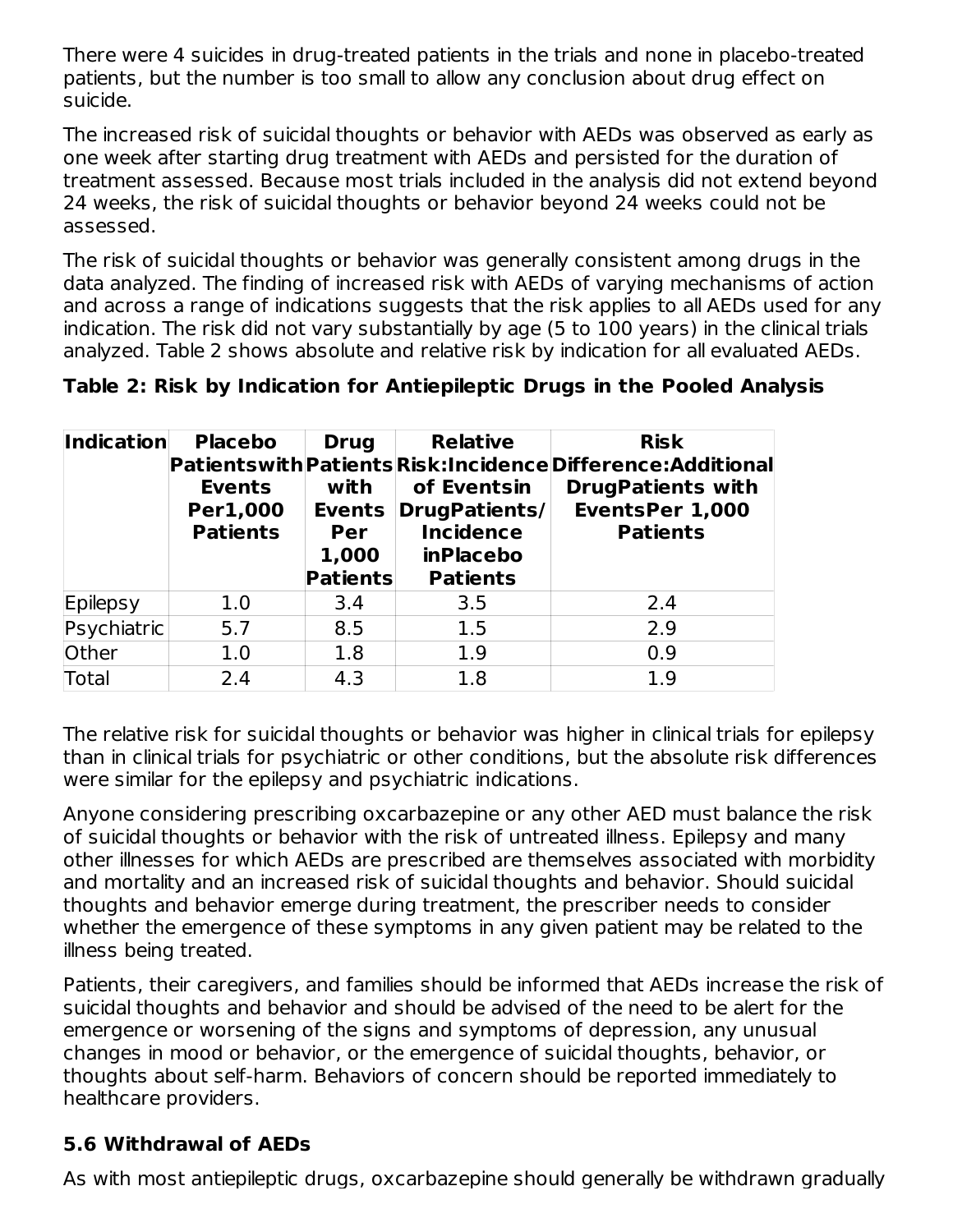As with most antiepileptic drugs, oxcarbazepine should generally be withdrawn gradually because of the risk of increased seizure frequency and status epilepticus [see Dosage and Administration (2.4) and Clinical Studies (14)]. But if withdrawal is needed because of a serious adverse event, rapid discontinuation can be considered.

## **5.7 Cognitive/Neuropsychiatric Adverse Reactions**

Use of oxcarbazepine has been associated with central nervous system-related adverse reactions. The most significant of these can be classified into 3 general categories: 1) cognitive symptoms including psychomotor slowing, difficulty with concentration, and speech or language problems, 2) somnolence or fatigue, and 3) coordination abnormalities, including ataxia and gait disturbances.

Patients should be monitored for these signs and symptoms and advised not to drive or operate machinery until they have gained sufficient experience on oxcarbazepine to gauge whether it adversely affects their ability to drive or operate machinery.

## Adult Patients

In one large, fixed-dose study, oxcarbazepine was added to existing AED therapy (up to three concomitant AEDs). By protocol, the dosage of the concomitant AEDs could not be reduced as oxcarbazepine was added, reduction in oxcarbazepine dosage was not allowed if intolerance developed, and patients were discontinued if unable to tolerate their highest target maintenance doses. In this trial, 65% of patients were discontinued because they could not tolerate the 2400 mg/day dose of oxcarbazepine on top of existing AEDs. The adverse events seen in this study were primarily CNS related and the risk for discontinuation was dose related.

In this trial, 7.1% of oxcarbazepine-treated patients and 4% of placebo-treated patients experienced a cognitive adverse reaction. The risk of discontinuation for these events was about 6.5 times greater on oxcarbazepine than on placebo. In addition, 26% of oxcarbazepine-treated patients and 12% of placebo-treated patients experienced somnolence. The risk of discontinuation for somnolence was about 10 times greater on oxcarbazepine than on placebo. Finally, 28.7% of oxcarbazepine-treated patients and 6.4% of placebo-treated patients experienced ataxia or gait disturbances. The risk for discontinuation for these events was about 7 times greater on oxcarbazepine than on placebo.

In a single placebo-controlled monotherapy trial evaluating 2400 mg/day of oxcarbazepine, no patients in either treatment group discontinued double-blind treatment because of cognitive adverse events, somnolence, ataxia, or gait disturbance.

In the 2 dose-controlled conversion to monotherapy trials comparing 2400 mg/day and 300 mg/day oxcarbazepine, 1.1% of patients in the 2400 mg/day group discontinued double-blind treatment because of somnolence or cognitive adverse reactions compared to 0% in the 300 mg/day group. In these trials, no patients discontinued because of ataxia or gait disturbances in either treatment group.

### Pediatric Patients

A study was conducted in pediatric patients (3 to 17 years old) with inadequately controlled partial-onset seizures in which oxcarbazepine was added to existing AED therapy (up to 2 concomitant AEDs). By protocol, the dosage of concomitant AEDs could not be reduced as oxcarbazepine was added. Oxcarbazepine was titrated to reach a target dose ranging from 30 mg/kg to 46 mg/kg (based on a patient's body weight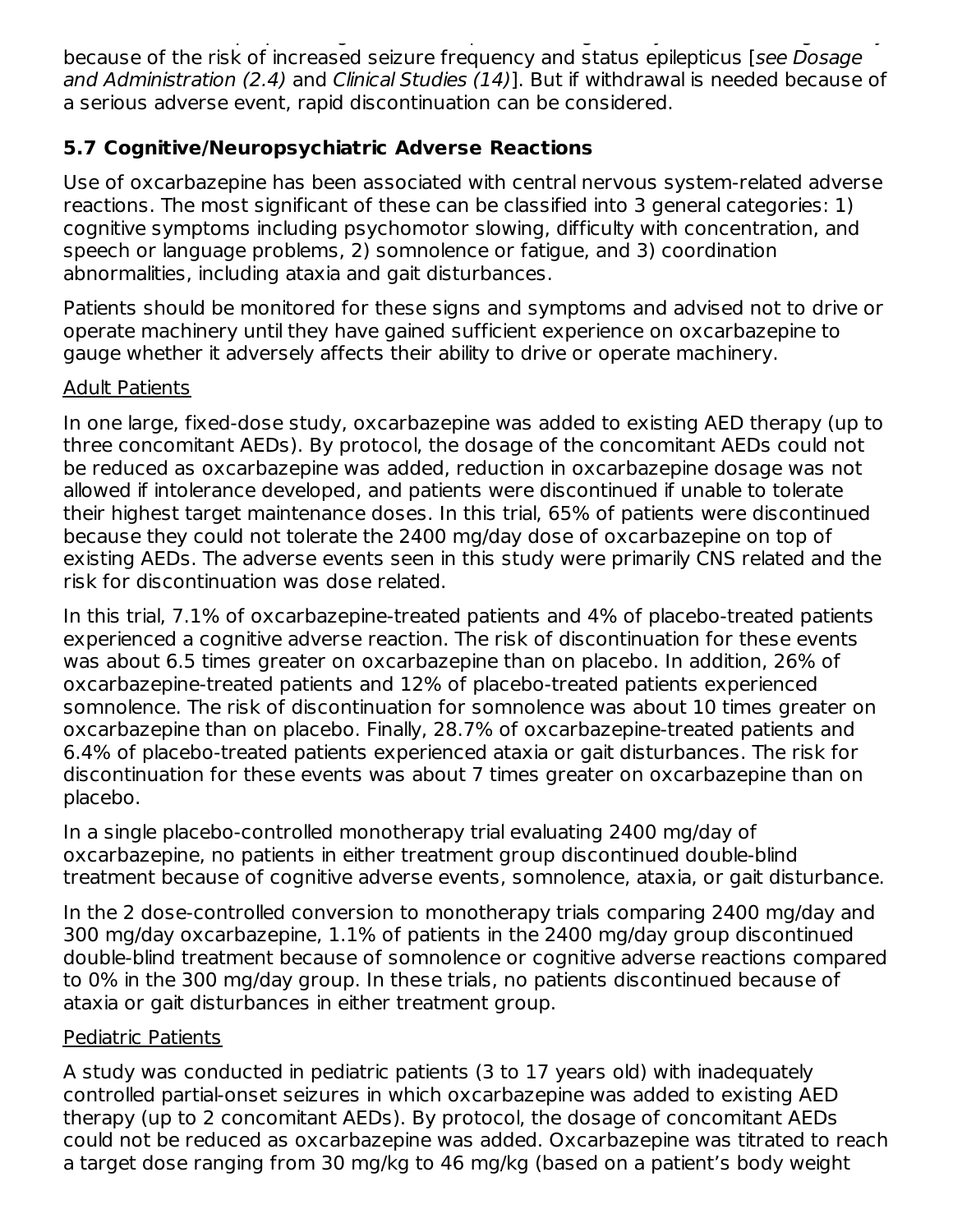with fixed doses for predefined weight ranges).

Cognitive adverse events occurred in 5.8% of oxcarbazepine-treated patients (the single most common event being concentration impairment, 4 of 138 patients) and in 3.1% of patients treated with placebo. In addition, 34.8% of oxcarbazepine-treated patients and 14.0% of placebo-treated patients experienced somnolence. (No patient discontinued due to a cognitive adverse reaction or somnolence.). Finally, 23.2% of oxcarbazepinetreated patients and 7.0% of placebo-treated patients experienced ataxia or gait disturbances. Two (1.4%) oxcarbazepine-treated patients and 1 (0.8%) placebo-treated patient discontinued due to ataxia or gait disturbances.

### **5.8 Drug Reaction with Eosinophilia and Systemic Symptoms (DRESS)/Multi-Organ Hypersensitivity**

Drug Reaction with Eosinophilia and Systemic Symptoms (DRESS), also known as multiorgan hypersensitivity, has occurred with oxcarbazepine. Some of these events have been fatal or life-threatening. DRESS typically, although not exclusively, presents with fever, rash, lymphadenopathy and/or facial swelling, in association with other organ system involvement, such as hepatitis, nephritis, hematologic abnormalities, myocarditis, or myositis sometimes resembling an acute viral infection. Eosinophilia is often present. This disorder is variable in its expression, and other organ systems not noted here may be involved. It is important to note that early manifestations of hypersensitivity (e.g., fever, lymphadenopathy) may be present even though rash is not evident. If such signs or symptoms are present, the patient should be evaluated immediately. Oxcarbazepine should be discontinued if an alternative etiology for the signs or symptoms cannot be established.

## **5.9 Hematologic Events**

Rare reports of pancytopenia, agranulocytosis, and leukopenia have been seen in patients treated with oxcarbazepine during postmarketing experience. Discontinuation of the drug should be considered if any evidence of these hematologic events develops.

## **5.10 Seizure Control During Pregnancy**

Rare reports of pancytopenia, agranulocytosis, and leukopenia have been seen in patients treated with oxcarbazepine during postmarketing experience. Discontinuation of the drug should be considered if any evidence of these hematologic events develops.

## **5.11 Risk of Seizure Aggravation**

Exacerbation of or new onset primary generalized seizures has been reported with oxcarbazepine. The risk of aggravation of primary generalized seizures is seen especially in children but may also occur in adults. In case of seizure aggravation, oxcarbazepine should be discontinued.

## **6 ADVERSE REACTIONS**

The following serious adverse reactions are described below and elsewhere in the labeling:

• Hyponatremia [see Warnings and Precautions (5.1)]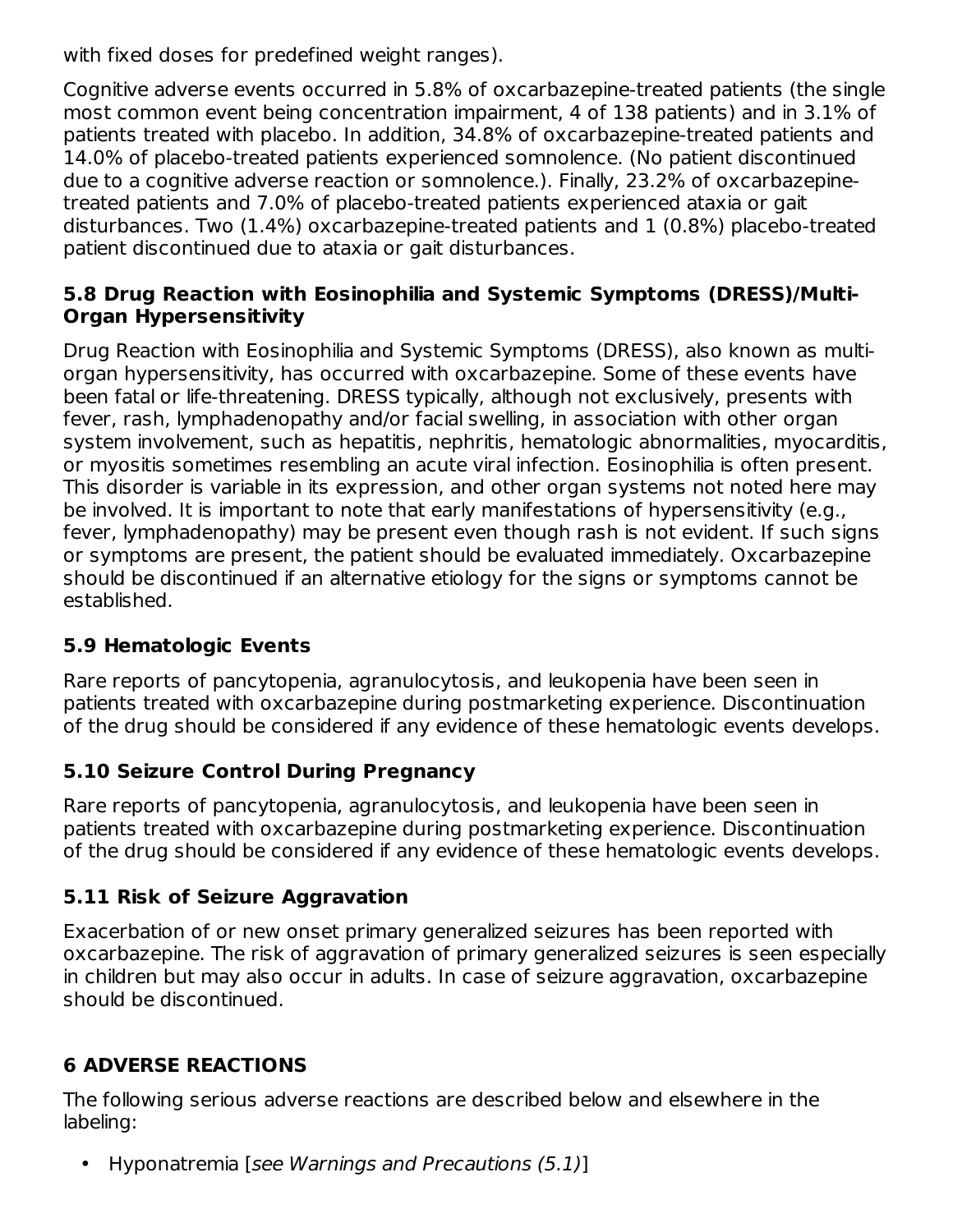- Anaphylactic Reactions and Angioedema [see Warnings and Precautions (5.2)]
- Cross Hypersensitivity Reaction to Carbamazepine [see Warnings and Precautions (5.3)]
- Serious Dermatological Reactions [see Warnings and Precautions (5.4)]
- Suicidal Behavior and Ideation [see Warnings and Precautions (5.5)]
- Cognitive/Neuropsychiatric Adverse Reactions [see Warnings and Precautions (5.7)]
- Drug Reaction with Eosinophilia and Systemic Symptoms (DRESS)/Multi-Organ Hypersensitivity [see Warnings and Precautions (5.8)]
- Hematologic Events [see Warnings and Precautions (5.9)]

## **6.1 Clinical Trials Experience**

Because clinical trials are conducted under widely varying conditions, adverse reaction rates observed in the clinical trials of a drug cannot be directly compared to rates in the clinical trials of another drug and may not reflect the rates observed in practice.

### Most Common Adverse Reactions in All Clinical Studies

### Adjunctive Therapy/Monotherapy in Adults Previously Treated with Other AEDs

The most common ( $\geq 10\%$  more than placebo for adjunctive or low dose for monotherapy) adverse reactions with oxcarbazepine: dizziness, somnolence, diplopia, fatigue, nausea, vomiting, ataxia, abnormal vision, headache, nystagmus tremor, and abnormal gait.

Approximately 23% of these 1,537 adult patients discontinued treatment because of an adverse reaction. The adverse reactions most commonly associated with discontinuation were: dizziness (6.4%), diplopia (5.9%), ataxia (5.2%), vomiting (5.1%), nausea (4.9%), somnolence (3.8%), headache (2.9%), fatigue (2.1%), abnormal vision (2.1%), tremor (1.8%), abnormal gait (1.7%), rash (1.4%), hyponatremia (1.0%).

### Monotherapy in Adults Not Previously Treated with Other AEDs

The most common ( $\geq$  5%) adverse reactions with oxcarbazepine in these patients were similar to those in previously treated patients.

Approximately 9% of these 295 adult patients discontinued treatment because of an adverse reaction. The adverse reactions most commonly associated with discontinuation were: dizziness (1.7%), nausea (1.7%), rash (1.7%), headache (1.4%).

### Adjunctive Therapy/Monotherapy in Pediatric Patients 4 Years Old and Above Previously Treated with Other AEDs

The most common ( $\geq$  5%) adverse reactions with oxcarbazepine in these patients were similar to those seen in adults.

Approximately 11% of these 456 pediatric patients discontinued treatment because of an adverse reaction. The adverse reactions most commonly associated with discontinuation were: somnolence (2.4%), vomiting (2.0%), ataxia (1.8%), diplopia (1.3%), dizziness (1.3%), fatigue (1.1%), nystagmus (1.1%).

### Monotherapy in Pediatric Patients 4 Years Old and Above Not Previously Treated with Other AEDs

The most common ( $\geq$  5%) adverse reactions with oxcarbazepine in these patients were similar to those in adults.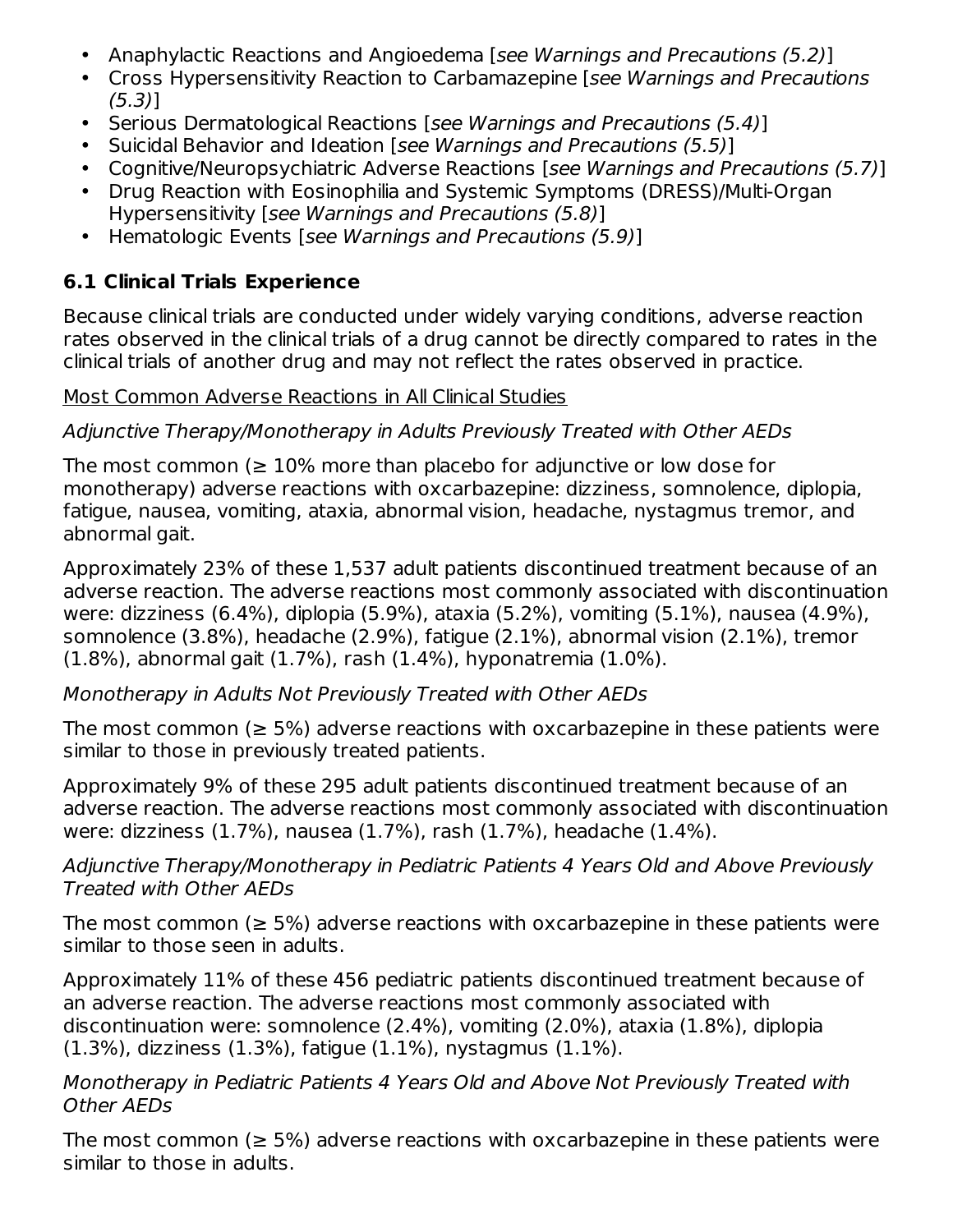Approximately 9.2% of 152 pediatric patients discontinued treatment because of an adverse reaction. The adverse reactions most commonly associated ( $\geq 1\%$ ) with discontinuation were rash (5.3%) and maculopapular rash (1.3%).

Adjunctive Therapy/Monotherapy in Pediatric Patients 1 Month to <4 Years Old Previously Treated or Not Previously Treated with Other AEDs:

The most common ( $\geq$  5%) adverse reactions with oxcarbazepine in these patients were similar to those seen in older children and adults except for infections and infestations which were more frequently seen in these younger children.

Approximately 11% of these 241 pediatric patients discontinued treatment because of an adverse reaction. The adverse reactions most commonly associated with discontinuation were: convulsions (3.7%), status epilepticus (1.2%), and ataxia (1.2%).

### Controlled Clinical Studies of Adjunctive Therapy/Monotherapy in Adults Previously Treated with Other AEDs

Table 3 lists adverse reactions that occurred in at least 2% of adult patients with epilepsy, treated with oxcarbazepine or placebo as adjunctive treatment and were numerically more common in the patients treated with any dose of oxcarbazepine.

Table 4 lists adverse reactions in patients converted from other AEDs to either highdose oxcarbazepine (2400 mg/day) or low-dose (300 mg/day) oxcarbazepine. Note that in some of these monotherapy studies patients who dropped out during a preliminary tolerability phase are not included in the tables.

#### **Table 3: Adverse Reactions in a Controlled Clinical Study of Adjunctive Therapy with Oxcarbazepine in Adults**

| <b>Oxcarbazepine Dosage (mg/day)</b>                     |                       |                        |                                                                             |                |
|----------------------------------------------------------|-----------------------|------------------------|-----------------------------------------------------------------------------|----------------|
| <b>Body System/</b><br><b>Adverse</b><br><b>Reaction</b> | 600<br>$N = 163$<br>% | 1200<br>$N = 171$<br>% | Oxcarbazepine Oxcarbazepine Oxcarbazepine Placebo<br>2400<br>$N = 126$<br>% | $N = 166$<br>% |
| Body as a<br><b>Whole</b>                                |                       |                        |                                                                             |                |
| Fatigue                                                  | 15                    | 12                     | 15                                                                          | 7              |
| Asthenia                                                 | 6                     | 3                      | 6                                                                           | 5              |
| Leg Edema                                                | 2                     | 1                      | 2                                                                           | $\overline{1}$ |
| Increased Weight                                         | 1                     | $\overline{2}$         | $\overline{2}$                                                              | $\mathbf{1}$   |
| Feeling Abnormal                                         | $\Omega$              | $\mathbf{1}$           | $\overline{2}$                                                              | $\overline{0}$ |
| <b>Cardiovascular</b><br>System                          |                       |                        |                                                                             |                |
| Hypotension                                              | $\Omega$              | 1                      | $\overline{2}$                                                              | $\overline{0}$ |
| <b>Digestive</b><br><b>System</b>                        |                       |                        |                                                                             |                |
| Nausea                                                   | 15                    | 25                     | 29                                                                          | 10             |
| Vomiting                                                 | 13                    | 25                     | 36                                                                          | 5              |
| <b>Abdominal Pain</b>                                    | 10                    | 13                     | 11                                                                          | 5              |
| Diarrhea                                                 | 5                     | 6                      | $\overline{7}$                                                              | 6              |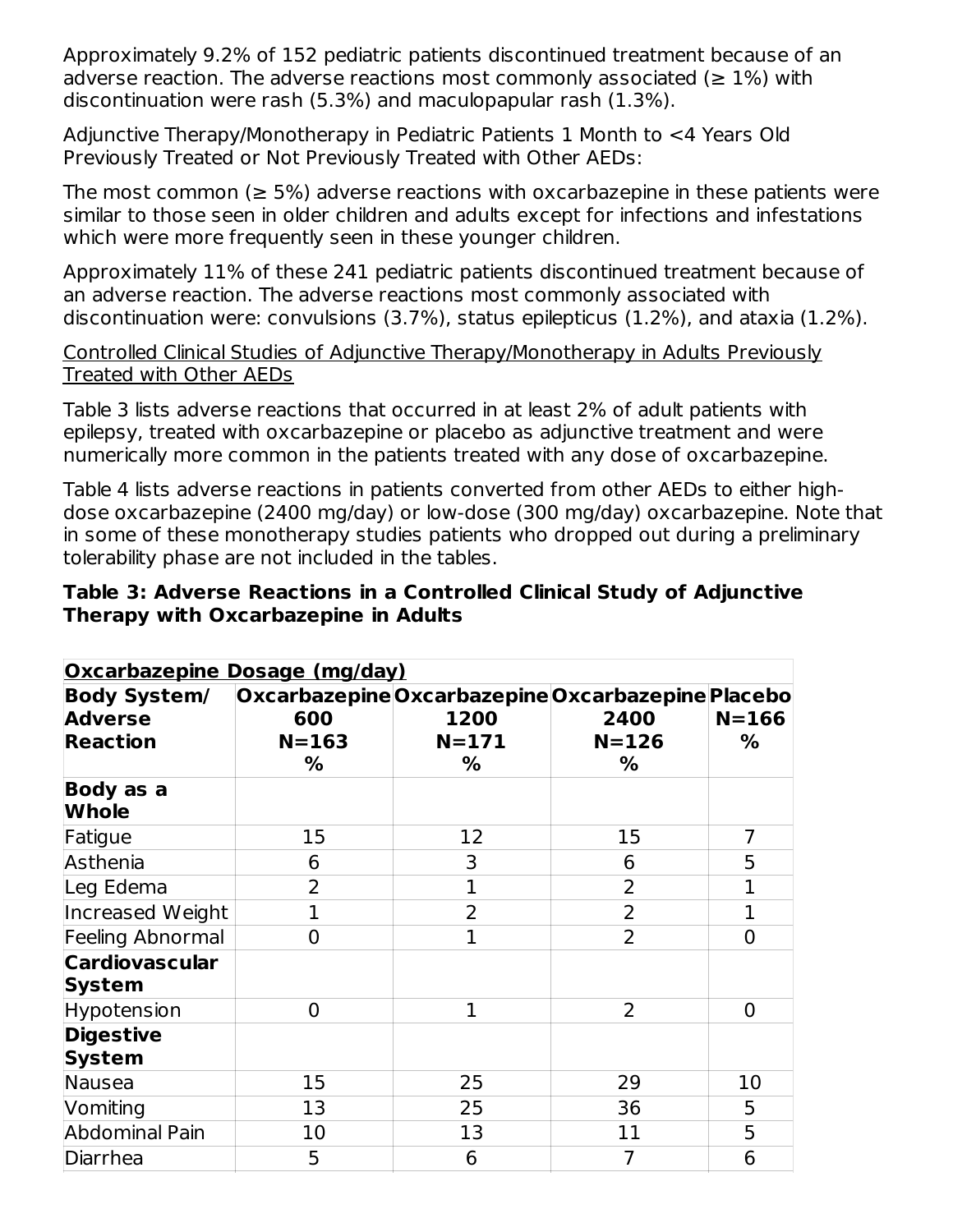| Dyspepsia                 | 5              | 5              | 6              | $\overline{2}$ |
|---------------------------|----------------|----------------|----------------|----------------|
| Constipation              | $\overline{2}$ | $\overline{2}$ | 6              | 4              |
| Gastritis                 | $\overline{2}$ | $\mathbf{1}$   | $\overline{2}$ | $\mathbf{1}$   |
| <b>Metabolic and</b>      |                |                |                |                |
| <b>Nutritional</b>        |                |                |                |                |
| <b>Disorders</b>          |                |                |                |                |
| Hyponatremia              | 3              | $\mathbf 1$    | 2              | $\mathbf 1$    |
| <b>Musculoskeletal</b>    |                |                |                |                |
| <b>System</b>             |                |                |                |                |
| Muscle Weakness           | $\mathbf{1}$   | $\overline{2}$ | 2              | $\mathbf 0$    |
| Sprains and               | $\overline{0}$ | $\overline{2}$ | $\overline{2}$ | $\mathbf{1}$   |
| Strains<br><b>Nervous</b> |                |                |                |                |
| <b>System</b>             |                |                |                |                |
| Headache                  | 32             | 28             | 26             | 23             |
| <b>Dizziness</b>          | 26             | 32             | 49             | 13             |
| Somnolence                | 20             | 28             | 36             | 12             |
| Ataxia                    | 9              | 17             | 31             | 5              |
| Nystagmus                 | $\overline{7}$ | 20             | 26             | $\overline{5}$ |
| <b>Abnormal Gait</b>      | 5              | 10             | 17             | $\mathbf{1}$   |
| Insomnia                  | $\overline{4}$ | 2              | 3              | $\mathbf{1}$   |
| <b>Tremor</b>             | 3              | $\overline{8}$ | 16             | 5              |
| Nervousness               | $\overline{2}$ | 4              | $\overline{2}$ | $\overline{1}$ |
| Agitation                 | $\overline{1}$ | $\mathbf{1}$   | $\overline{2}$ | $\mathbf{1}$   |
| Abnormal                  | $\mathbf{1}$   | 3              | $\overline{2}$ | $\mathbf{1}$   |
| Coordination              |                |                |                |                |
| <b>Abnormal EEG</b>       | $\mathbf 0$    | $\mathbf 0$    | 2              | $\mathbf 0$    |
| Speech Disorder           | $\overline{1}$ | $\overline{1}$ | 3              | 0              |
| Confusion                 | $\mathbf 1$    | $\mathbf 1$    | $\overline{c}$ | $\mathbf 1$    |
| Cranial Injury NOS        | $\mathbf{1}$   | $\overline{0}$ | $\overline{2}$ | $\mathbf{1}$   |
| Dysmetria                 | 1              | 2              | 3              | 0              |
| Abnormal                  | $\overline{0}$ | 2              | $\overline{4}$ | $\overline{0}$ |
| Thinking                  |                |                |                |                |
| <b>Respiratory</b>        |                |                |                |                |
| <b>System</b>             |                |                |                |                |
| Rhinitis                  | $\overline{2}$ | 4              | 5              | 4              |
| <b>Skin and</b>           |                |                |                |                |
| <b>Appendages</b><br>Acne | $\mathbf{1}$   | $\overline{2}$ | $\overline{2}$ | $\mathbf 0$    |
| <b>Special Senses</b>     |                |                |                |                |
| Diplopia                  | 14             | 30             | 40             | 5              |
| Vertigo                   | 6              | 12             | 15             | $\overline{2}$ |
| <b>Abnormal Vision</b>    | 6              | 14             | 13             | 4              |
| Abnormal                  | $\overline{0}$ | 0              | $\overline{2}$ | $\mathbf 0$    |
| Accommodation             |                |                |                |                |
|                           |                |                |                |                |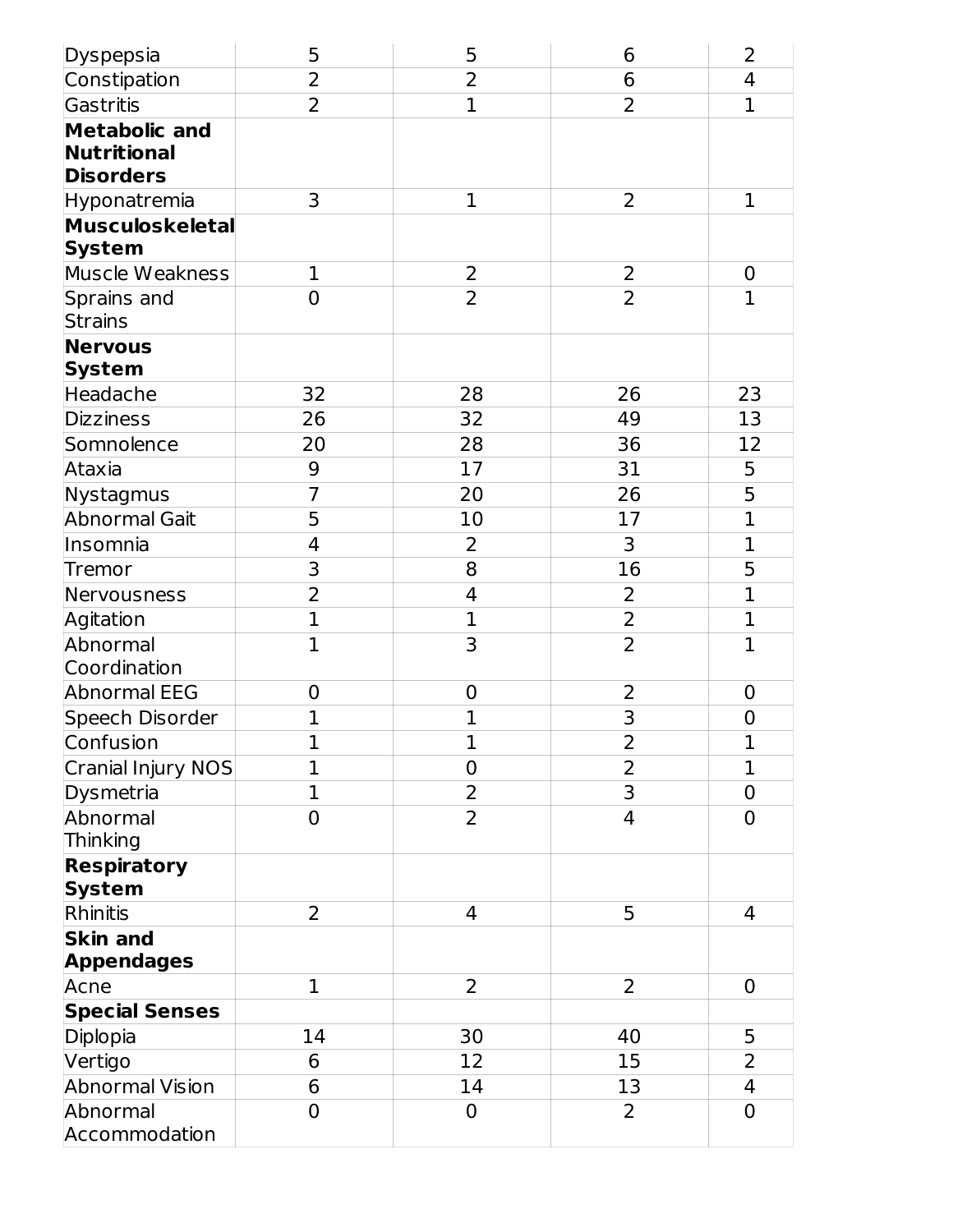**Table 4: Adverse Reactions in Controlled Clinical Studies of Monotherapy with Oxcarbazepine in Adults Previously Treated with Other AEDs**

| <b>Body</b><br><b>System/Adverse</b><br><b>Reaction</b>        | <b>Oxcarbazepine</b><br>2400 mg/day<br>$N = 86$<br>% | <b>Oxcarbazepine</b><br>300 mg/day<br>$N = 86$<br>% |
|----------------------------------------------------------------|------------------------------------------------------|-----------------------------------------------------|
| <b>Body as a Whole</b>                                         |                                                      |                                                     |
| Fatigue                                                        | 21                                                   | 5                                                   |
| Fever                                                          | 3                                                    | 0                                                   |
| Allergy                                                        | $\overline{2}$                                       | $\overline{0}$                                      |
| Generalized Edema                                              | 2                                                    | $\mathbf{1}$                                        |
| <b>Chest Pain</b>                                              | 2                                                    | 0                                                   |
| <b>Digestive System</b>                                        |                                                      |                                                     |
| Nausea                                                         | 22                                                   | 7                                                   |
| Vomiting                                                       | 15                                                   | 5                                                   |
| Diarrhea                                                       | $\overline{7}$                                       | 5                                                   |
| Dyspepsia                                                      | 6                                                    | $\mathbf{1}$                                        |
| Anorexia                                                       | 5                                                    | 3                                                   |
| <b>Abdominal Pain</b>                                          | 5                                                    | 3                                                   |
| Dry Mouth                                                      | 3                                                    | $\mathbf 0$                                         |
| Hemorrhage Rectum                                              | $\overline{2}$                                       | 0                                                   |
| Toothache                                                      | $\overline{2}$                                       | $\mathbf{1}$                                        |
| <b>Hemic and</b><br><b>Lymphatic System</b>                    |                                                      |                                                     |
| Lymphadenopathy                                                | 2                                                    | $\overline{0}$                                      |
| <b>Infections and</b><br><b>Infestations</b>                   |                                                      |                                                     |
| Viral Infection                                                | 7                                                    | 5                                                   |
| Infection                                                      | $\overline{2}$                                       | $\overline{0}$                                      |
| <b>Metabolic and</b><br><b>Nutritional</b><br><b>Disorders</b> |                                                      |                                                     |
| Hyponatremia                                                   | 5                                                    | 0                                                   |
| Thirst                                                         | $\overline{2}$                                       | $\overline{0}$                                      |
| <b>Nervous System</b>                                          |                                                      |                                                     |
| Headache                                                       | 31                                                   | 15                                                  |
| <b>Dizziness</b>                                               | 28                                                   | 8                                                   |
| Somnolence                                                     | 19                                                   | 5                                                   |
| Anxiety                                                        | 7                                                    | 5                                                   |
| Ataxia                                                         | 7                                                    | $\mathbf{1}$                                        |
| Confusion                                                      | $\overline{7}$                                       | $\mathbf 0$                                         |
| Nervousness                                                    | 7                                                    | 0                                                   |
| Insomnia                                                       | 6                                                    | 3                                                   |
| Tremor                                                         | 6                                                    | 3                                                   |
| Amnesia                                                        | 5                                                    | 1                                                   |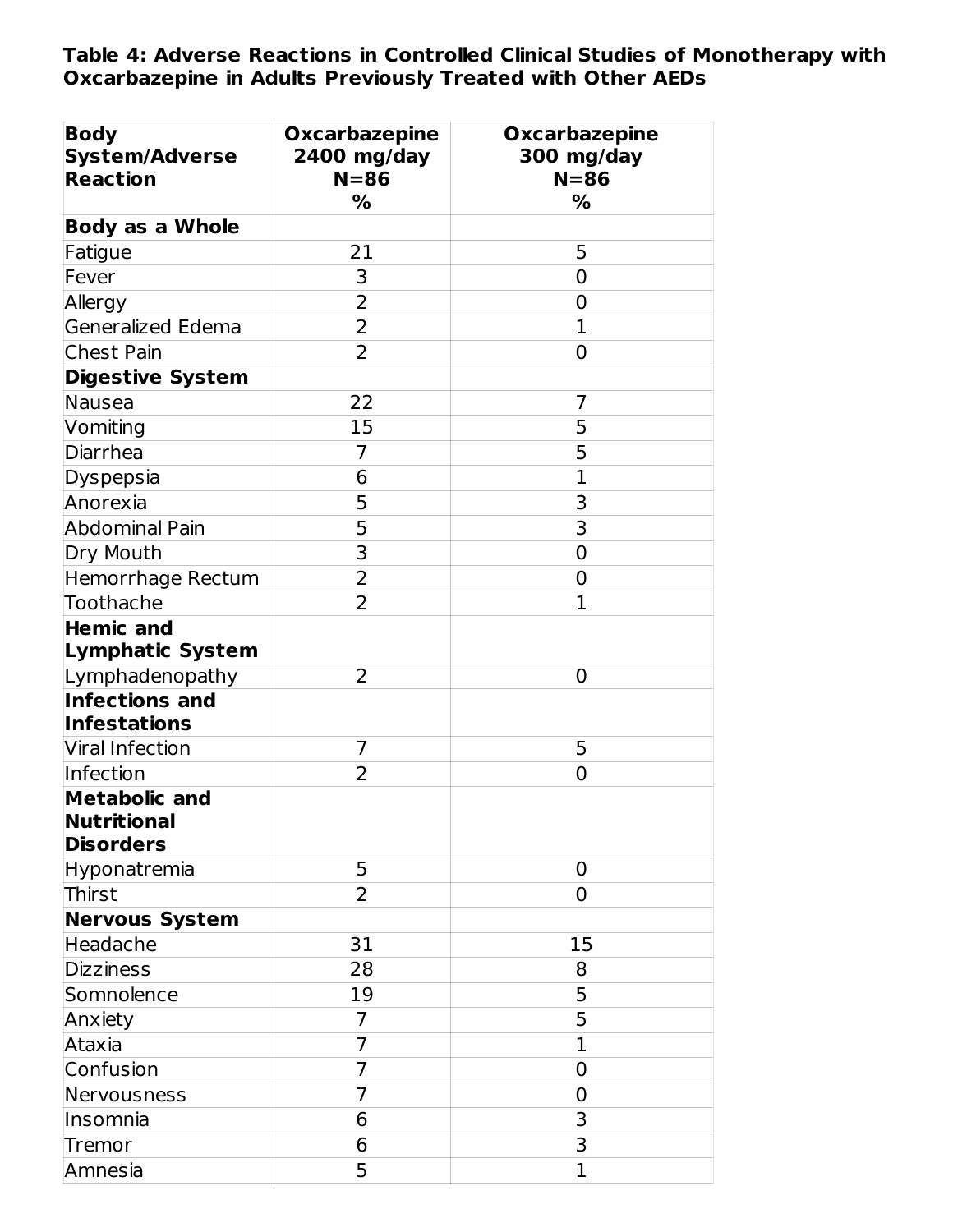| Aggravated<br>Convulsions                          | 5              | 2              |
|----------------------------------------------------|----------------|----------------|
| <b>Emotional Lability</b>                          | 3              | $\overline{2}$ |
| Hypoesthesia                                       | 3              | $\mathbf{1}$   |
| Abnormal                                           | $\overline{2}$ | $\mathbf{1}$   |
| Coordination                                       |                |                |
| Nystagmus                                          | $\overline{2}$ | 0              |
| Speech Disorder                                    | $\overline{2}$ | 0              |
| <b>Respiratory</b>                                 |                |                |
| <b>System</b>                                      |                |                |
| <b>Upper Respiratory</b><br><b>Tract Infection</b> | 10             | 5              |
| Coughing                                           | 5              | 0              |
| <b>Bronchitis</b>                                  | 3              | 0              |
| Pharyngitis                                        | 3              | 0              |
| <b>Skin and</b>                                    |                |                |
| <b>Appendages</b>                                  |                |                |
| <b>Hot Flushes</b>                                 | 2              | $\mathbf{1}$   |
| Purpura                                            | $\overline{2}$ | $\overline{0}$ |
| <b>Special Senses</b>                              |                |                |
| <b>Abnormal Vision</b>                             | 14             | 2              |
| Diplopia                                           | 12             | $\mathbf{1}$   |
| <b>Taste Perversion</b>                            | 5              | 0              |
| Vertigo                                            | 3              | 0              |
| Earache                                            | $\overline{2}$ | $\overline{1}$ |
| Ear Infection NOS                                  | $\overline{2}$ | 0              |
| <b>Urogenital and</b>                              |                |                |
| <b>Reproductive</b>                                |                |                |
| System                                             |                |                |
| Urinary Tract                                      | 5              | $\mathbf{1}$   |
| Infection                                          |                |                |
| Micturition Frequency                              | 2              | 1              |
| Vaginitis                                          | 2              | 0              |

Controlled Clinical Study of Monotherapy in Adults Not Previously Treated with Other AEDs

Table 5 lists adverse reactions in a controlled clinical study of monotherapy in adults not previously treated with other AEDs that occurred in at least 2% of adult patients with epilepsy treated with oxcarbazepine or placebo and were numerically more common in the patients treated with oxcarbazepine.

### **Table 5: Adverse Reactions in a Controlled Clinical Study of Monotherapy with Oxcarbazepine in Adults Not Previously Treated with Other AEDs**

| <b>Body</b>           | Oxcarbazepine | Placebo |
|-----------------------|---------------|---------|
| <b>System/Adverse</b> | $N = 55$      | $N=49$  |
| <b>Reaction</b>       | $\%$          | %       |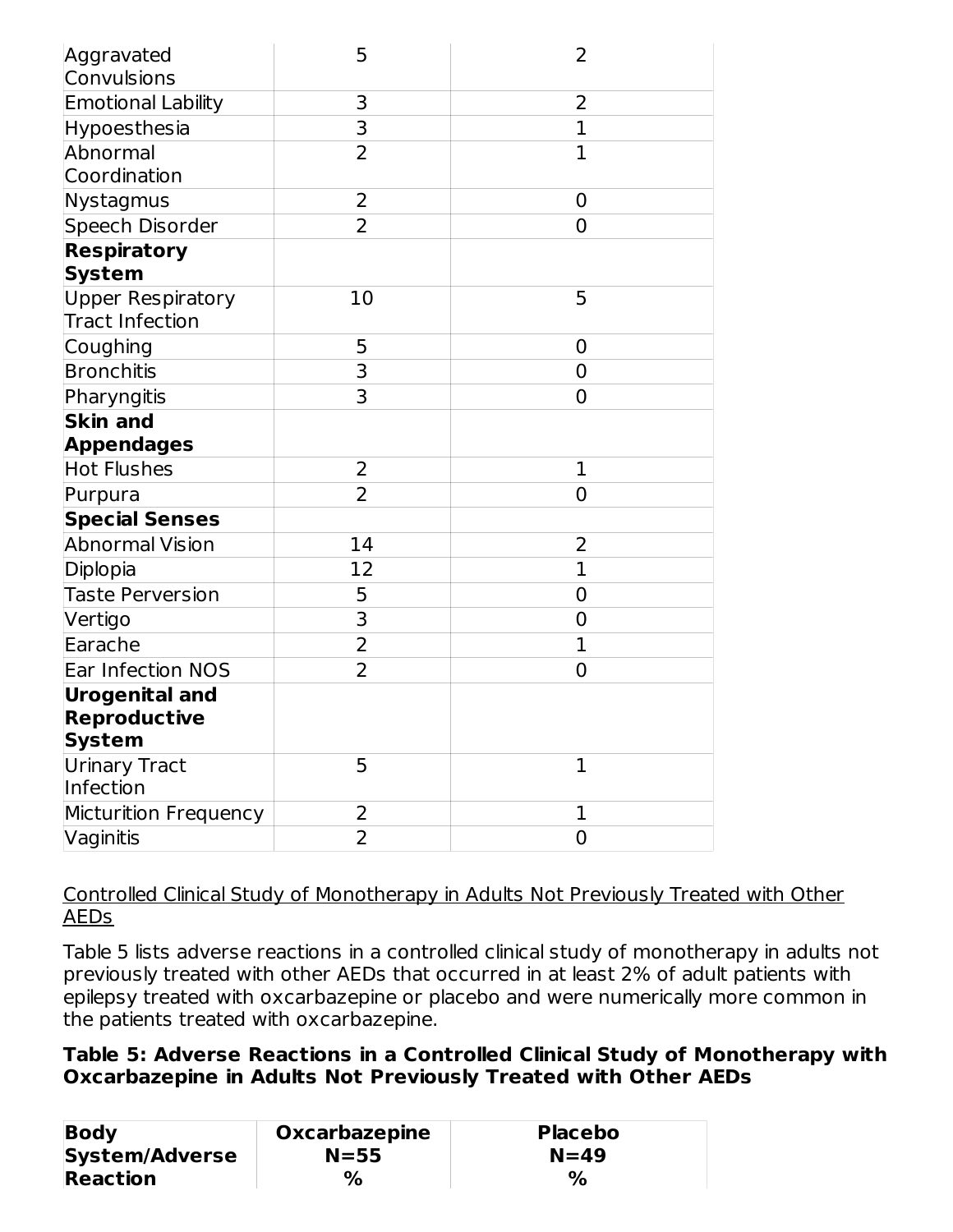| <b>Body as a Whole</b>                             |                |                |
|----------------------------------------------------|----------------|----------------|
| <b>Falling Down NOS</b>                            | 4              | 0              |
| <b>Digestive System</b>                            |                |                |
| <b>Nausea</b>                                      | 16             | 12             |
| Diarrhea                                           | $\overline{7}$ | 2              |
| Vomiting                                           | $\overline{7}$ | 6              |
| Constipation                                       | 5              | $\overline{0}$ |
| Dyspepsia                                          | 5              | $\overline{4}$ |
| <b>Musculoskeletal</b>                             |                |                |
| <b>System</b>                                      |                |                |
| <b>Back Pain</b>                                   | 4              | 2              |
| <b>Nervous System</b>                              |                |                |
| <b>Dizziness</b>                                   | 22             | 6              |
| Headache                                           | 13             | 10             |
| Ataxia                                             | 5              | 0              |
| Nervousness                                        | 5              | $\overline{2}$ |
| Amnesia                                            | $\overline{4}$ | $\overline{2}$ |
| Abnormal                                           | $\overline{4}$ | $\overline{2}$ |
| Coordination                                       |                |                |
| Tremor                                             | $\overline{4}$ | $\overline{0}$ |
| <b>Respiratory</b>                                 |                |                |
| <b>System</b>                                      |                |                |
| <b>Upper Respiratory</b><br><b>Tract Infection</b> | $\overline{7}$ | $\overline{0}$ |
| Epistaxis                                          | 4              | 0              |
| <b>Infection Chest</b>                             | $\overline{4}$ | $\overline{0}$ |
| <b>Sinusitis</b>                                   | $\overline{4}$ | $\overline{2}$ |
| <b>Skin and</b>                                    |                |                |
| <b>Appendages</b>                                  |                |                |
| Rash                                               | 4              | 2              |
| <b>Special Senses</b>                              |                |                |
| <b>Vision Abnormal</b>                             | 4              | 0              |
|                                                    |                |                |

Controlled Clinical Studies of Adjunctive Therapy/Monotherapy in Pediatric Patients Previously Treated with Other AEDs

Table 6 lists adverse reactions that occurred in at least 2% of pediatric patients with epilepsy treated with oxcarbazepine or placebo as adjunctive treatment and were numerically more common in the patients treated with oxcarbazepine.

### **Table 6: Adverse Reactions in Controlled Clinical Studies of Adjunctive Therapy/ Monotherapy with Oxcarbazepine in Pediatric Patients Previously Treated with Other AEDs**

| <b>Body</b>           | <b>Oxcarbazepine</b> | <b>Placebo</b> |
|-----------------------|----------------------|----------------|
| <b>System/Adverse</b> | $N = 171$            | $N = 139$      |
| <b>Reaction</b>       | $\%$                 | $\%$           |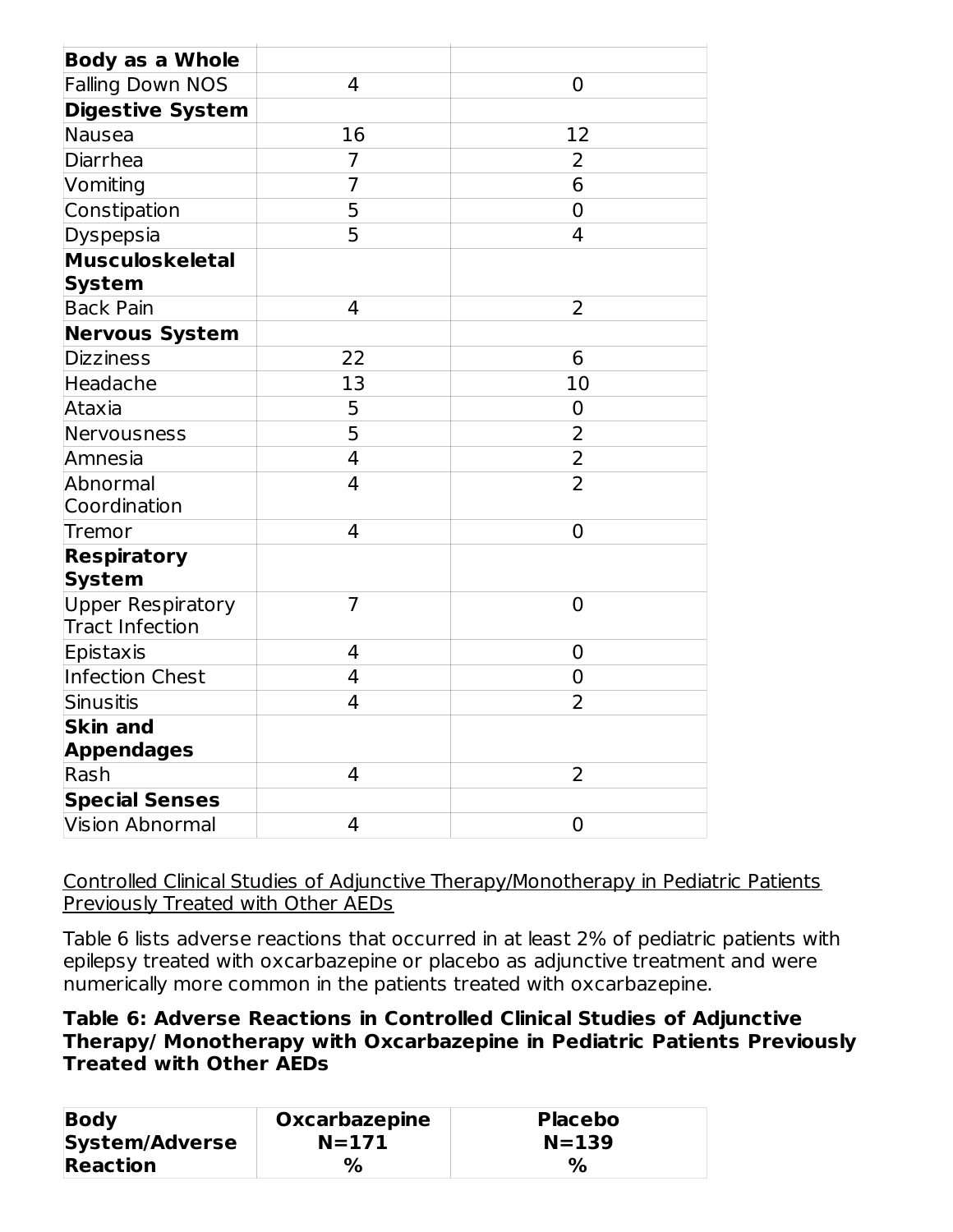| <b>Body as a Whole</b>              |                |                |
|-------------------------------------|----------------|----------------|
| Fatigue                             | 13             | 9              |
| Allergy                             | 2              | 0              |
| Asthenia                            | $\overline{2}$ | $\mathbf{1}$   |
| <b>Digestive System</b>             |                |                |
| Vomiting                            | 33             | 14             |
| Nausea                              | 19             | 5              |
| Constipation                        | 4              | $\overline{1}$ |
| Dyspepsia                           | $\overline{2}$ | $\overline{0}$ |
| <b>Nervous System</b>               |                |                |
| Headache                            | 31             | 19             |
| Somnolence                          | 31             | 13             |
| <b>Dizziness</b>                    | 28             | 8              |
| Ataxia                              | 13             | 4              |
| Nystagmus                           | 9              | 1              |
| <b>Emotional Lability</b>           | 8              | 4              |
| <b>Abnormal Gait</b>                | 8              | 3              |
| Tremor                              | 6              | 4              |
| Speech Disorder                     | 3              | 1              |
| Impaired                            | $\overline{2}$ | $\overline{1}$ |
| Concentration                       |                |                |
| Convulsions                         | $\overline{2}$ | 1              |
| Involuntary Muscle<br>Contractions  | $\overline{2}$ | 1              |
| <b>Respiratory</b><br><b>System</b> |                |                |
| Rhinitis                            | 10             | 9              |
| Pneumonia                           | 2              | $\overline{1}$ |
| <b>Skin and</b>                     |                |                |
| <b>Appendages</b>                   |                |                |
| Bruising                            | 4              | $\overline{2}$ |
| <b>Increased Sweating</b>           | 3              | 0              |
| <b>Special Senses</b>               |                |                |
| Diplopia                            | 17             | 1              |
| <b>Abnormal Vision</b>              | 13             | 1              |
| Vertigo                             | 2              | 0              |

#### Other Events Observed in Association with the Administration of Oxcarbazepine

In the paragraphs that follow, the adverse reactions, other than those in the preceding tables or text, that occurred in a total of 565 children and 1,574 adults exposed to oxcarbazepine and that are reasonably likely to be related to drug use are presented. Events common in the population, events reflecting chronic illness and events likely to reflect concomitant illness are omitted particularly if minor. They are listed in order of decreasing frequency. Because the reports cite events observed in open label and uncontrolled trials, the role of oxcarbazepine in their causation cannot be reliably determined.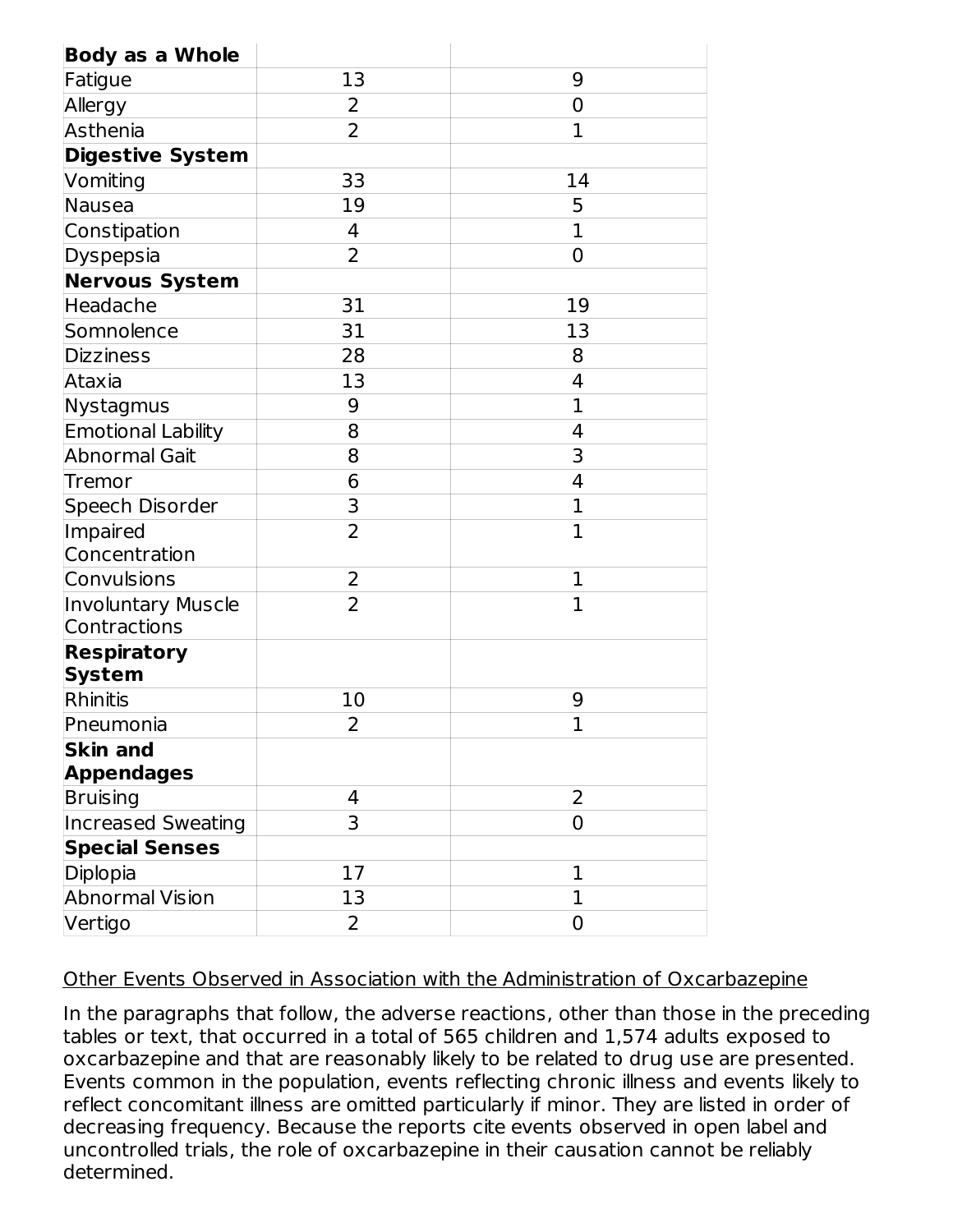Body as a Whole: fever, malaise, pain chest precordial, rigors, weight decrease.

Cardiovascular System: bradycardia, cardiac failure, cerebral hemorrhage, hypertension, hypotension postural, palpitation, syncope, tachycardia.

Digestive System: appetite increased, blood in stool, cholelithiasis, colitis, duodenal ulcer, dysphagia, enteritis, eructation, esophagitis, flatulence, gastric ulcer, gingival bleeding, gum hyperplasia, hematemesis, hemorrhage rectum, hemorrhoids, hiccup, mouth dry, pain biliary, pain right hypochondrium, retching, sialoadenitis, stomatitis, stomatitis ulcerative.

Hematologic and Lymphatic System: thrombocytopenia.

Laboratory Abnormality: gamma-GT increased, hyperglycemia, hypocalcemia, hypoglycemia, hypokalemia, liver enzymes elevated, serum transaminase increased.

Musculoskeletal System: hypertonia muscle.

Nervous System: aggressive reaction, amnesia, anguish, anxiety, apathy, aphasia, aura, convulsions aggravated, delirium, delusion, depressed level of consciousness, dysphonia, dystonia, emotional lability, euphoria, extrapyramidal disorder, feeling drunk, hemiplegia, hyperkinesia, hyperreflexia, hypoesthesia, hypokinesia, hyporeflexia, hypotonia, hysteria, libido decreased, libido increased, manic reaction, migraine, muscle contractions involuntary, nervousness, neuralgia, oculogyric crisis, panic disorder, paralysis, paroniria, personality disorder, psychosis, ptosis, stupor, tetany.

Respiratory System: asthma, dyspnea, epistaxis, laryngismus, pleurisy.

Skin and Appendages: acne, alopecia, angioedema, bruising, dermatitis contact, eczema, facial rash, flushing, folliculitis, heat rash, hot flushes, photosensitivity reaction, pruritus genital, psoriasis, purpura, rash erythematous, rash maculopapular, vitiligo, urticaria.

Special Senses: accommodation abnormal, cataract, conjunctival hemorrhage, edema eye, hemianopia, mydriasis, otitis externa, photophobia, scotoma, taste perversion, tinnitus, xerophthalmia.

Surgical and Medical Procedures: procedure dental oral, procedure female reproductive, procedure musculoskeletal, procedure skin.

Urogenital and Reproductive System: dysuria, hematuria, intermenstrual bleeding, leukorrhea, menorrhagia, micturition frequency, pain renal, pain urinary tract, polyuria, priapism, renal calculus.

Other: Systemic lupus erythematosus.

### Laboratory Tests

Serum sodium levels below 125 mmol/L have been observed in patients treated with oxcarbazepine [see Warnings andPrecautions (5.1)]. Experience from clinical trials indicates that serum sodium levels return toward normal when the oxcarbazepine dosage is reduced or discontinued, or when the patient was treated conservatively (e.g., fluid restriction).

Laboratory data from clinical trials suggest that oxcarbazepine use was associated with decreases in T<sub>4</sub>, without changes in T<sub>3</sub> or TSH.

## **6.2 Postmarketing Experience**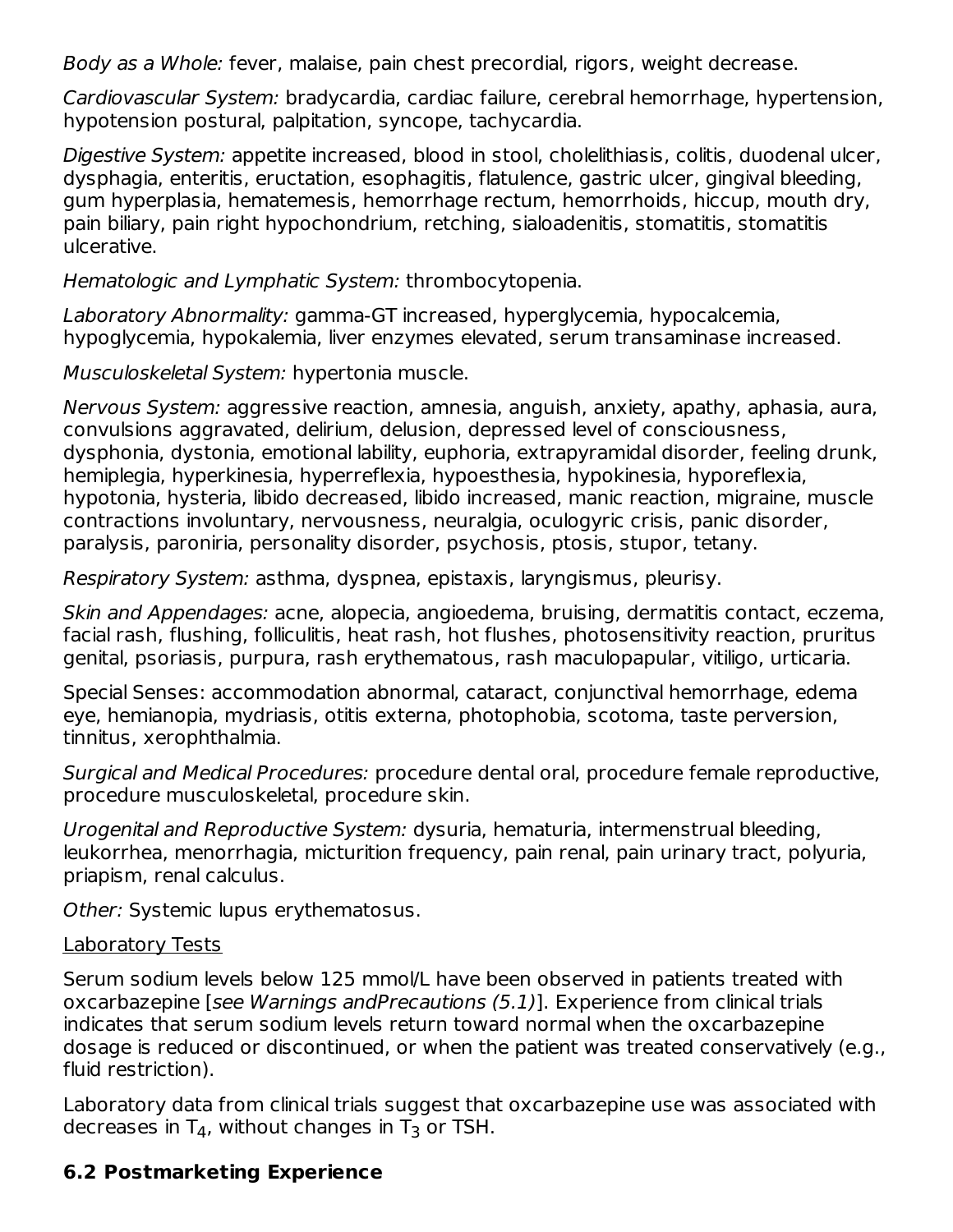The following adverse reactions have been identified during postapproval use of oxcarbazepine. Because these reactions are reported voluntarily from a population of uncertain size, it is not always possible to reliably estimate their frequency or establish a causal relationship to drug exposure.

Body as a Whole: multi-organ hypersensitivity disorders characterized by features such as rash, fever, lymphadenopathy, abnormal liver function tests, eosinophilia and arthralgia [see Warnings and Precautions (5.8)]

Cardiovascular System: atrioventricular block

Immune System Disorders: anaphylaxis [see Warnings and Precautions (5.2)]

Digestive System: pancreatitis and/or lipase and/or amylase increase

Hematologic and Lymphatic Systems: aplastic anemia [see Warnings and Precautions (5.9)]

Metabolism and Nutrition Disorders: hypothyroidism and syndrome of inappropriate antidiuretic hormone secretion (SIADH)

Skin and Subcutaneous Tissue Disorders: erythema multiforme, Stevens-Johnson syndrome, toxic epidermal necrolysis [see Warnings and Precautions (5.4)], Acute Generalized Exanthematous Pustulosis (AGEP)

Musculoskeletal, connective tissue and bone disorders: There have been reports of decreased bone mineral density, osteoporosis and fractures in patients on long-term therapy with oxcarbazepine.

Injury, Poisoning, and Procedural Complications: fall

Nervous System Disorders: dysarthria

# **7 DRUG INTERACTIONS**

## **7.1 Effect of Oxcarbazepine on Other Drugs**

Phenytoin levels have been shown to increase with concomitant use of oxcarbazepine at doses greater than 1200 mg/day [see Clinical Pharmacology (12.3)].Therefore, it is recommended that the plasma levels of phenytoin be monitored during the period of oxcarbazepine titration and dosage modification. A decrease in the dose of phenytoin may be required.

## **7.2 Effect of Other Drugs on Oxcarbazepine**

Strong inducers of cytochrome P450 enzymes and/or inducers of UGT (e.g., rifampin, carbamazepine, phenytoin and phenobarbital) have been shown to decrease the plasma/serum levels of MHD, the active metabolite of oxcarbazepine (25% to 49%) [see Clinical Pharmacology (12.3)]. If oxcarbazepine and strong CYP3A4 inducers or UGT inducers are administered concurrently, it is recommended that the plasma levels of MHD be monitored during the period of oxcarbazepine titration. Dose adjustment of oxcarbazepine may be required after initiation, dosage modification, or discontinuation of such inducers.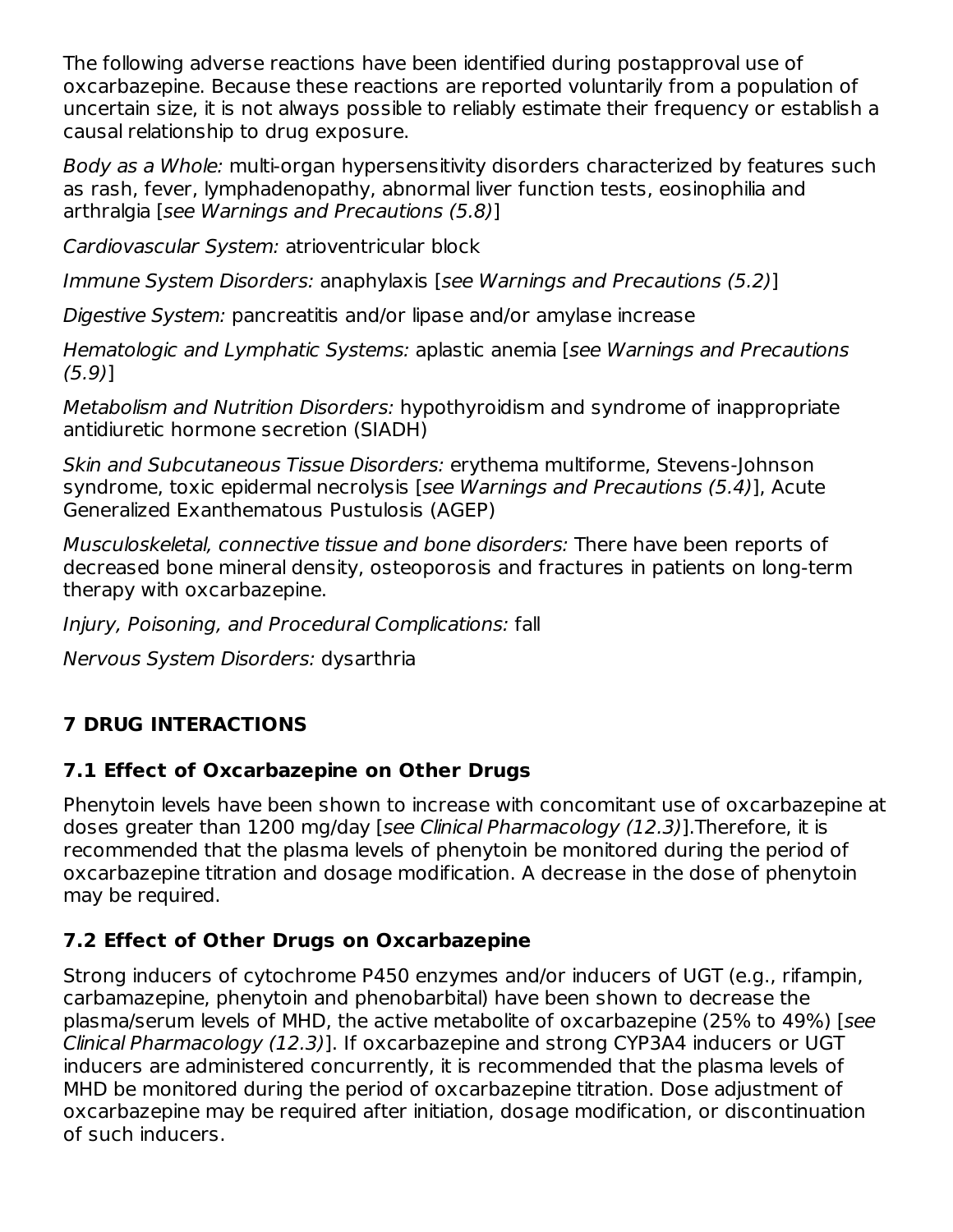## **7.3 Hormonal Contraceptives**

Concurrent use of oxcarbazepine with hormonal contraceptives may render these contraceptives less effective [seeUse in Specific Populations (8.3) and Clinical Pharmacology (12.3)]. Studies with other oral or implant contraceptives have not been conducted.

## **8 USE IN SPECIFIC POPULATIONS**

## **8.1 Pregnancy**

### Pregnancy Exposure Registry

There is a pregnancy exposure registry that monitors pregnancy outcomes in women exposed to AEDs, such as oxcarbazepine, during pregnancy. Encourage women who are taking oxcarbazepine during pregnancy to enroll in the North American Antiepileptic Drug (NAAED) Pregnancy Registry by calling 1-888-233-2334 or visiting http://www.aedpregnancyregistry.org/.

### Risk Summary

There are no adequate data on the developmental risks associated with the use of oxcarbazepine in pregnant women; however, oxcarbazepine is closely related structurally to carbamazepine, which is considered to be teratogenic in humans. Data on a limited number of pregnancies from pregnancy registries suggest that oxcarbazepine monotherapy use is associated with congenital malformations (e.g., craniofacial defects such as oral clefts, and cardiac malformations such as ventricular septal defects). Increased incidences of fetal structural abnormalities and other manifestations of developmental toxicity (embryolethality, growth retardation) were observed in the offspring of animals treated with either oxcarbazepine or its active 10-hydroxy metabolite (MHD) during pregnancy at doses similar to the maximum recommended human dose (MRHD).

In the U.S. general population, the estimated background risk of major birth defects and miscarriage in clinically recognized pregnancies is 2 to 4% and 15 to 20%, respectively. The background risk of major birth defects and miscarriage for the indicated population is unknown.

## Clinical Considerations

An increase in seizure frequency may occur during pregnancy because of altered levels of the active metabolite of oxcarbazepine. Monitor patients carefully during pregnancy and through the postpartum period [see Warnings and Precautions (5.10)].

## Data

## Human Data

Data from published registries have reported craniofacial defects such as oral clefts and cardiac malformations such as ventricular septal defects in children with prenatal oxcarbazepine exposure.

## Animal Data

When pregnant rats were given oxcarbazepine (0, 30, 300, or 1000 mg/kg/day) orally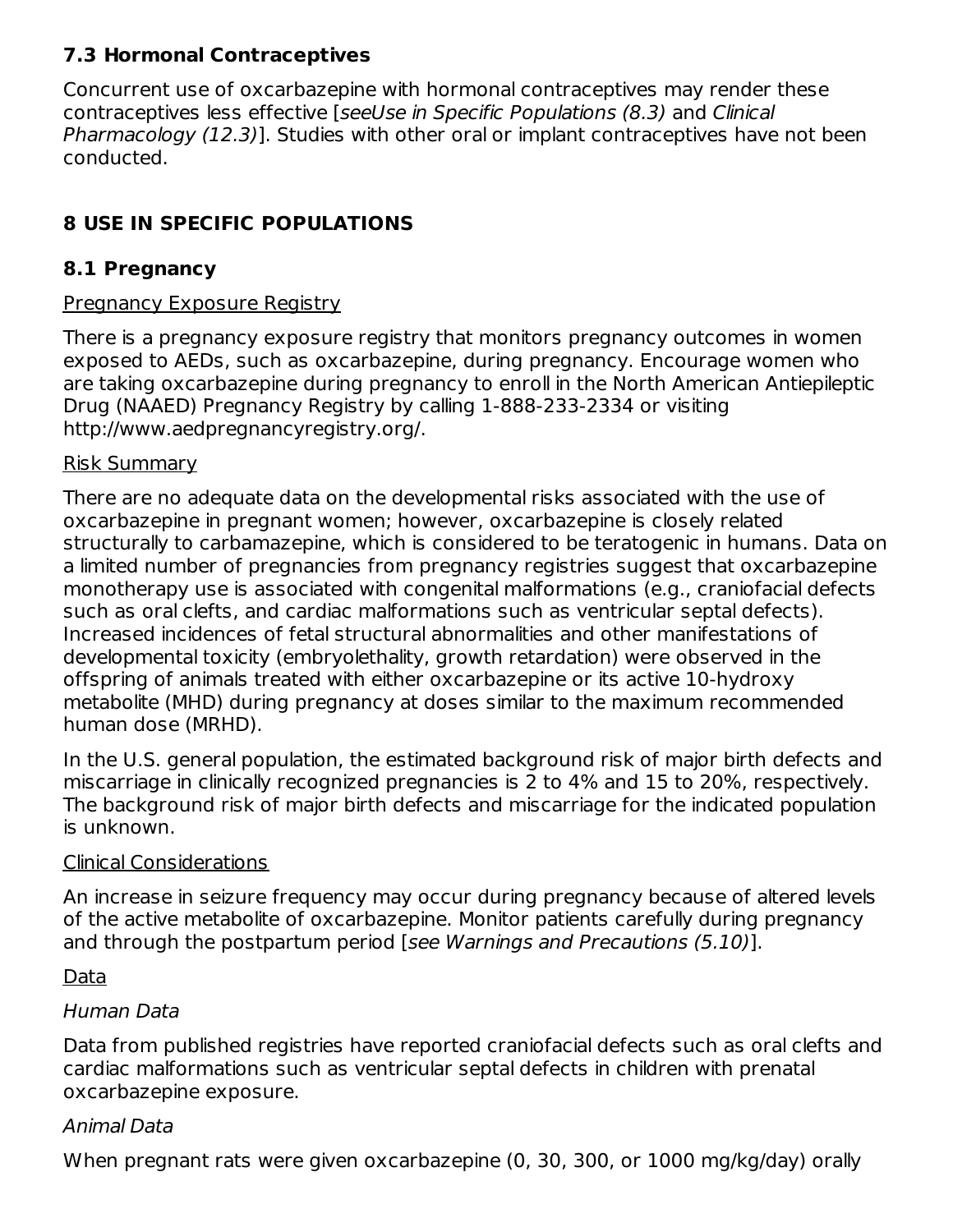throughout the period of organogenesis, increased incidences of fetal malformations (craniofacial, cardiovascular, and skeletal) and variations were observed at the intermediate and high doses (approximately 1.2 and 4 times, respectively, the MRHD on a mg/m<sup>2</sup> basis). Increased embryofetal death and decreased fetal body weights were seen at the high dose. Doses ≥300 mg/kg/day were also maternally toxic (decreased body weight gain, clinical signs), but there is no evidence to suggest that teratogenicity was secondary to the maternal effects.

In a study in which pregnant rabbits were orally administered MHD (0, 20, 100, or 200 mg/kg/day) during organogenesis, embryofetal mortality was increased at the highest dose (1.5 times the MRHD on a mg/m<sup>2</sup> basis). This dose produced only minimal maternal toxicity.

In a study in which female rats were dosed orally with oxcarbazepine (0, 25, 50, or 150 mg/kg/ day) during the latter part of gestation and throughout the lactation period, a persistent reduction in body weights and altered behavior (decreased activity) were observed in offspring exposed to the highest dose (less than the MRHD on a mg/m<sup>2</sup> basis). Oral administration of MHD (0, 25, 75, or 250 mg/kg/day) to rats during gestation and lactation resulted in a persistent reduction in offspring weights at the highest dose (equivalent to the MRHD on a mg/m<sup>2</sup> basis).

## **8.2 Lactation**

### Risk Summary

Oxcarbazepine and its active metabolite (MHD) are present in human milk after oxcarbazepine administration. The effects of oxcarbazepine and its active metabolite (MHD) on the breastfed infant or on milk production are unknown. The developmental and health benefits of breastfeeding should be considered along with the mother's clinical need for oxcarbazepine and any potential adverse effects on the breastfed infant from oxcarbazepine or from the underlying maternal condition.

## **8.3 Females and Males of Reproductive Potential**

## Contraception

Use of oxcarbazepine with hormonal contraceptives containing ethinylestradiol or levonorgestrel is associated with decreased plasma concentrations of these hormones and may result in a failure of the therapeutic effect of the oral contraceptive drug. Advise women of reproductive potential taking oxcarbazepine who are using a contraceptive containing ethinylestradiol or levonorgestrel to use additional or alternative non-hormonal birth control [see Druginteractions (7.3) and Clinical Pharmacology (12.3)].

## **8.4 Pediatric Use**

Oxcarbazepine is indicated for use as adjunctive therapy for partial-onset seizures in patients aged 2 to 16 years.

The safety and effectiveness for use as adjunctive therapy for partial-onset seizures in pediatric patients below the age of 2 have not been established.

Oxcarbazepine is also indicated as monotherapy for partial-onset seizures in patients aged 4 to 16 years.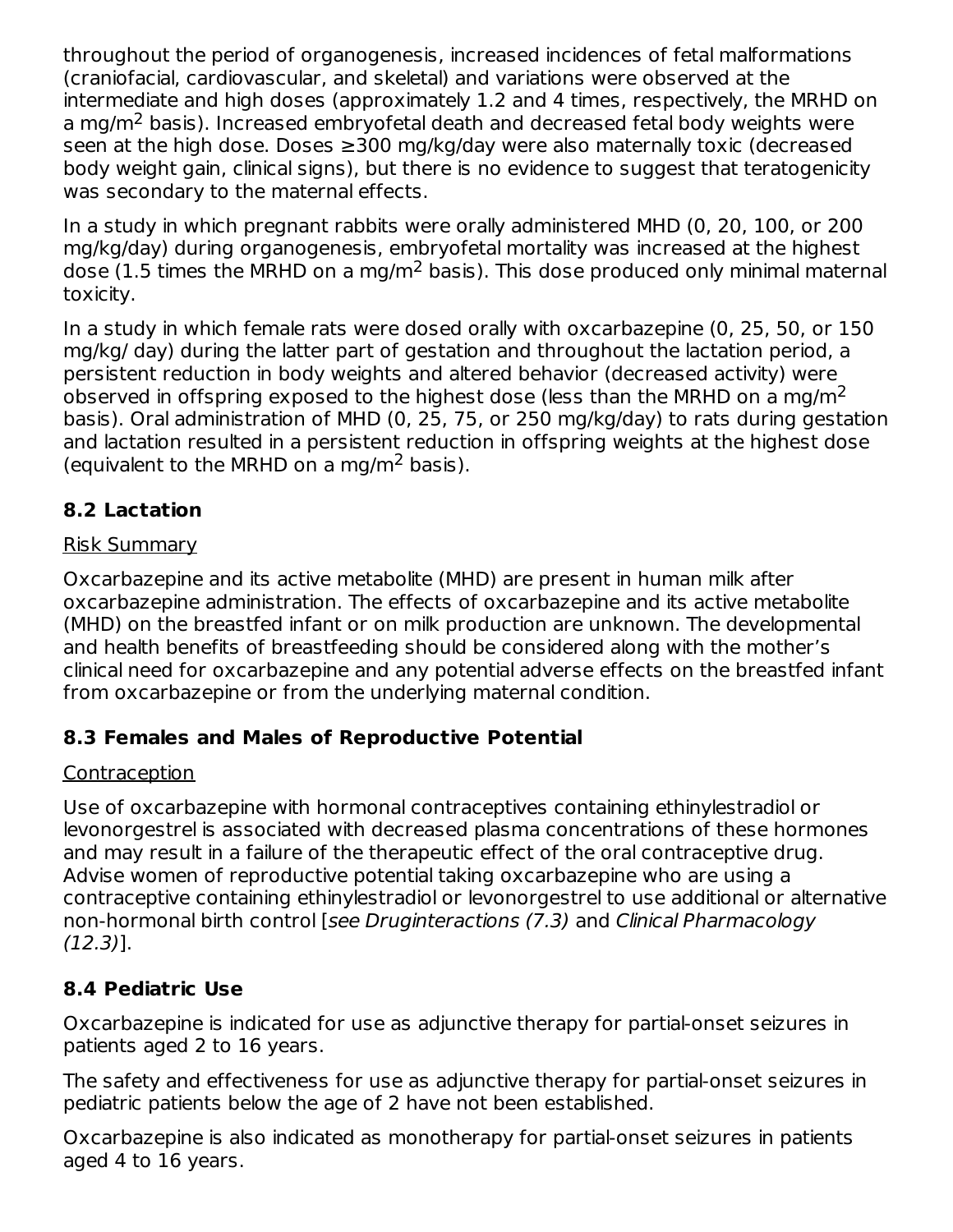The safety and effectiveness for use as monotherapy for partial-onset seizures in pediatric patients below the age of 4 have not been established.

Oxcarbazepine has been given to 898 patients between the ages of 1 month to 17 years in controlled clinical trials (332 treated as monotherapy) and about 677 patients between the ages of 1 month to 17 years in other trials [see Warnings and Precautions (5.11), Adverse Reactions (6.1), Clinical Pharmacology (12.3), and Clinical Studies (14)].

## **8.5 Geriatric Use**

There were 52 patients over age 65 in controlled clinical trials and 565 patients over the age of 65 in other trials. Following administration of single (300 mg) and multiple (600 mg/day) doses of oxcarbazepine in elderly volunteers (60 to 82 years of age), the maximum plasma concentrations and AUC values of MHD were 30% to 60% higher than in younger volunteers (18 to 32 years of age). Comparisons of creatinine clearance in young and elderly volunteers indicate that the difference was due to age-related reductions in creatinine clearance. Close monitoring of sodium levels is required in elderly patients at risk for hyponatremia [see Warnings and Precautions (5.1)].

## **8.6 Renal Impairment**

Dose adjustment is recommended for renally impaired patients (CLcr <30 mL/min) [see Dosage and Administration (2.7) and Clinical Pharmacology (12.3)].

## **9 DRUG ABUSE AND DEPENDENCE**

## **9.2 Abuse**

The abuse potential of oxcarbazepine has not been evaluated in human studies.

## **9.3 Dependence**

Intragastric injections of oxcarbazepine to 4 cynomolgus monkeys demonstrated no signs of physical dependence as measured by the desire to self-administer oxcarbazepine by lever pressing activity.

# **10 OVERDOSAGE**

## **10.1 Human Overdose Experience**

Isolated cases of overdose with oxcarbazepine have been reported. The maximum dose taken was approximately 48,000 mg. All patients recovered with symptomatic treatment. Nausea, vomiting, somnolence, aggression, agitation, hypotension, and tremor each occurred in more than one patient. Coma, confusional state, convulsion, dyscoordination, depressed level of consciousness, diplopia, dizziness, dyskinesia, dyspnea, QT prolongation, headache, miosis, nystagmus, overdose, decreased urine output, blurred vision also occurred.

## **10.2 Treatment and Management**

There is no specific antidote. Symptomatic and supportive treatment should be administered as appropriate. Removal of the drug by gastric lavage and/or inactivation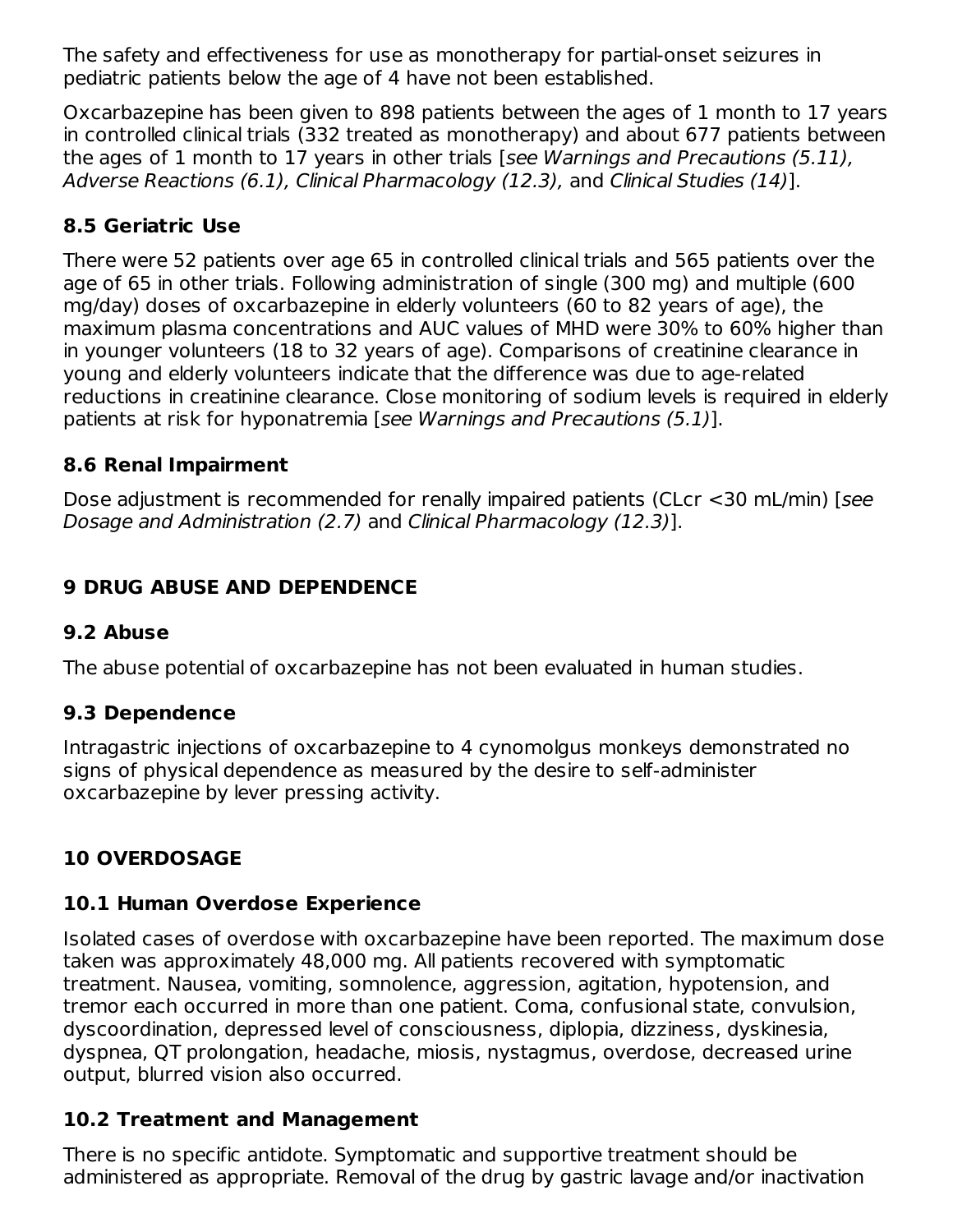by administering activated charcoal should be considered.

## **11 DESCRIPTION**

Oxcarbazepine Oral Suspension, USP is an antiepileptic drug available as 300 mg/5 mL (60 mg/mL) oral suspension for oral administration. Oxcarbazepine is 10,11-Dihydro-10 oxo-5H-dibenz[b,f]azepine-5-carboxamide, and its structural formula is:



Oxcarbazepine is a white to faintly orange crystalline powder. It is slightly soluble in chloroform, dichloromethane, acetone, and methanol and practically insoluble in ethanol, ether and water. Its molecular weight is 252.27.

Oxcarbazepine Oral Suspension, USP contains the following inactive ingredients: artificial yellow plum flavor; ascorbic acid; methylparaben; microcrystalline cellulose and carboxymethyl cellulose sodium; natural and artificial lemon cream flavor; PEG-8 stearate; propylene glycol; propylparaben; purified water; saccharin sodium; sorbic acid; sorbitol solution.

FDA approved dissolution test specifications differ from USP.

# **12 CLINICAL PHARMACOLOGY**

# **12.1 Mechanism of Action**

The pharmacological activity of oxcarbazepine is primarily exerted through the 10 monohydroxy metabolite (MHD) of oxcarbazepine [see Clinical Pharmacology (12.3)]. The precise mechanism by which oxcarbazepine and MHD exert their anti-seizure effect is unknown; however, in vitro electrophysiological studies indicate that they produce blockade of voltage-sensitive sodium channels, resulting in stabilization of hyperexcited neural membranes, inhibition of repetitive neuronal firing, and diminution of propagation of synaptic impulses. These actions are thought to be important in the prevention of seizure spread in the intact brain. In addition, increased potassium conductance and modulation of high-voltage activated calcium channels may contribute to the anticonvulsant effects of the drug. No significant interactions of oxcarbazepine or MHD with brain neurotransmitter or modulator receptor sites have been demonstrated.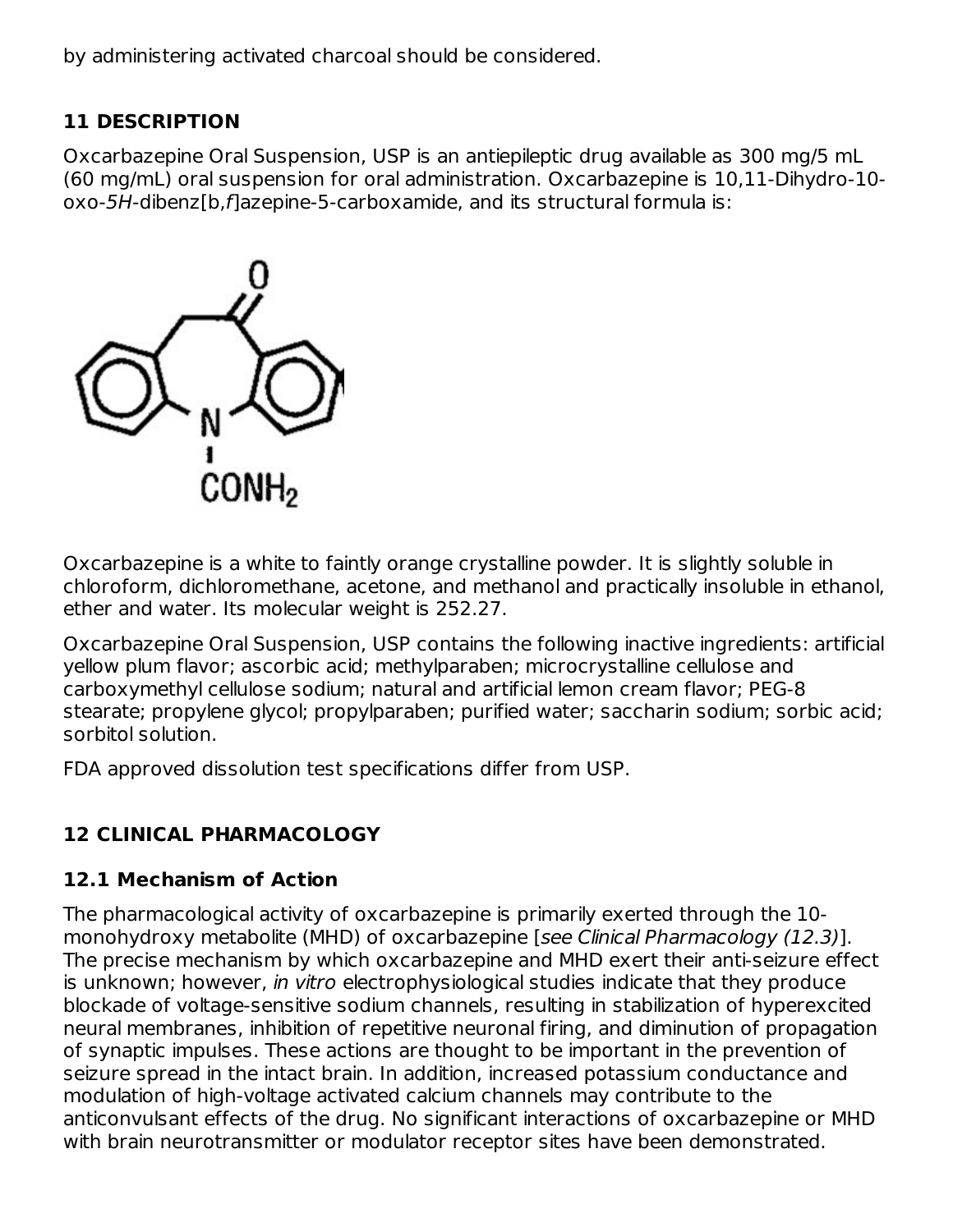## **12.2 Pharmacodynamics**

Oxcarbazepine and its active metabolite (MHD) exhibit anticonvulsant properties in animal seizure models. They protected rodents against electrically induced tonic extension seizures and, to a lesser degree, chemically induced clonic seizures, and abolished or reduced the frequency of chronically recurring focal seizures in Rhesus monkeys with aluminum implants. No development of tolerance (i.e., attenuation of anticonvulsive activity) was observed in the maximal electroshock test when mice and rats were treated daily for 5 days and 4 weeks, respectively, with oxcarbazepine or MHD.

## **12.3 Pharmacokinetics**

Following oral administration of oxcarbazepine tablets, oxcarbazepine is completely absorbed and extensively metabolized to its pharmacologically active 10-monohydroxy metabolite (MHD). In a mass balance study in people, only 2% of total radioactivity in plasma was due to unchanged oxcarbazepine, with approximately 70% present as MHD, and the remainder attributable to minor metabolites.

The half-life of the parent is about 2 hours, while the half-life of MHD is about 9 hours, so that MHD is responsible for most antiepileptic activity.

## Absorption

Based on MHD concentrations, oxcarbazepine tablets and suspension were shown to have similar bioavailability.

After single-dose administration of oxcarbazepine tablets to healthy male volunteers under fasted conditions, the median t<sub>max</sub> was 4.5 (range 3 to 13) hours. After singledose administration of oxcarbazepine oral suspension to healthy male volunteers under fasted conditions, the median t $_{\sf max}$  was 6 hours.

Steady-state plasma concentrations of MHD are reached within 2 to 3 days in patients when oxcarbazepine is given twice a day. At steady state the pharmacokinetics of MHD are linear and show dose proportionality over the dose range of 300 to 2400 mg/day.

Food has no effect on the rate and extent of absorption of oxcarbazepine from oxcarbazepine tablets. Although not directly studied, the oral bioavailability of the oxcarbazepine suspension is unlikely to be affected under fed conditions. Therefore, oxcarbazepine tablets and suspension can be taken with or without food.

## **Distribution**

The apparent volume of distribution of MHD is 49 L.

Approximately 40% of MHD is bound to serum proteins, predominantly to albumin. Binding is independent of the serum concentration within the therapeutically relevant range. Oxcarbazepine and MHD do not bind to alpha-1-acid glycoprotein.

## Metabolism and Excretion

Oxcarbazepine is rapidly reduced by cytosolic enzymes in the liver to its 10 monohydroxy metabolite, MHD, which is primarily responsible for the pharmacological effect of oxcarbazepine. MHD is metabolized further by conjugation with glucuronic acid. Minor amounts (4% of the dose) are oxidized to the pharmacologically inactive 10,11 dihydroxy metabolite (DHD).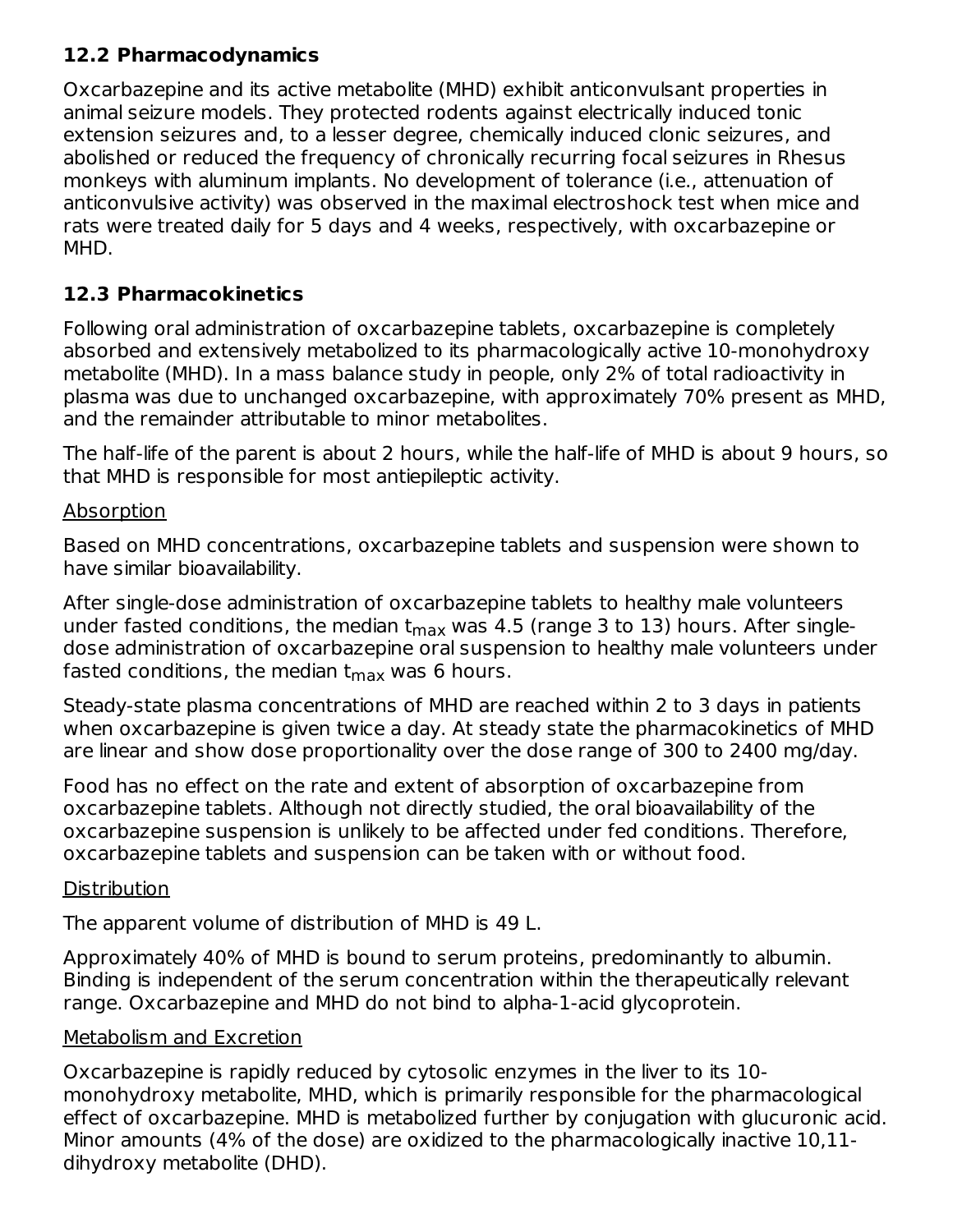Oxcarbazepine is cleared from the body mostly in the form of metabolites which are predominantly excreted by the kidneys. More than 95% of the dose appears in the urine, with less than 1% as unchanged oxcarbazepine. Fecal excretion accounts for less than 4% of the administered dose. Approximately 80% of the dose is excreted in the urine either as glucuronides of MHD (49%) or as unchanged MHD (27%); the inactive DHD accounts for approximately 3% and conjugates of MHD and oxcarbazepine account for 13% of the dose.

The half-life of the parent is about 2 hours, while the half-life of MHD is about 9 hours.

## Specific Populations

## Geriatrics

Following administration of single (300 mg) and multiple (600 mg/day) doses of oxcarbazepine to elderly volunteers (60 to 82 years of age), the maximum plasma concentrations and AUC values of MHD were 30% to 60% higher than in younger volunteers (18 to 32 years of age). Comparisons of creatinine clearance in young and elderly volunteers indicate that the difference was due to age-related reductions in creatinine clearance.

## Pediatrics

Weight-adjusted MHD clearance decreases as age and weight increases, approaching that of adults. The mean weight-adjusted clearance in children 2 years to <4 years of age is approximately 80% higher on average than that of adults. Therefore, MHD exposure in these children is expected to be about one-half that of adults when treated with a similar weight-adjusted dose. The mean weight-adjusted clearance in children 4 to 12 years of age is approximately 40% higher on average than that of adults. Therefore, MHD exposure in these children is expected to be about three-quarters that of adults when treated with a similar weight-adjusted dose. As weight increases, for patients 13 years of age and above, the weight-adjusted MHD clearance is expected to reach that of adults.

## Gender

No gender-related pharmacokinetic differences have been observed in children, adults, or the elderly.

## Race

No specific studies have been conducted to assess what effect, if any, race may have on the disposition of oxcarbazepine.

## Renal Impairment

There is a linear correlation between creatinine clearance and the renal clearance of MHD. When oxcarbazepine is administered as a single 300 mg dose in renally-impaired patients (creatinine clearance <30 mL/min), the elimination half-life of MHD is prolonged to 19 hours, with a 2-fold increase in AUC [see Dosage and Administration (2.7) and Use in Specific Populations (8.6)].

## Hepatic Impairment

The pharmacokinetics and metabolism of oxcarbazepine and MHD were evaluated in healthy volunteers and hepatically-impaired subjects after a single 900-mg oral dose. Mild-to-moderate hepatic impairment did not affect the pharmacokinetics of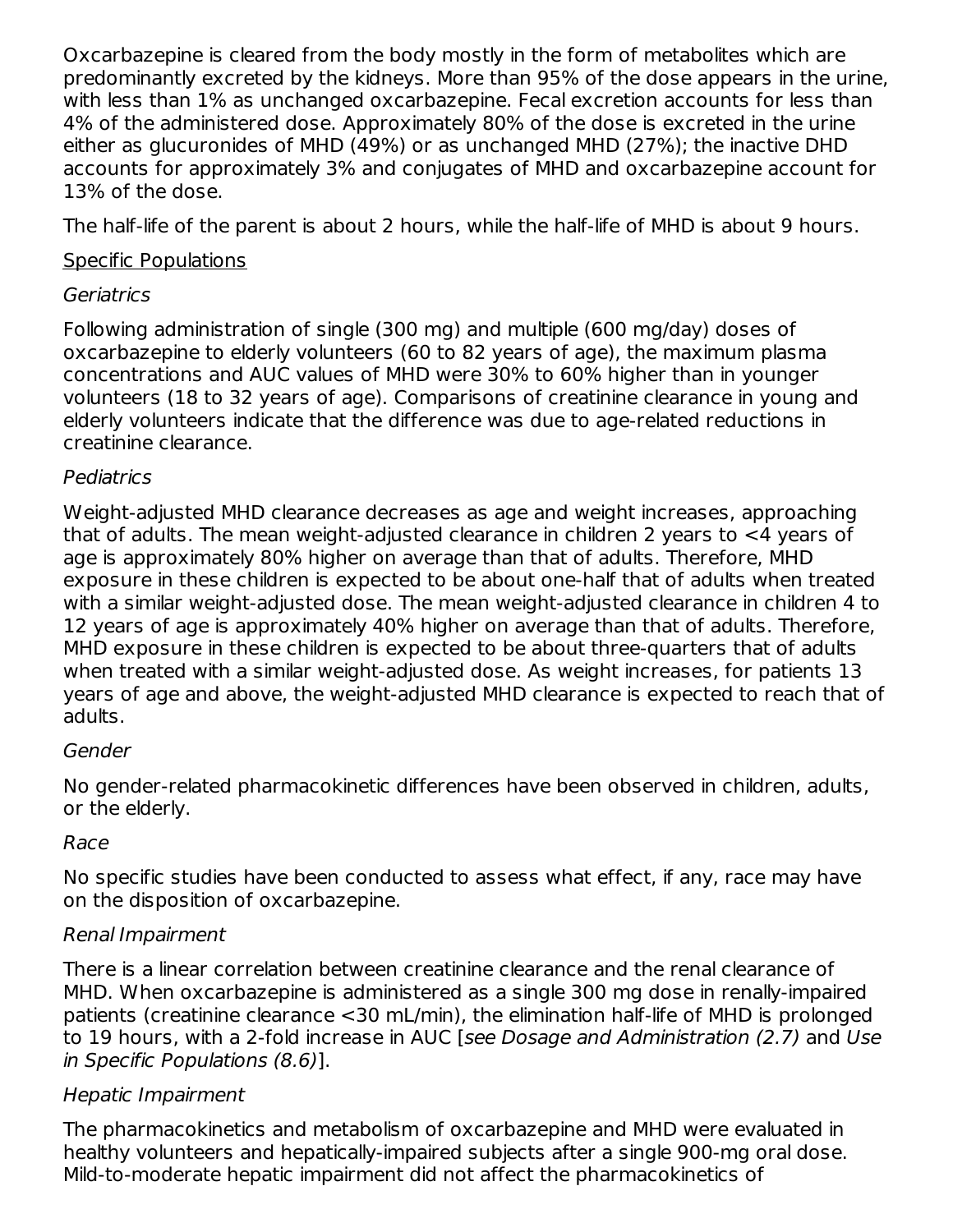oxcarbazepine and MHD [see Dosage and Administration (2.8)].

## **Pregnancy**

Due to physiological changes during pregnancy, MHD plasma levels may gradually decrease throughout pregnancy [seeUse in Specific Populations (8.1)]

## Drug Interactions:

• In Vitro

Oxcarbazepine can inhibit CYP2C19 and induce CYP3A4/5 with potentially important effects on plasma concentrations of other drugs. In addition, several AEDs that are cytochrome P450 inducers can decrease plasma concentrations of oxcarbazepine and MHD. No autoinduction has been observed with oxcarbazepine.

Oxcarbazepine was evaluated in human liver microsomes to determine its capacity to inhibit the major cytochrome P450 enzymes responsible for the metabolism of other drugs. Results demonstrate that oxcarbazepine and its pharmacologically active 10 monohydroxy metabolite (MHD) have little or no capacity to function as inhibitors for most of the human cytochrome P450 enzymes evaluated (CYP1A2, CYP2A6, CYP2C9, CYP2D6, CYP2E1, CYP4A9 and CYP4A11) with the exception of CYP2C19 and CYP3A4/5. Although inhibition of CYP3A4/5 by oxcarbazepine and MHD did occur at high concentrations, it is not likely to be of clinical significance. The inhibition of CYP2C19 by oxcarbazepine and MHD can cause increased plasma concentrations of drugs that are substrates of CYP2C19, which is clinically relevant.

In vitro, the UDP-glucuronyl transferase level was increased, indicating induction of this enzyme. Increases of 22% with MHD and 47% with oxcarbazepine were observed. As MHD, the predominant plasma substrate, is only a weak inducer of UDP-glucuronyl transferase, it is unlikely to have an effect on drugs that are mainly eliminated by conjugation through UDP-glucuronyl transferase (e.g., valproic acid, lamotrigine).

In addition, oxcarbazepine and MHD induce a subgroup of the cytochrome P450 3A family (CYP3A4 and CYP3A5) responsible for the metabolism of dihydropyridine calcium antagonists, oral contraceptives and cyclosporine resulting in a lower plasma concentration of these drugs.

As binding of MHD to plasma proteins is low (40%), clinically significant interactions with other drugs through competition for protein binding sites are unlikely.

• In Vivo

# Other Antiepileptic Drugs

Potential interactions between oxcarbazepine and other AEDs were assessed in clinical studies. The effect of these interactions on mean AUCs and C<sub>min</sub> are summarized in Table 7 [see Drug Interactions (7.1, 7.2)].

# **Table 7: Summary of AED Interactions with Oxcarbazepine**

| <b>AED</b>         |                          | Dose of Oxcarbazepine Influence of   Influence of |                                 |                      |
|--------------------|--------------------------|---------------------------------------------------|---------------------------------|----------------------|
| Coadministered AED |                          | Dose                                              | <b>Oxcarbazepine AED on MHD</b> |                      |
|                    | $\vert$ (mg/day) $\vert$ | (mg/day)                                          | on                              | <b>Concentration</b> |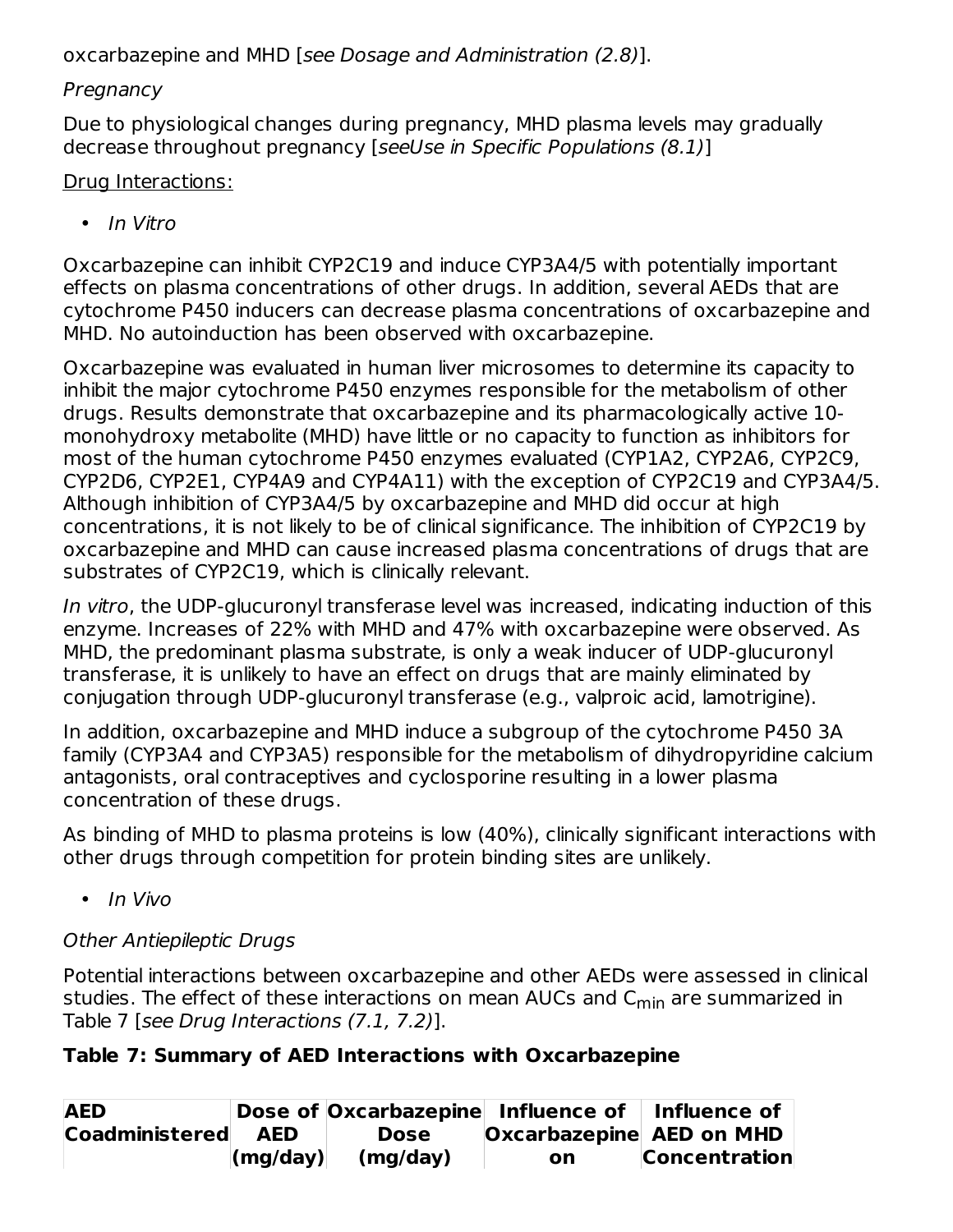|               |                |                                | <b>AED</b><br><b>Concentration</b><br>(Mean<br>Change,<br>90%<br><b>Confidence</b><br>Interval) | (Mean<br>Change,<br>90%<br><b>Confidence</b><br>Interval) |
|---------------|----------------|--------------------------------|-------------------------------------------------------------------------------------------------|-----------------------------------------------------------|
| Carbamazepine | 400 to<br>2000 | 900                            | nc <sup>1</sup>                                                                                 | 40% decrease<br>[Cl: 17%<br>decrease,<br>57% decrease]    |
| Phenobarbital | 100 to<br>150  | 600 to 1800                    | 14% increase<br>[Cl: 2%<br>increase,<br>24% increase]                                           | 25% decrease<br>[Cl: 12%<br>decrease,<br>51% decrease]    |
| Phenytoin     | 250 to<br>500  | 600 to 1800<br>$>1200$ to 2400 | $nc^{1,2}$<br>up to 40%<br>increase <sup>3</sup><br>$[Cl: 12\%]$<br>increase,<br>60% increase]  | 30% decrease<br>[Cl: 3%<br>decrease,<br>48% decrease]     |
| Valproic acid | 400 to<br>2800 | 600 to 1800                    | nc <sup>1</sup>                                                                                 | 18% decrease<br>[Cl: 13%<br>decrease,<br>40% decrease]    |
| Lamotrigine   | 200            | 1200                           | nc <sup>1</sup>                                                                                 | nc <sup>1</sup>                                           |

 $1$ nc denotes a mean change of less than  $10\%$ 

<sup>2</sup>Pediatrics

<sup>3</sup>Mean increase in adults at high oxcarbazepine doses

## Hormonal Contraceptives

Coadministration of oxcarbazepine with an oral contraceptive has been shown to influence the plasma concentrations of the two hormonal components, ethinylestradiol (EE) and levonorgestrel (LNG) [see Drug Interactions (7.3)]. The mean AUC values of EE were decreased by 48% [90% CI: 22 to 65] in one study and 52% [90% CI: 38 to 52] in another study. The mean AUC values of LNG were decreased by 32% [90% CI: 20 to 45] in one study and 52% [90% CI: 42 to 52] in another study.

## Other Drug Interactions

Calcium Antagonists: After repeated coadministration of oxcarbazepine, the AUC of felodipine was lowered by 28% [90% CI: 20 to 33]. Verapamil produced a decrease of 20% [90% CI: 18 to 27] of the plasma levels of MHD.

Cimetidine, erythromycin and dextropropoxyphene had no effect on the pharmacokinetics of MHD. Results with warfarin show no evidence of interaction with either single or repeated doses of oxcarbazepine.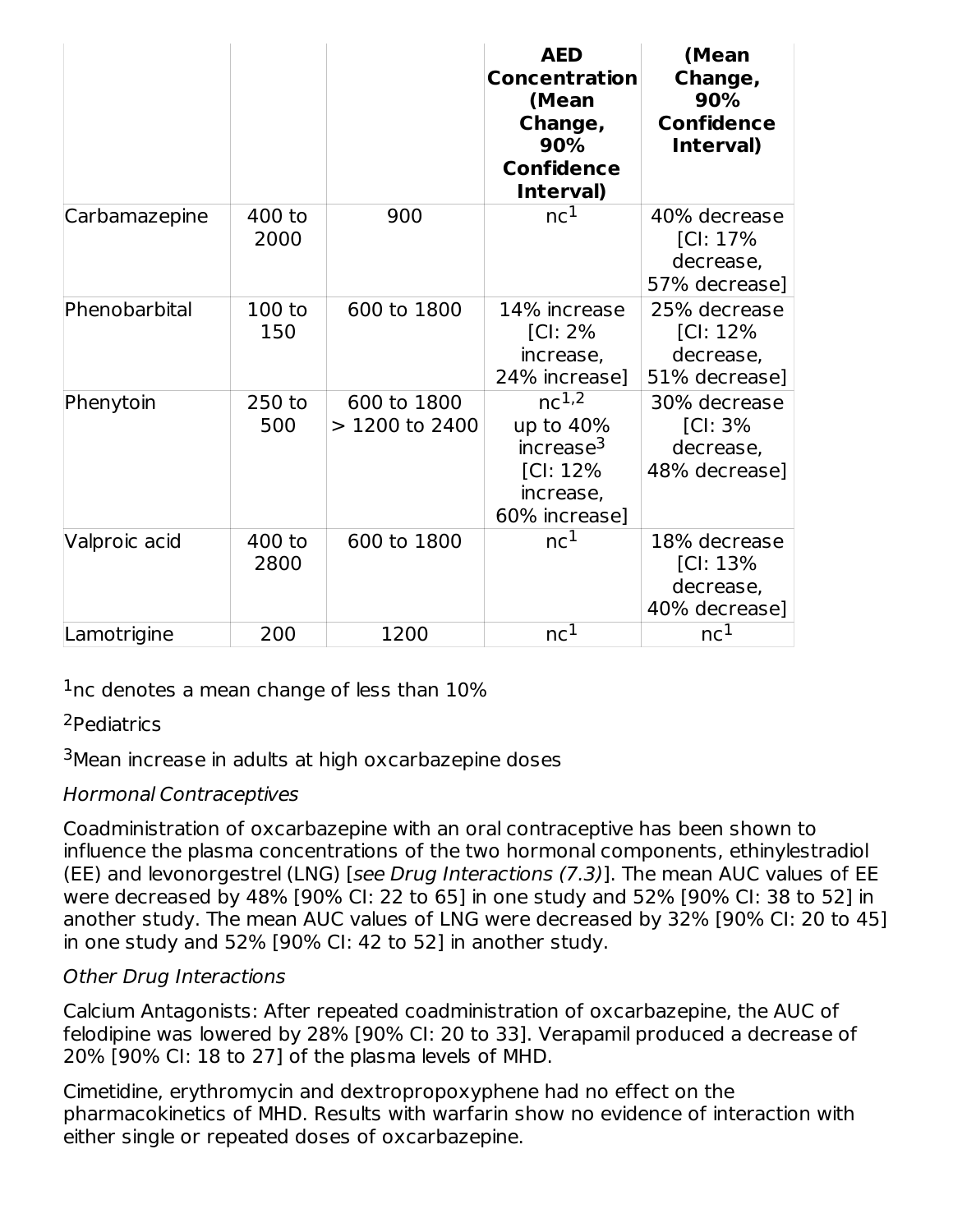## **13 NONCLINICAL TOXICOLOGY**

### **13.1 Carcinogenesis, Mutagenesis, Impairment of Fertility**

### Carcinogenesis

In 2-year carcinogenicity studies, oxcarbazepine was administered in the diet at doses of up to 100 mg/kg/day to mice and by gavage at doses of up to 250 mg/kg/day to rats, and the pharmacologically active 10-hydroxy metabolite (MHD) was administered orally at doses of up to 600 mg/kg/day to rats. In mice, a dose-related increase in the incidence of hepatocellular adenomas was observed at oxcarbazepine doses  $\geq 70$ mg/kg/day, which is less than the maximum recommended human dose (MRHD) on a mg/m<sup>2</sup> basis. In rats, the incidence of hepatocellular carcinomas was increased in females treated with oxcarbazepine at doses ≥25 mg/kg/day (less than the MRHD on a  $mg/m<sup>2</sup>$  basis), and incidences of hepatocellular adenomas and/or carcinomas were increased in males and females treated with MHD at doses of 600 mg/kg/day (2.4 times the MRHD on a mg/m<sup>2</sup> basis) and  $\geq$  250 mg/kg/day (equivalent to the MRHD on a mg/m<sup>2</sup> basis), respectively. There was an increase in the incidence of benign testicular interstitial cell tumors in rats at 250 mg oxcarbazepine/kg/day and at ≥250 mg MHD/kg/day, and an increase in the incidence of granular cell tumors in the cervix and vagina in rats at 600 mg MHD/kg/day.

### **Mutagenesis**

Oxcarbazepine increased mutation frequencies in the *in vitro* Ames test in the absence of metabolic activation. Both oxcarbazepine and MHD produced increases in chromosomal aberrations and polyploidy in the Chinese hamster ovary assay in vitro in the absence of metabolic activation. MHD was negative in the Ames test, and no mutagenic or clastogenic activity was found with either oxcarbazepine or MHD in V79 Chinese hamster cells in vitro. Oxcarbazepine and MHD were both negative for clastogenic or aneugenic effects (micronucleus formation) in an in vivo rat bone marrow assay.

### Impairment of Fertility

In a study in which male and female rats were administered oxcarbazepine (0, 25, 75 and 150 mg/kg/day) orally prior to and during mating and continuing in females during gestation, no adverse effects on fertility or reproductive performance were observed. The highest dose tested is less than the MRHD on a mg/m $^2$  basis. In a fertility study in which rats were administered MHD (0, 50, 150, or 450 mg/kg/day) orally prior to and during mating and early gestation, estrous cyclicity was disrupted and numbers of corpora lutea, implantations, and live embryos were reduced in females receiving the highest dose (approximately 2 times the MRHD on a mg/m<sup>2</sup> basis).

## **14 CLINICAL STUDIES**

The effectiveness of oxcarbazepine as adjunctive and monotherapy for partial-onset seizures in adults, and as adjunctive therapy in children aged 2 to 16 years was established in seven multicenter, randomized, controlled trials.

The effectiveness of oxcarbazepine as monotherapy for partial-onset seizures in children aged 4 to 16 years was determined from data obtained in the studies described, as well as by pharmacokinetic/pharmacodynamic considerations.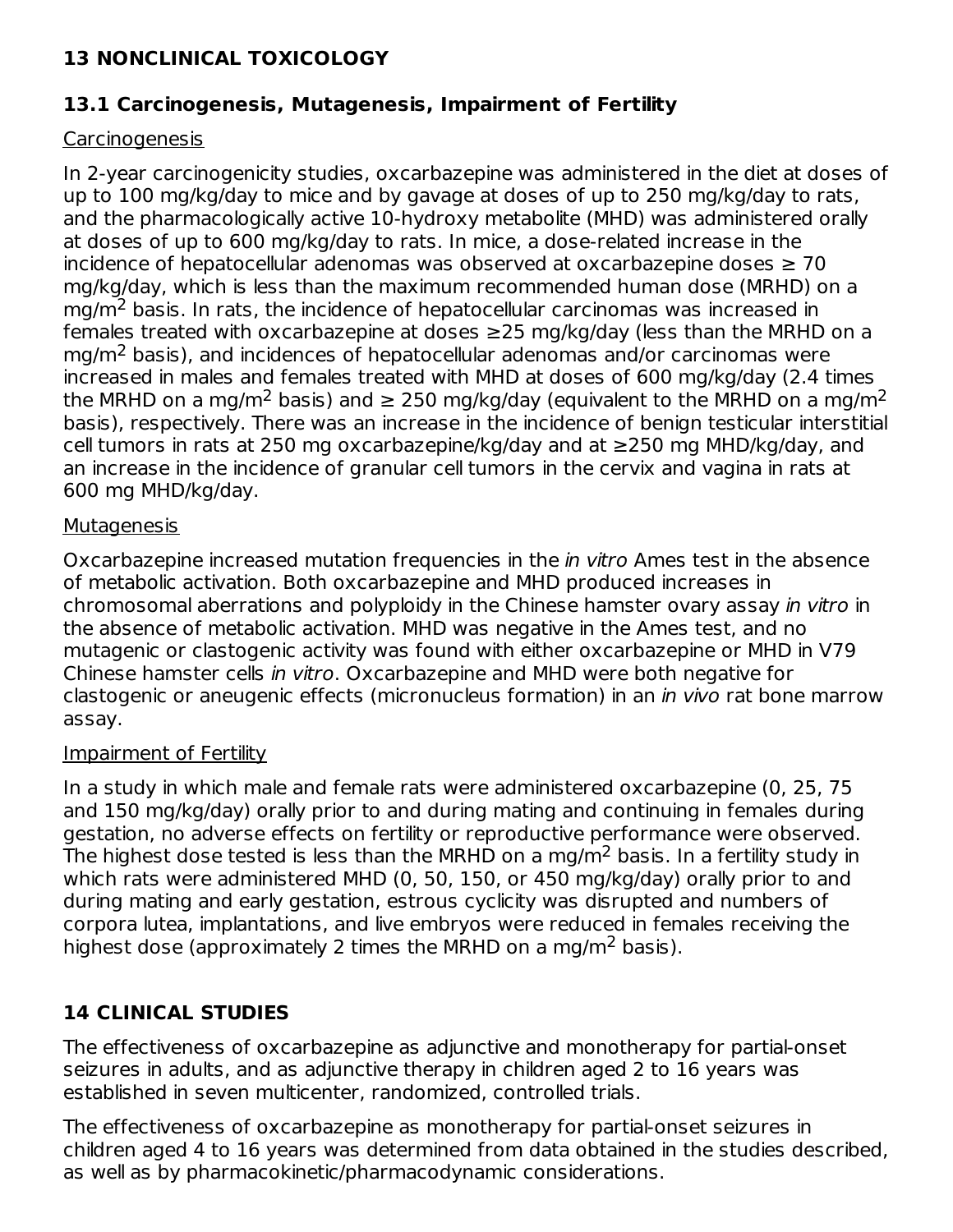## **14.1 Oxcarbazepine Monotherapy Trials**

Four randomized, controlled, double-blind, multicenter trials, conducted in a predominately adult population, demonstrated the efficacy of oxcarbazepine as monotherapy. Two trials compared oxcarbazepine to placebo and 2 trials used a randomized withdrawal design to compare a high dose (2400 mg) with a low dose (300 mg) of oxcarbazepine, after substituting oxcarbazepine 2400 mg/day for 1 or more antiepileptic drugs (AEDs). All doses were administered on a twice-a-day schedule. A fifth randomized, controlled, rater-blind, multicenter study, conducted in a pediatric population, failed to demonstrate a statistically significant difference between low and high dose oxcarbazepine treatment groups.

One placebo-controlled trial was conducted in 102 patients (11 to 62 years of age) with refractory partial-onset seizures who had completed an inpatient evaluation for epilepsy surgery. Patients had been withdrawn from all AEDs and were required to have 2 to 10 partial-onset seizures within 48 hours prior to randomization. Patients were randomized to receive either placebo or oxcarbazepine given as 1500 mg/day on Day 1 and 2400 mg/day thereafter for an additional 9 days, or until 1 of the following 3 exit criteria occurred: 1) the occurrence of a fourth partial-onset seizure, excluding Day 1, 2) 2 newonset secondarily generalized seizures, where such seizures were not seen in the 1-year period prior to randomization, or 3) occurrence of serial seizures or status epilepticus. The primary measure of effectiveness was a between-group comparison of the time to meet exit criteria. There was a statistically significant difference in favor of oxcarbazepine (see Figure 1), p=0.0001.



### **Figure 1: Kaplan-Meier Estimates of Exit Rate by Treatment Group**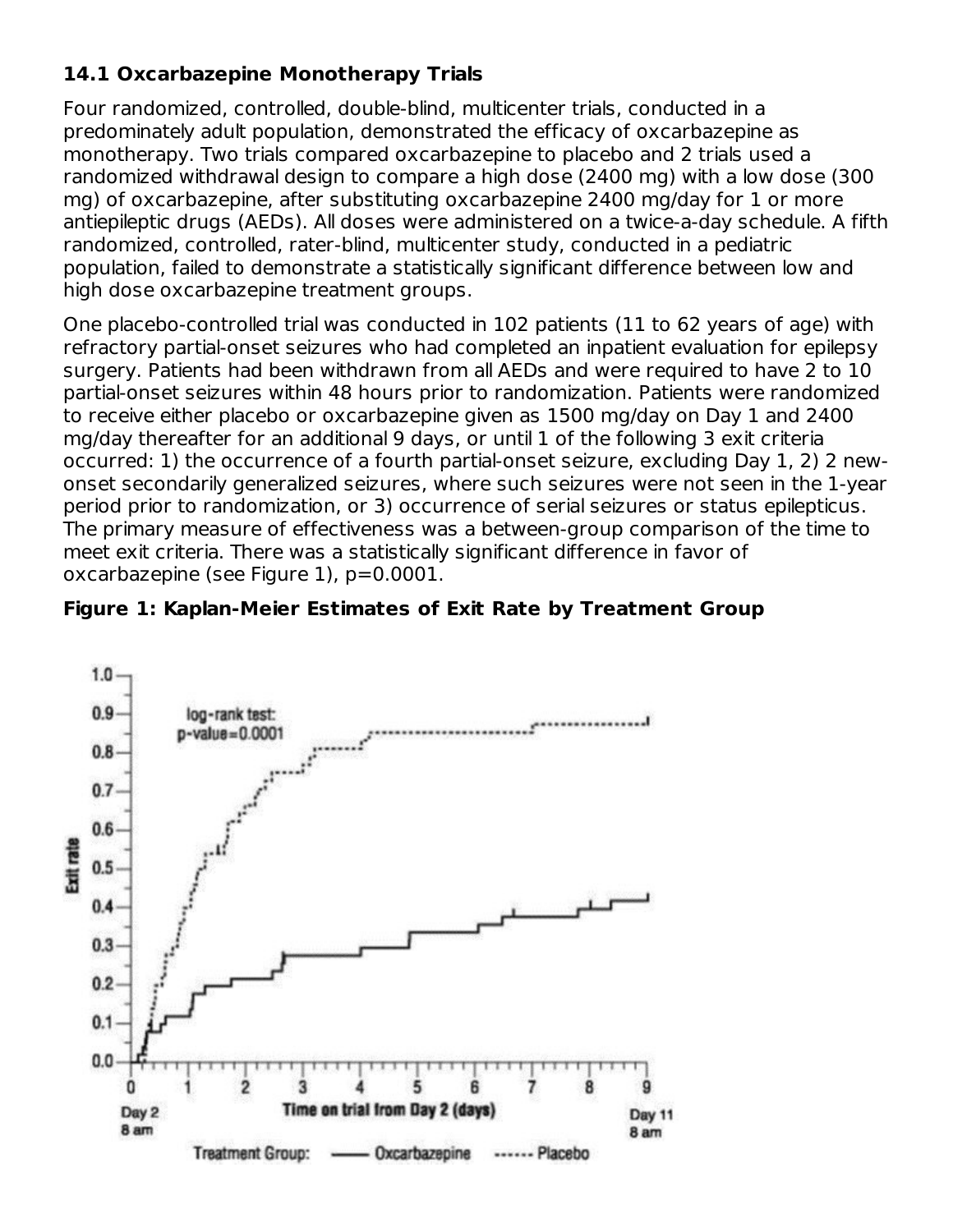The second placebo-controlled trial was conducted in 67 untreated patients (8 to 69 years of age) with newly-diagnosed and recent-onset partial seizures. Patients were randomized to placebo or oxcarbazepine, initiated at 300 mg twice a day and titrated to 1200 mg/day (given as 600 mg twice a day) in 6 days, followed by maintenance treatment for 84 days. The primary measure of effectiveness was a between-group comparison of the time to first seizure. The difference between the 2 treatments was statistically significant in favor of oxcarbazepine (see Figure 2), p=0.046.





A third trial substituted oxcarbazepine monotherapy at 2400 mg/day for carbamazepine in 143 patients (12 to 65 years of age) whose partial-onset seizures were inadequately controlled on carbamazepine (CBZ) monotherapy at a stable dose of 800 to 1600 mg/day, and maintained this oxcarbazepine dose for 56 days (baseline phase). Patients who were able to tolerate titration of oxcarbazepine to 2400 mg/day during simultaneous carbamazepine withdrawal were randomly assigned to either 300 mg/day of oxcarbazepine or 2400 mg/day oxcarbazepine. Patients were observed for 126 days or until 1 of the following 4 exit criteria occurred: 1) a doubling of the 28-day seizure frequency compared to baseline, 2) a 2-fold increase in the highest consecutive 2-day seizure frequency during baseline, 3) a single generalized seizure if none had occurred during baseline, or 4) a prolonged generalized seizure. The primary measure of effectiveness was a between-group comparison of the time to meet exit criteria. The difference between the curves was statistically significant in favor of the oxcarbazepine 2400 mg/day group (see Figure 3), p=0.0001.

### **Figure 3: Kaplan-Meier Estimates of Exit Rate by Treatment Group**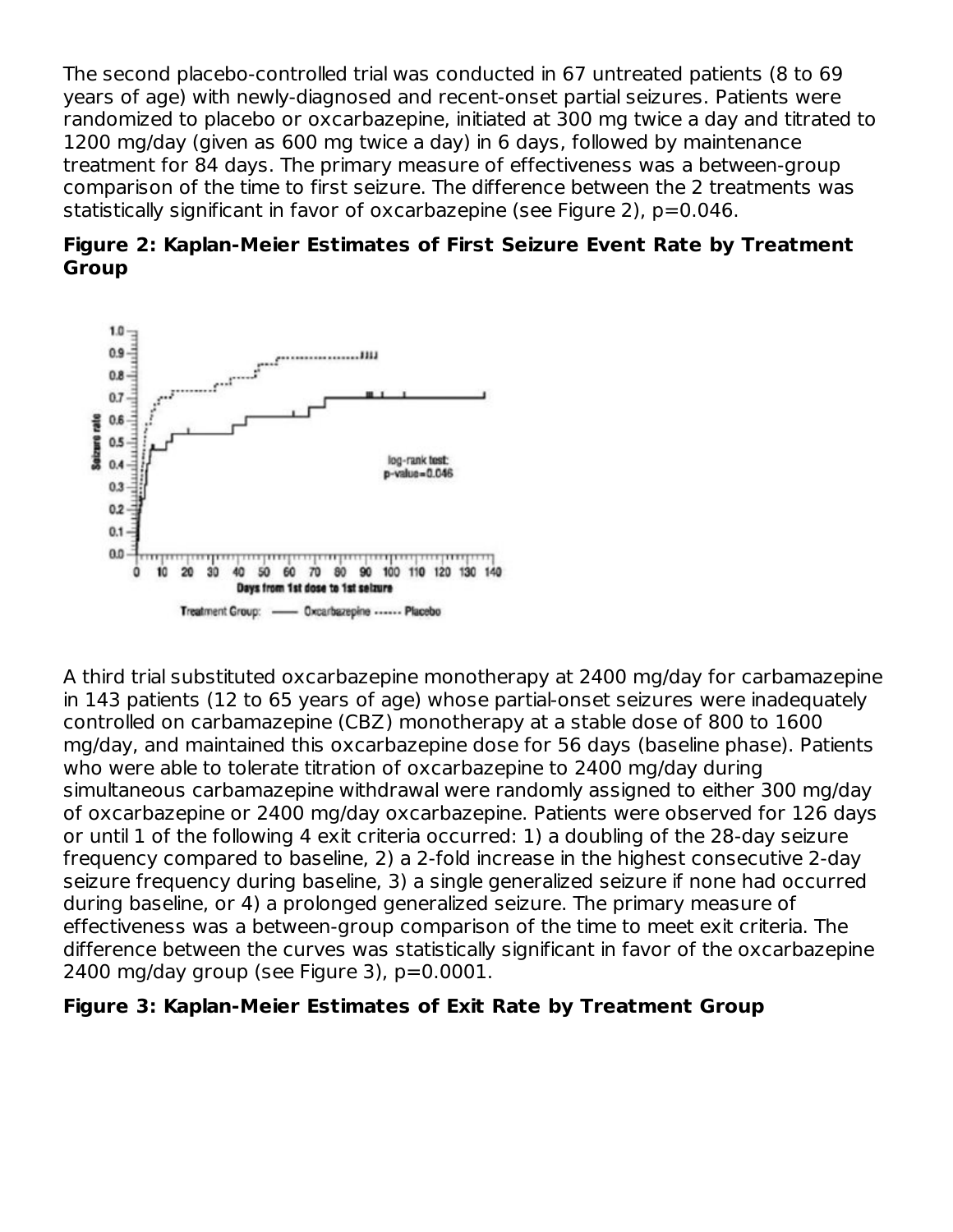

Another monotherapy substitution trial was conducted in 87 patients (11 to 66 years of age) whose seizures were inadequately controlled on 1 or 2 AEDs. Patients were randomized to either oxcarbazepine 2400 mg/day or 300 mg/day and their standard AED regimen(s) were eliminated over the first 6 weeks of double-blind therapy. Doubleblind treatment continued for another 84 days (total double-blind treatment of 126 days) or until 1 of the 4 exit criteria described for the previous study occurred. The primary measure of effectiveness was a between-group comparison of the percentage of patients meeting exit criteria. The results were statistically significant in favor of the oxcarbazepine 2400 mg/day group (14/34; 41.2%) compared to the oxcarbazepine 300 mg/day group (42/45; 93.3%) (p<0.0001). The time to meeting one of the exit criteria was also statistically significant in favor of the oxcarbazepine 2400 mg/day group (see Figure 4), p=0.0001.

#### **Figure 4: Kaplan-Meier Estimates of Exit Rate by Treatment Group**

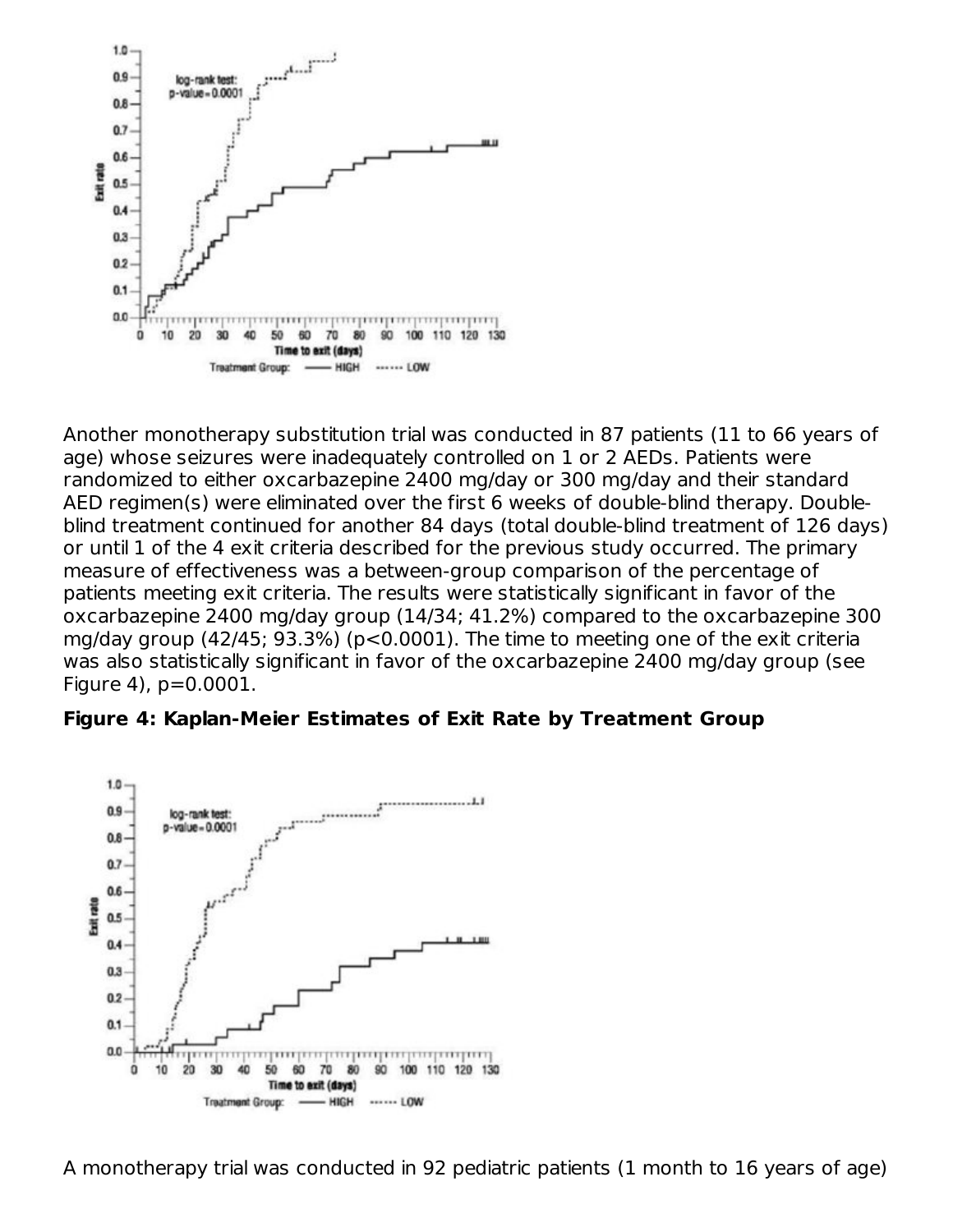with inadequately-controlled or new-onset partial seizures. Patients were hospitalized and randomized to either oxcarbazepine 10 mg/kg/day or were titrated up to 40 to 60 mg/kg/day within 3 days while withdrawing the previous AED on the second day of oxcarbazepine. Seizures were recorded through continuous video-EEG monitoring from Day 3 to Day 5. Patients either completed the 5- day treatment or met 1 of the 2 exit criteria: 1) three study-specific seizures (i.e., electrographic partial-onset seizures with a behavioral correlate), 2) a prolonged study-specific seizure. The primary measure of effectiveness was a between-group comparison of the time to meet exit criteria in which the difference between the curves was not statistically significant ( $p=0.904$ ). The majority of patients from both dose groups completed the 5-day study without exiting.

Although this study failed to demonstrate an effect of oxcarbazepine as monotherapy in pediatric patients, several design elements, including the short treatment and assessment period, the absence of a true placebo, and the likely persistence of plasma levels of previously administered AEDs during the treatment period, make the results uninterpretable. For this reason, the results do not undermine the conclusion, based on pharmacokinetic/pharmacodynamic considerations, that oxcarbazepine is effective as monotherapy in pediatric patients 4 years old and older.

## **14.2 Oxcarbazepine Adjunctive Therapy Trials**

The effectiveness of oxcarbazepine as an adjunctive therapy for partial-onset seizures was established in 2 multicenter, randomized, double-blind, placebo-controlled trials, one in 692 patients (15 to 66 years of age) and one in 264 pediatric patients (3 to 17 years of age), and in one multicenter, rater-blind, randomized, age-stratified, parallel-group study comparing 2 doses of oxcarbazepine in 128 pediatric patients (1 month to <4 years of age).

Patients in the 2 placebo-controlled trials were on 1 to 3 concomitant AEDs. In both of the trials, patients were stabilized on optimum dosages of their concomitant AEDs during an 8-week baseline phase. Patients who experienced at least 8 (minimum of 1 to 4 per month) partial-onset seizures during the baseline phase were randomly assigned to placebo or to a specific dose of oxcarbazepine in addition to their other AEDs.

In these studies, the dose was increased over a 2-week period until either the assigned dose was reached, or intolerance prevented increases. Patients then entered a 14- (pediatrics) or 24-week (adults) maintenance period.

In the adult trial, patients received fixed doses of 600, 1200 or 2400 mg/day. In the pediatric trial, patients received maintenance doses in the range of 30 to 46 mg/kg/day, depending on baseline weight. The primary measure of effectiveness in both trials was a between-group comparison of the percentage change in partial-onset seizure frequency in the double-blind treatment phase relative to baseline phase. This comparison was statistically significant in favor of oxcarbazepine at all doses tested in both trials (p=0.0001 for all doses for both trials). The number of patients randomized to each dose, the median baseline seizure rate, and the median percentage seizure rate reduction for each trial are shown in Table 8. It is important to note that in the high-dose group in the study in adults, over 65% of patients discontinued treatment because of adverse events; only 46 (27%) of the patients in this group completed the 28-week study [seeAdverse Reactions (6)], an outcome not seen in the monotherapy studies.

### **Table 8: Summary of Percentage Change in Partial-Onset Seizure Frequency from Baseline for Placebo-Controlled Adjunctive Therapy Trials**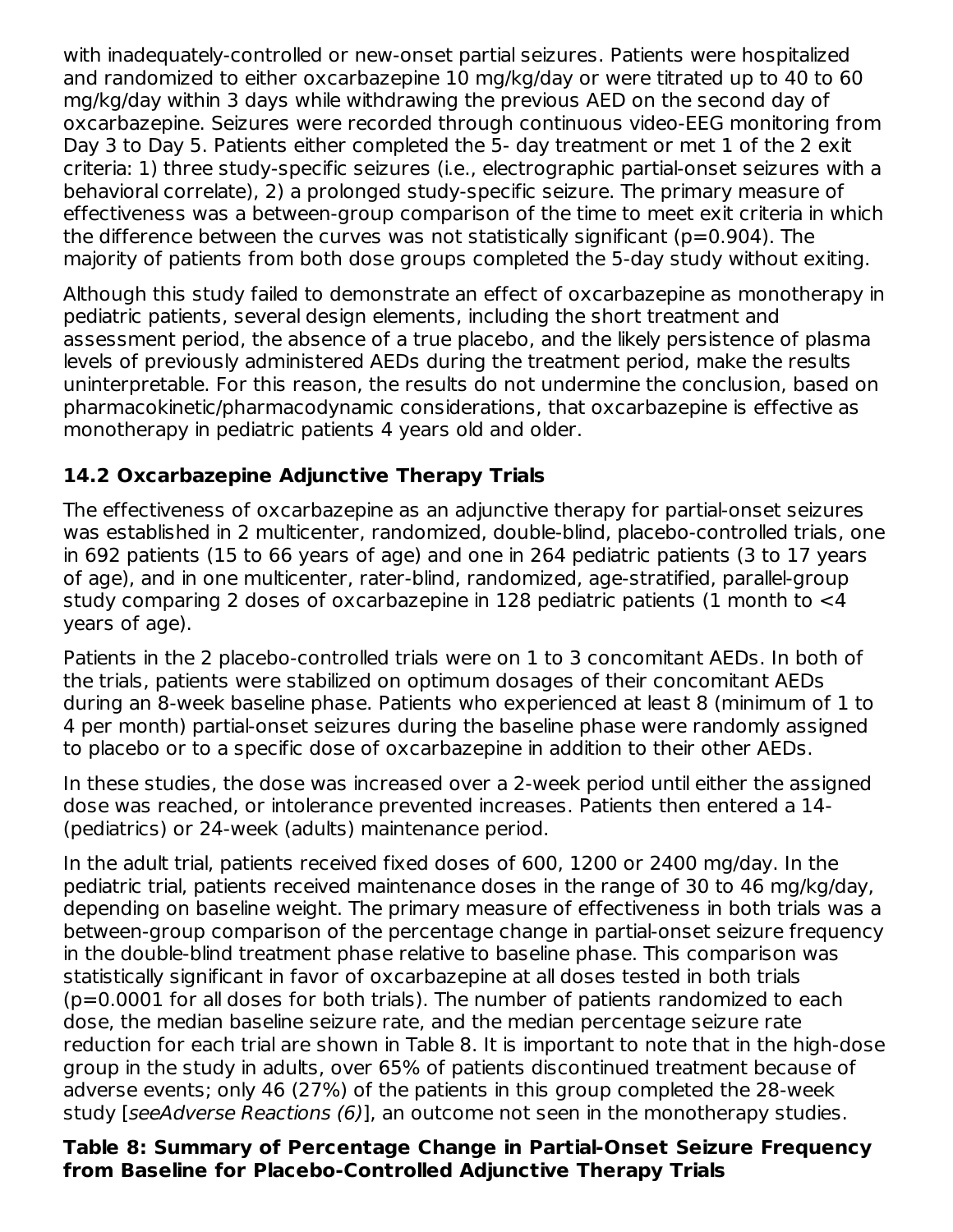| <b>Treatment</b><br><b>Group</b> | N       | <b>Baseline</b><br><b>Median</b><br><b>Seizure</b><br>Rate* | <b>Median</b><br>$\%$<br><b>Reduction</b> |
|----------------------------------|---------|-------------------------------------------------------------|-------------------------------------------|
| Oxcarbazepine                    | 136     | 12.5                                                        | 34.8 <sup>1</sup>                         |
| Placebo                          | 128     | 13.1                                                        | 9.4                                       |
| Oxcarbazepine                    | 174     | 10.0                                                        | 49.9 <sup>1</sup>                         |
| $2400$ mg/day                    | 177     | 9.8                                                         | 40.2 <sup>1</sup>                         |
| Oxcarbazepine                    | 168     | 9.6                                                         | 26.4 <sup>1</sup>                         |
| $1200$ mg/day                    | 173     | 8.6                                                         | 7.6                                       |
| Oxcarbazepine                    |         |                                                             |                                           |
| 600 mg/day                       |         |                                                             |                                           |
|                                  | Placebo |                                                             |                                           |

 $1$  p=0.0001;  $*$  = number of seizures per 28 days

Subset analyses of the antiepileptic efficacy of oxcarbazepine with regard to gender in these trials revealed no important differences in response between men and women. Because there were very few patients over the age of 65 years in controlled trials, the effect of the drug in the elderly has not been adequately assessed.

The third adjunctive therapy trial enrolled 128 pediatric patients (1 month to <4 years of age) with inadequately-controlled partial-onset seizures on 1 to 2 concomitant AEDs. Patients who experienced at least 2 study-specific seizures (i.e., electrographic partialonset seizures with a behavioral correlate) during the 72-hour baseline period were randomly assigned to either oxcarbazepine 10 mg/kg/day or were titrated up to 60 mg/kg/day within 26 days. Patients were maintained on their randomized target dose for 9 days and seizures were recorded through continuous video-EEG monitoring during the last 72 hours of the maintenance period. The primary measure of effectiveness in this trial was a between-group comparison of the change in seizure frequency per 24 hours compared to the seizure frequency at baseline. For the entire group of patients enrolled, this comparison was statistically significant in favor of oxcarbazepine 60 mg/kg/day. In this study, there was no evidence that oxcarbazepine was effective in patients below the age of 2 years  $(N=75)$ .

## **16 HOW SUPPLIED/STORAGE AND HANDLING**

### Suspension

300 mg/5 mL (60 mg/mL) Oral Suspension: off-white to slightly brown or slightly red suspension. Available in PET amber bottle containing 250 mL of oral suspension. Supplied with a 10 mL dosing syringe and press-in bottle adapter.

Bottle containing 250 mL of oral suspension………….…………………NDC 50383-312-84

Store Oxcarbazepine Oral Suspension, USP in the original container. Shake well before using.

Use within 7 weeks of first opening the bottle.

Store at 25°C (77°F); excursions permitted to 15°C to 30°C (59°F to 86°F) [see USP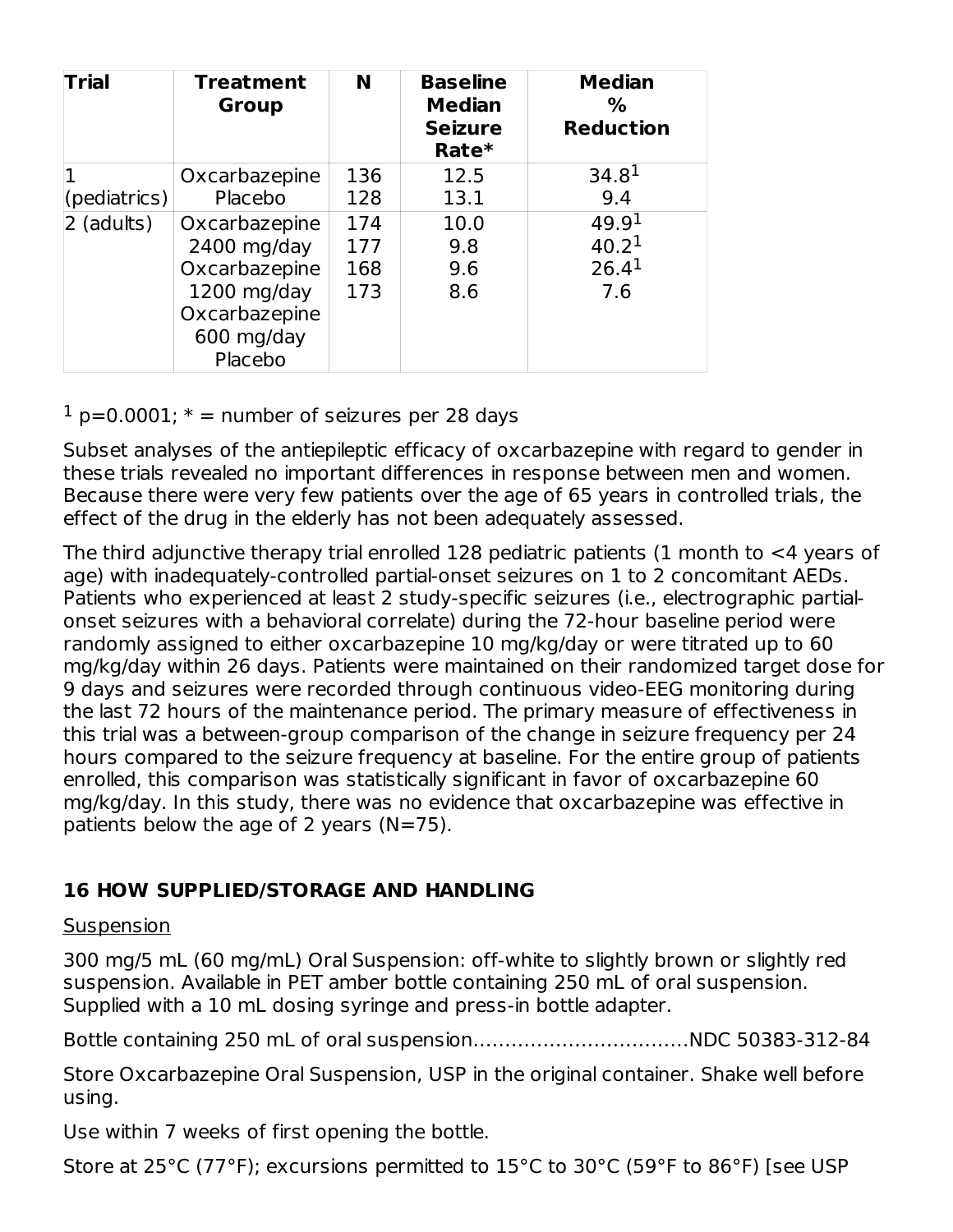# **17 PATIENT COUNSELING INFORMATION**

Advise the patient to read the FDA-approved patient labeling (Medication Guide).

## Administration Information

Counsel patients that oxcarbazepine may be taken with or without food.

For oxcarbazepine oral suspension, advise patients to shake the bottle well and prepare the dose immediately afterwards using the oral dosing syringe supplied. Inform patients that oxcarbazepine oral suspension can be mixed in a small glass of water just prior to administration or, alternatively, may be swallowed directly from the syringe. Instruct patients to discard any unused oxcarbazepine oral suspension after 7 weeks of first opening the bottle [see Dosage and Administration (2.8) and How Supplied/Storage and Handling (16)].

## Hyponatremia

Advise patients that oxcarbazepine may reduce the serum sodium concentrations especially if they are taking other medications that can lower sodium. Instruct patients to report symptoms of low sodium like nausea, tiredness, lack of energy, confusion, and more frequent or more severe seizures [see Warnings and Precautions (5.1)].

## Anaphylactic Reactions and Angioedema

Anaphylactic reactions and angioedema may occur during treatment with oxcarbazepine. Advise patients to report immediately signs and symptoms suggesting angioedema (swelling of the face, eyes, lips, tongue or difficulty in swallowing or breathing) and to stop taking the drug until they have consulted with their physician [see Warnings and Precautions (5.2)].

## Cross Hypersensitivity Reaction to Carbamazepine

Inform patients who have exhibited hypersensitivity reactions to carbamazepine that approximately 25% to 30% of these patients may experience hypersensitivity reactions with oxcarbazepine. Patients should be advised that if they experience a hypersensitivity reaction while taking oxcarbazepine they should consult with their physician immediately [seeWarnings and Precautions (5.3)].

## Serious Dermatological Reactions

Advise patients that serious skin reactions have been reported in association with oxcarbazepine. In the event a skin reaction should occur while taking oxcarbazepine, patients should consult with their physician immediately [see Warnings and Precautions  $(5.4)$ ].

## Suicidal Behavior and Ideation

Patients, their caregivers, and families should be counseled that AEDs, including oxcarbazepine, may increase the risk of suicidal thoughts and behavior and should be advised of the need to be alert for the emergence or worsening of symptoms of depression, any unusual changes in mood or behavior, or the emergence of suicidal thoughts, behavior, or thoughts about self-harm. Behaviors of concern should be reported immediately to healthcare providers [see Warnings and Precautions (5.5)].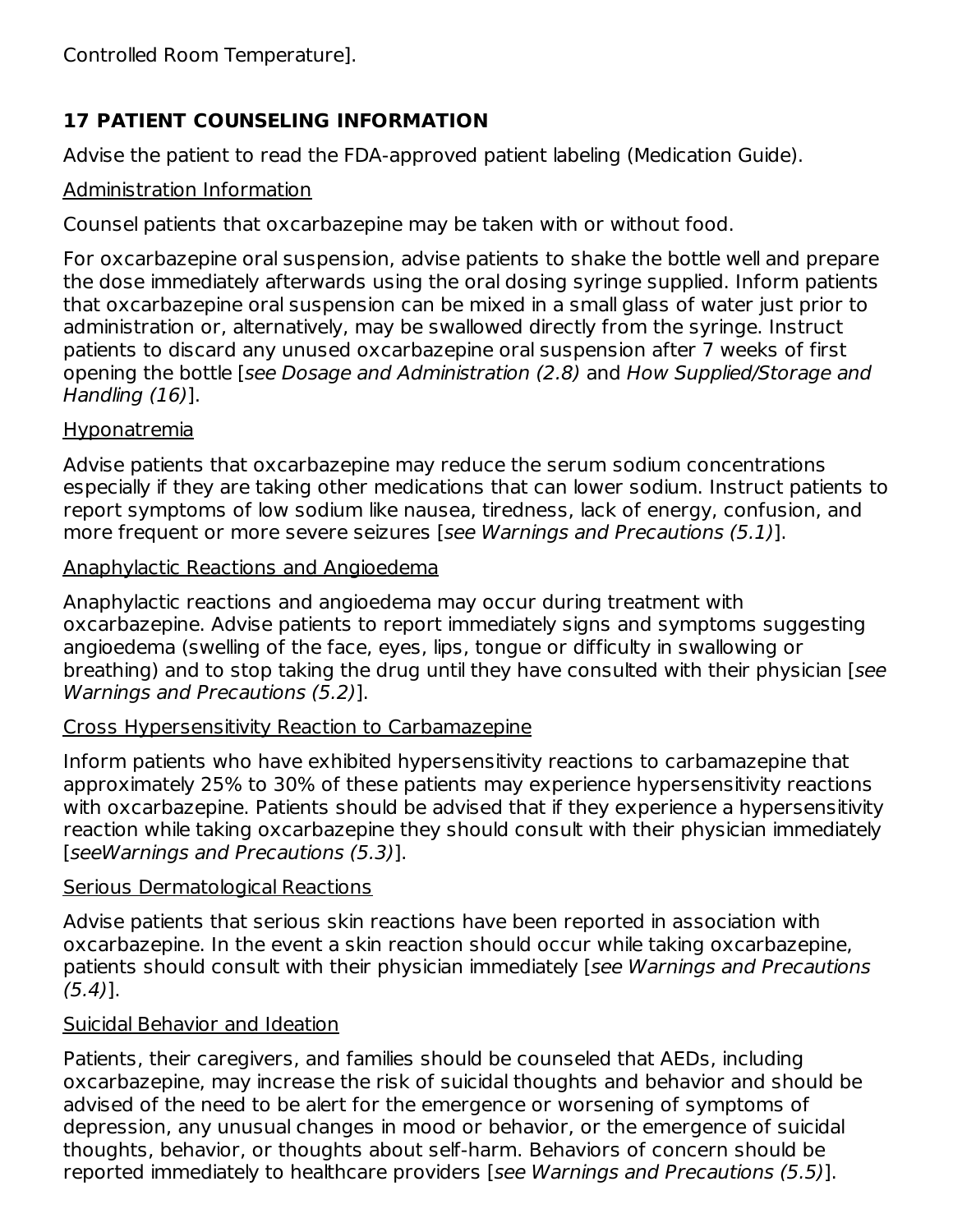### Driving and Operating Machinery

Advise patients that oxcarbazepine may cause adverse reactions such as dizziness, somnolence, ataxia, visual disturbances, and depressed level of consciousness. Accordingly, advise patients not to drive or operate machinery until they have gained sufficient experience on oxcarbazepine to gauge whether it adversely affects their ability to drive or operate machinery [see Warnings and Precautions (5.7) and Adverse Reactions (6)].

### Multi-Organ Hypersensitivity

Instruct patients that a fever associated with other organ system involvement (e.g., rash, lymphadenopathy, hepatic dysfunction) may be drug-related and should be reported to their healthcare provider immediately [see Warnings and Precautions (5.8)].

### Hematologic Events

Advise patients that there have been rare reports of blood disorders reported in patients treated with oxcarbazepine. Instruct patients to immediately consult with their physician if they experience symptoms suggestive of blood disorders [see Warnings and Precautions (5.9)].

### Drug Interactions

Caution female patients of reproductive potential that the concurrent use of oxcarbazepine with hormonal contraceptives may render this method of contraception less effective [see Drug Interactions (7.2) andUse in Specific Populations (8.1)]. Additional non-hormonal forms of contraception are recommended when using oxcarbazepine.

Caution should be exercised if alcohol is taken in combination with oxcarbazepine, due to a possible additive sedative effect.

### **Pregnancy Registry**

Encourage patients to enroll in the North American Antiepileptic Drug (NAAED) Pregnancy Registry if they become pregnant. This registry is collecting information about the safety of antiepileptic drugs during pregnancy [see Use in Specific Populations (8.1)].

Manufactured by:

Akorn Operating Company LLC

Lake Forest, IL 60045

Rev.312:01 06/21

## **Medication Guide**

#### **MEDICATION GUIDE OxcarbazepineOral Suspension (ox" kar baz' e peen)**

**What is the most important information I should know about Oxcarbazepine Oral Suspension?**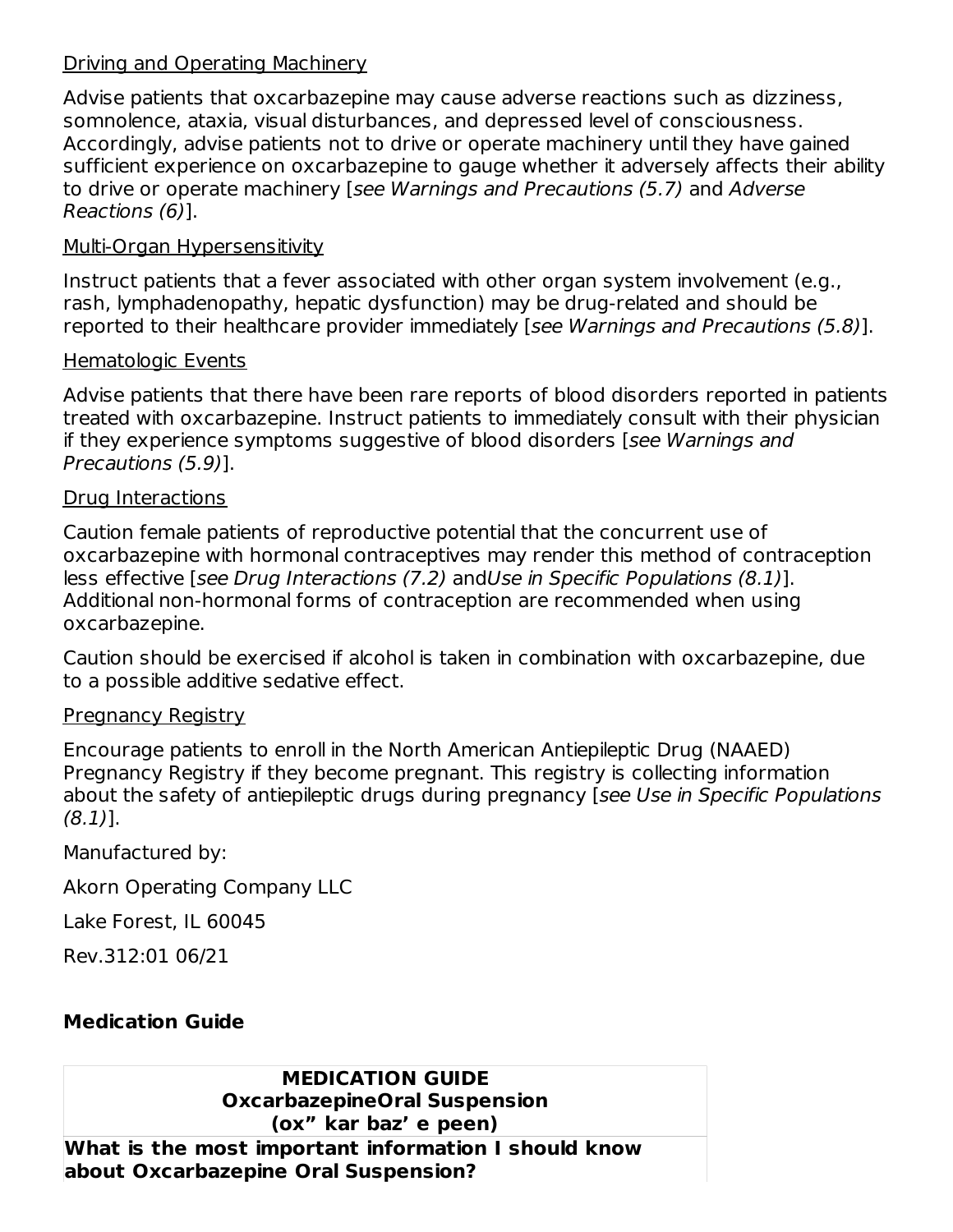#### **Do not stop taking Oxcarbazepine Oral Suspension without first talking to your healthcare provider.** Stopping

Oxcarbazepine Oral Suspension suddenly can cause serious problems.

### **Oxcarbazepine Oral Suspension can cause serious side effects, including:**

**1. Oxcarbazepine Oral Suspension may cause the level of sodium in your blood to be low.** Symptoms of low blood sodium include:

- nausea
- tiredness (lack of energy)
- headache
- confusion
- more frequent or more severe seizures

Similar symptoms that are not related to low sodium may occur from taking Oxcarbazepine Oral Suspension. You should tell your healthcare provider if you have any of these side effects and if they bother you or they do not go away.

Some other medicines can also cause low sodium in your blood. Be sure to tell your healthcare provider about all the other medicines that you are taking.

Your healthcare provider may do blood tests to check your sodium levels during your treatment with Oxcarbazepine Oral Suspension.

**2. Oxcarbazepine Oral Suspension may also cause allergic reactions or serious problems which may affect organs and other parts of your body like the liver or blood cells.** You may or may not have a rash with these types of reactions.

**Call your healthcare provider right away if you have any of the following:**

- swelling of your face, eyes, lips, or tongue
- trouble swallowing or breathing
- a skin rash
- hives
- fever, swollen glands, or sore throat that do not go away or come and go
- painful sores in the mouth or around your eyes
- yellowing of your skin or eyes
- unusual bruising or bleeding
- severe fatigue or weakness
- severe muscle pain
- frequent infections or infections that do not go away

Many people who are allergic to carbamazepine are also allergic to Oxcarbazepine Oral Suspension. Tell your healthcare provider if you are allergic to carbamazepine.

**3. Like other antiepileptic drugs, Oxcarbazepine Oral Suspension may cause suicidal thoughts or actions in a very small number of people, about 1 in 500.**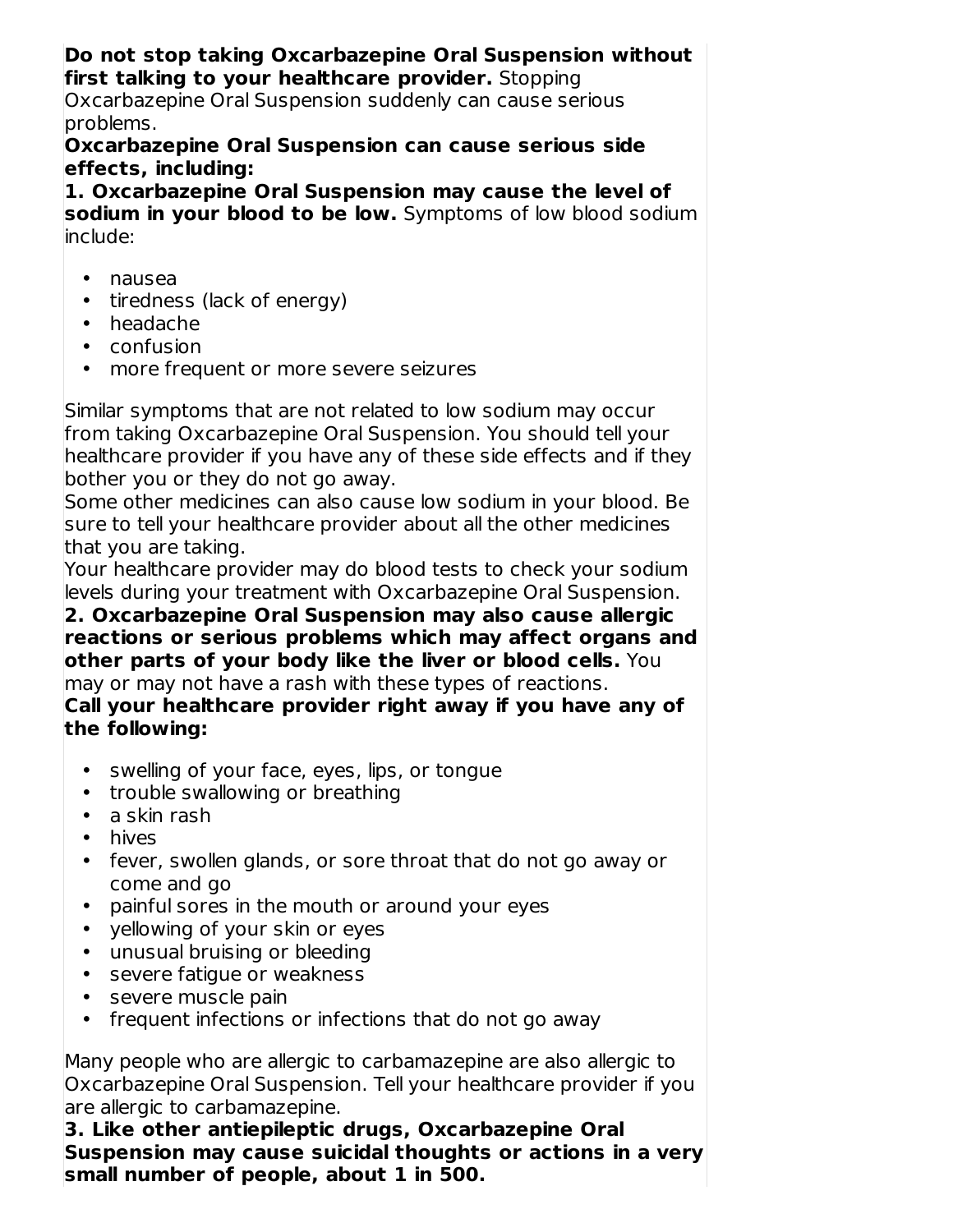### **Call a healthcare provider right away if you have any of these symptoms, especially if they are new, worse, or worry you:**

- thoughts about suicide or dying
- attempts to commit suicide
- new or worse depression
- new or worse anxiety
- feeling agitated or restless
- panic attacks
- trouble sleeping (insomnia)
- new or worse irritability
- acting aggressive, being angry, or violent
- acting on dangerous impulses
- an extreme increase in activity and talking (mania)
- other unusual changes in behavior or mood

### **How can I watch for early symptoms of suicidal thoughts and actions?**

- Pay attention to any changes, especially sudden changes, in mood, behaviors, thoughts, or feelings.
- Keep all follow-up visits with your healthcare provider as scheduled.

Call your healthcare provider between visits as needed, especially if you are worried about symptoms.

### **Do not stop taking Oxcarbazepine Oral Suspension without first talking to a healthcare provider.**

- Stopping Oxcarbazepine Oral Suspension suddenly can cause serious problems.
- Stopping a seizure medicine suddenly in a patient who has epilepsy may cause seizures that will not stop (status epilepticus).

Suicidal thoughts or actions may be caused by things other than medicines. If you have suicidal thoughts or actions, your healthcare provider may check for other causes.

### **What is Oxcarbazepine Oral Suspension?** Oxcarbazepine Oral Suspension is a prescription medicine used:

- alone or with other medicines to treat partial seizures in adults
- alone to treat partial-onset seizures in children 4 years and older
- with other medicines to treat partial-onset seizures in children 2 years and older

It is not known if Oxcarbazepine Oral Suspension is safe and effective for use alone to treat partial-onset seizures in children less than 4 years of age **or** for use with other medicines to treat partial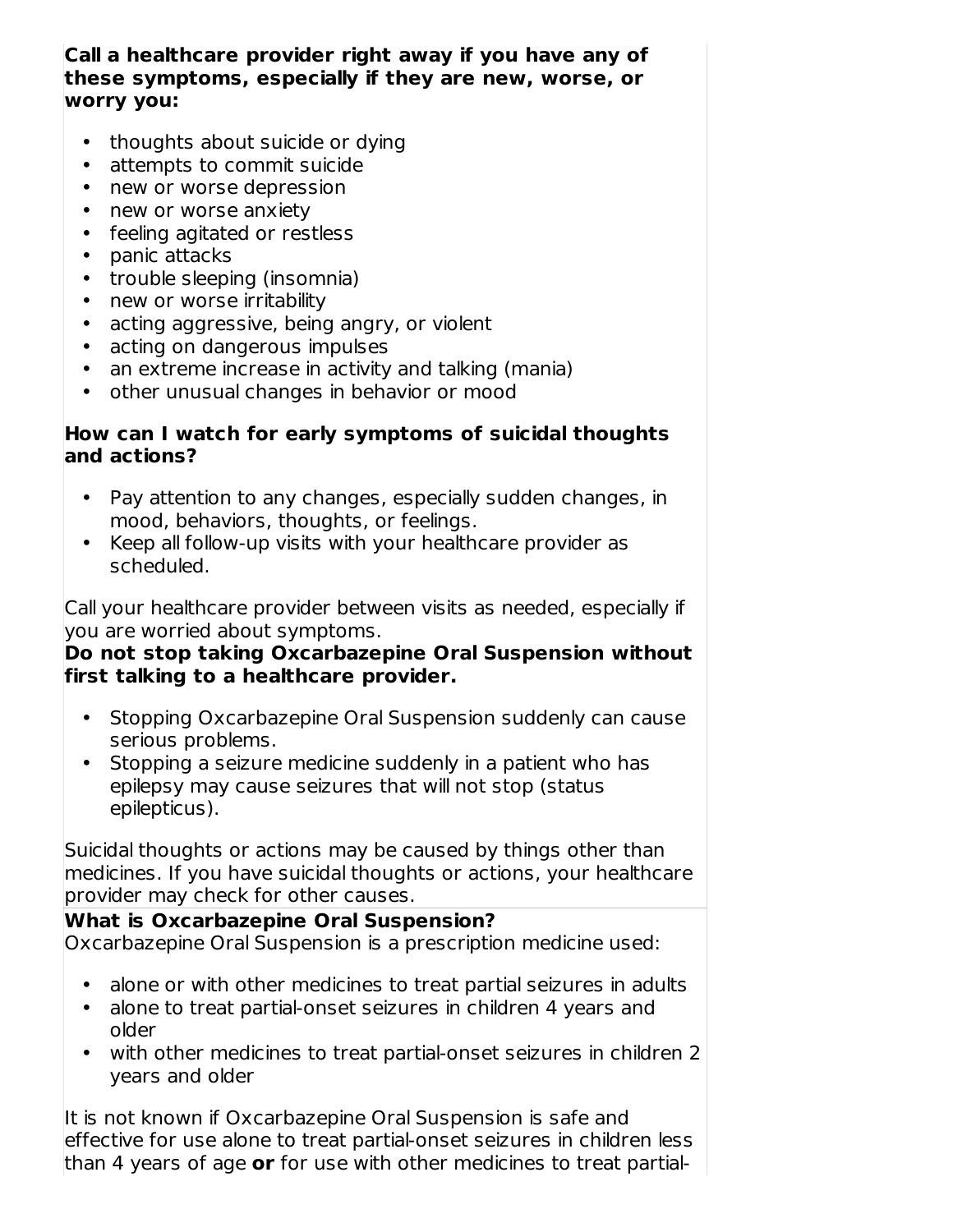onset seizures in children less than 2 years of age.

**Do not take Oxcarbazepine Oral Suspension if you are** allergic to Oxcarbazepine Oral Suspension or any of the other ingredients in Oxcarbazepine Oral Suspension, or to eslicarbazepine acetate. See the end of this Medication Guide for a complete list of ingredients in Oxcarbazepine Oral Suspension.

Many people who are allergic to carbamazepine are also allergic to Oxcarbazepine Oral Suspension. Tell your healthcare provider if you are allergic to carbamazepine.

**Before taking Oxcarbazepine Oral Suspension, tell your healthcare provider about all your medical conditions, including if you:**

- have or have had suicidal thoughts or actions, depression or mood problems
- have liver problems
- have kidney problems
- are allergic to carbamazepine. Many people who are allergic to carbamazepine are also allergic to Oxcarbazepine Oral Suspension.
- use birth control medicine. Oxcarbazepine Oral Suspension may cause your birth control medicine to be less effective. Talk to your healthcare provider about the best birth control method to use.
- are pregnant or plan to become pregnant. Oxcarbazepine Oral Suspension may harm your unborn baby. Tell your healthcare provider right away if you become pregnant while taking Oxcarbazepine Oral Suspension. You and your healthcare provider will decide if you should take Oxcarbazepine Oral Suspension while you are pregnant.

If you become pregnant while taking Oxcarbazepine Oral Suspension, talk to your healthcare provider about registering with the North American Antiepileptic Drug (NAAED) Pregnancy Registry. The purpose of this registry is to collect information about the safety of antiepileptic medicine during pregnancy. You can enroll in this registry by calling 1-888-233-2334.

• are breastfeeding or plan to breastfeed. Oxcarbazepine passes into breast milk. Talk with your healthcare provider about the best way to feed your baby if you take Oxcarbazepine Oral Suspension.

**Tell your healthcare provider about all the medicines you**

**take,** including prescription and over-the-counter medicines, vitamins, and herbal supplements. Taking Oxcarbazepine Oral Suspension with certain other medicines may cause side effects or affect how well they work. Do not start or stop other medicines without talking to your healthcare provider.

Know the medicines you take. Keep a list of them to show your healthcare provider and pharmacist when you get a new medicine.

**How should I take Oxcarbazepine Oral Suspension?**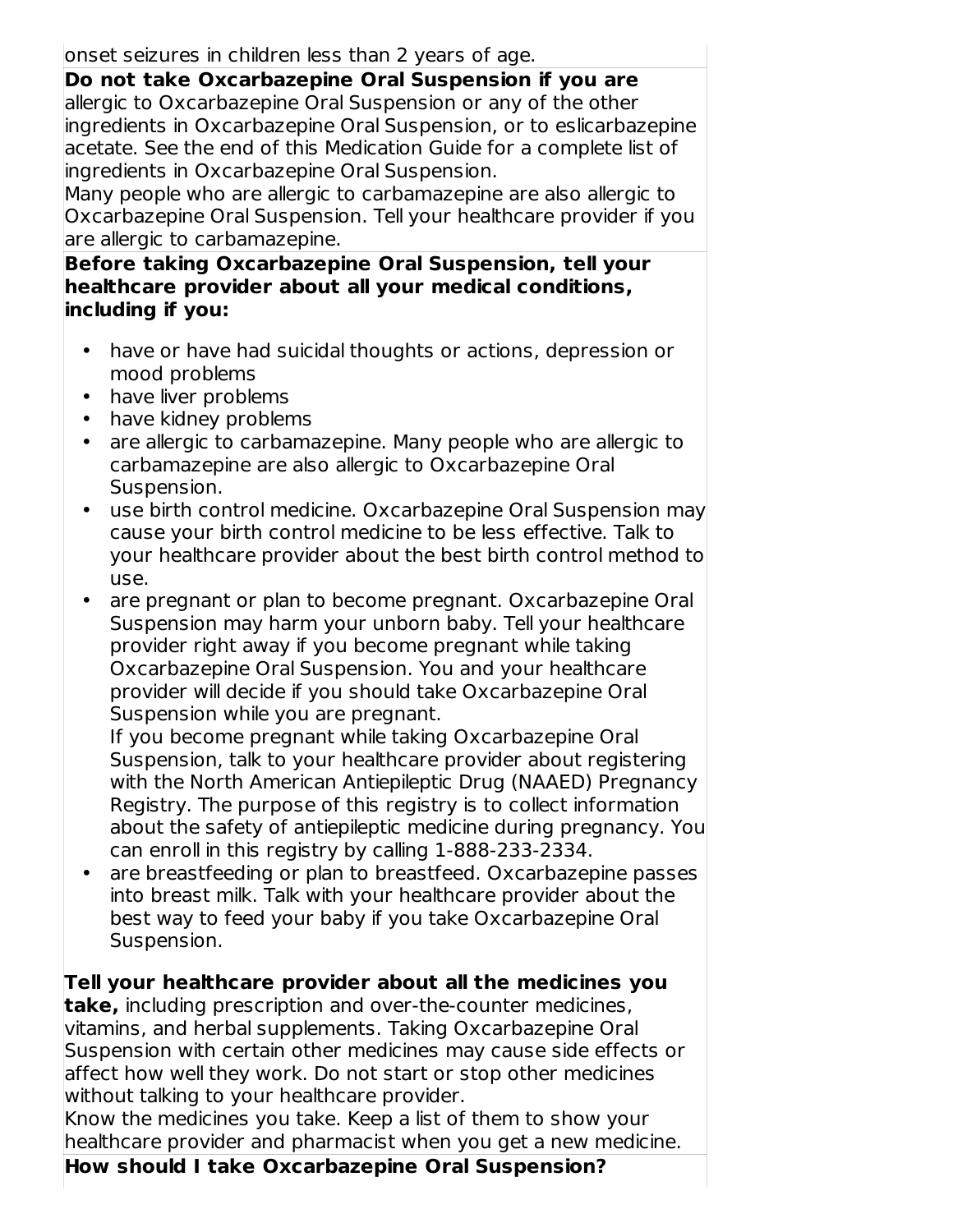- Do not stop taking Oxcarbazepine Oral Suspension without talking to your healthcare provider. Stopping Oxcarbazepine Oral Suspension suddenly can cause serious problems, including seizures that will not stop (status epilepticus).
- Take Oxcarbazepine Oral Suspension exactly as prescribed. Your healthcare provider may change your dose. Your healthcare provider will tell you how much Oxcarbazepine Oral Suspension to take.
- Take Oxcarbazepine Oral Suspension 2 times a day.
- Take Oxcarbazepine Oral Suspension with or without food.
- Before taking Oxcarbazepine Oral Suspension shake the bottle well and use the oral dosing syringe that comes with your oral suspension to measure the amount of medicine needed. Oxcarbazepine Oral Suspension can be mixed in a small glass of water, or swallowed directly from the syringe. Clean the syringe with warm water and let it dry after each use.
- If you take too much Oxcarbazepine Oral Suspension, call your healthcare provider right away.

### **What should I avoid while taking Oxcarbazepine Oral Suspension?**

- Do not drive or operate machinery until you know how Oxcarbazepine Oral Suspension affects you. Oxcarbazepine Oral Suspension may slow your thinking and motor skills.
- Do not drink alcohol or take other drugs that make you sleepy or dizzy while taking Oxcarbazepine Oral Suspension until you talk to your healthcare provider. Oxcarbazepine Oral Suspension taken with alcohol or drugs that cause sleepiness or dizziness may make your sleepiness or dizziness worse.

### **What are the possible side effects of Oxcarbazepine Oral Suspension?**

See **"What is the most important information I should know about Oxcarbazepine Oral Suspension?"**

**Oxcarbazepine Oral Suspension may cause other serious side effects including:**

- trouble concentrating
- problems with your speech and language
- feeling confused
- feeling sleepy and tired
- trouble with walking and coordination
- seizures that can happen more often or become worse, especially in children

**Get medical help right away if you have any of the symptoms listed above or listed in "What is the most important information I should know about Oxcarbazepine Oral Suspension?"**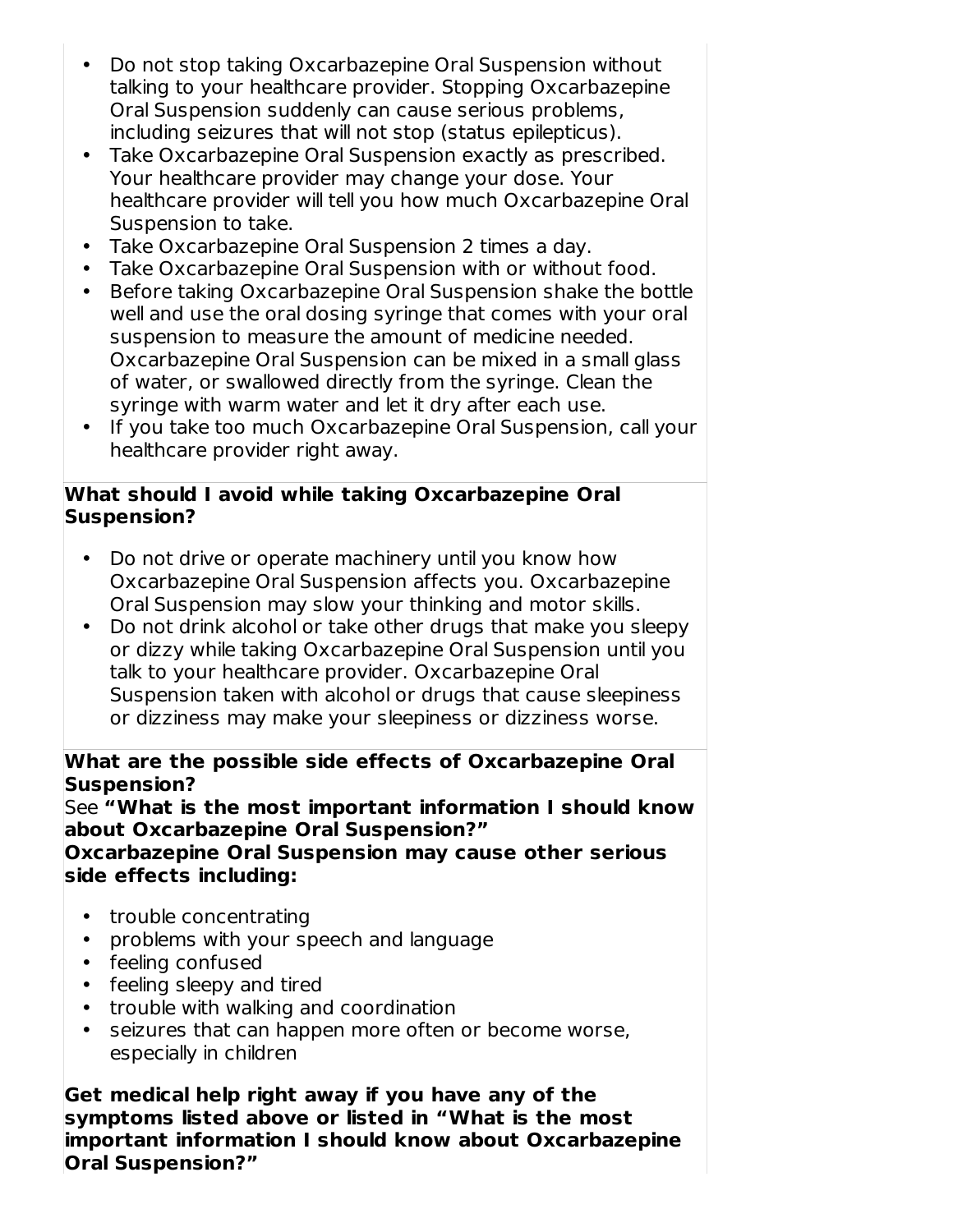### **The most common side effects of Oxcarbazepine Oral Suspension include:**

- dizziness
- sleepiness
- double vision
- tiredness
- nausea
- vomiting
- problems with vision
- trembling
- problems with walking and coordination (unsteadiness)
- rash

These are not all the possible side effects of Oxcarbazepine Oral Suspension. Tell your healthcare provider if you have any side effect that bothers you or that does not go away.

### **Call your doctor for medical advice about side effects. You may report side effects to Akorn Operating Company LLC at 1-800-932-5676 or FDA at 1-800-FDA-1088.**

# **How should I store Oxcarbazepine Oral Suspension?**

- Store Oxcarbazepine Oral Suspension at room temperature between 15°C to 30°C (59°F to 86°F)
- Keep Oxcarbazepine Oral Suspension in the original container and use within 7 weeks of first opening the bottle. Shake well before using.

### **Keep Oxcarbazepine Oral Suspension and all medicines out of the reach of children.**

### **General Information about the safe and effective use of Oxcarbazepine Oral Suspension.**

Medicines are sometimes prescribed for purposes other than those listed in a Medication Guide. Do not use Oxcarbazepine Oral Suspension for a condition for which it was not prescribed. Do not give Oxcarbazepine Oral Suspension to other people, even if they have the same symptoms that you have. It may harm them. You can ask your pharmacist or healthcare provider for information about Oxcarbazepine Oral Suspension that is written for health professionals.

### **What are the ingredients in Oxcarbazepine Oral Suspension?**

## **Active ingredient:** oxcarbazepine

**Inactive ingredients:** artificial yellow plum flavor; ascorbic acid; methylparaben; microcrystalline cellulose and carboxymethyl cellulose sodium; natural and artificial lemon cream flavor; PEG-8 stearate; propylene glycol; propylparaben; purified water; saccharin sodium; sorbic acid; sorbitol solution.

Manufactured by:

Akorn Operating Company LLC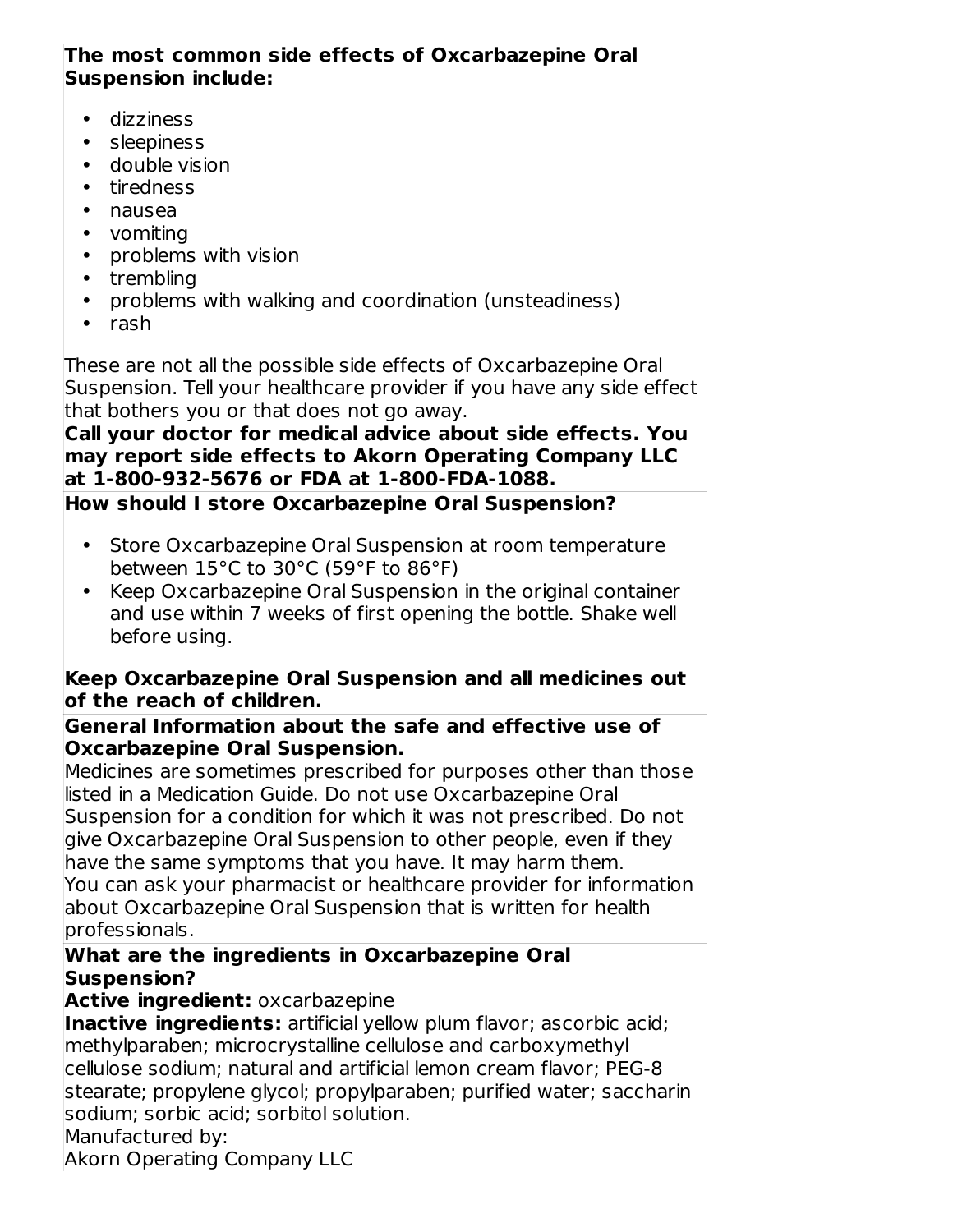This Medication Guide has been approved by the U.S. Food and Drug Administration Issued: June 2021

### **Instructions for Use**

**Oxcarbazepine Oral Suspension 300 mg/5 mL**

### **Instructions for Use**

**Read these instructions carefully to learn how to use the medicine dispensing system correctly.**

### **The Medicine Dispensing System**

There are 3 parts to the dispensing system.



- 1. A **plastic adapter** that you push into the neck of the bottle the first time that you open the bottle. The adapter must always stay in the bottle.
- 2. A **bottle** containing 250 mL of the medicine, with a child-resistant cap. Always replace the cap after use.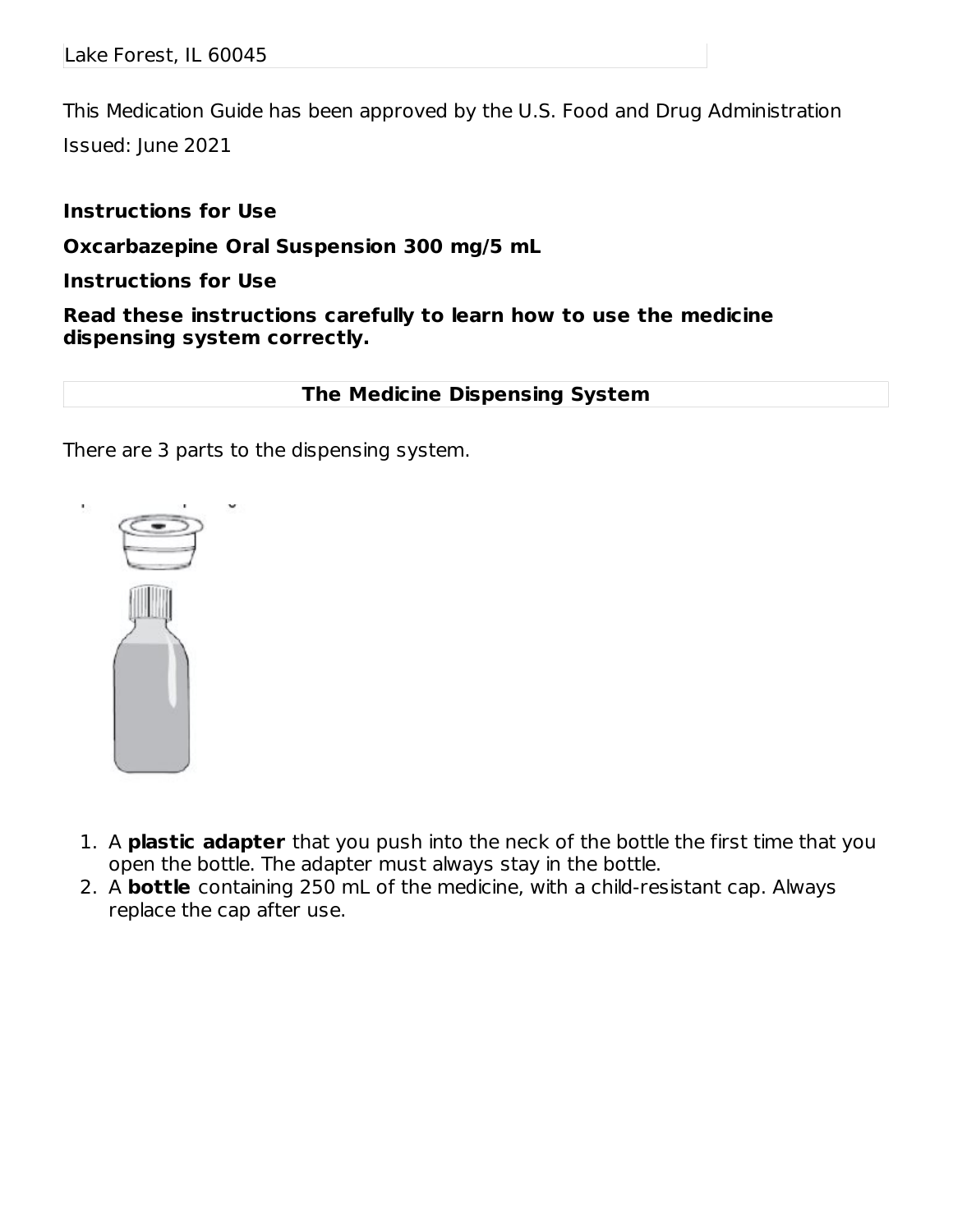

3. A 10 mL **oral dosing syringe** that fits into the plastic adapter to withdraw the prescribed dose of medicine from the bottle.

### **Preparing the Bottle**



- 1. Shake the bottle of medicine for **at least 10 seconds**.
- 2. Remove the plastic safety seal.
- 3. Remove the child-resistant cap by pushing it **firmly** down and turning it counterclockwise – to the left (as shown on the top of the cap).

**Note:** Save the cap so you can close the bottle after each use.

- 4. Hold the open bottle upright on a table and push the plastic adapter **firmly** into the neck of the bottle as far as you can.
- 1. **Replace the cap to be sure that the adapter has been fully forced into the neck of the bottle.**

Note: You may not be able to push the adapter fully down, but it will be forced into the bottle when you screw the cap back on.

Now the bottle is ready to use with the syringe. The adapter must always stay in the bottle. The child-resistant cap should seal the bottle in between use.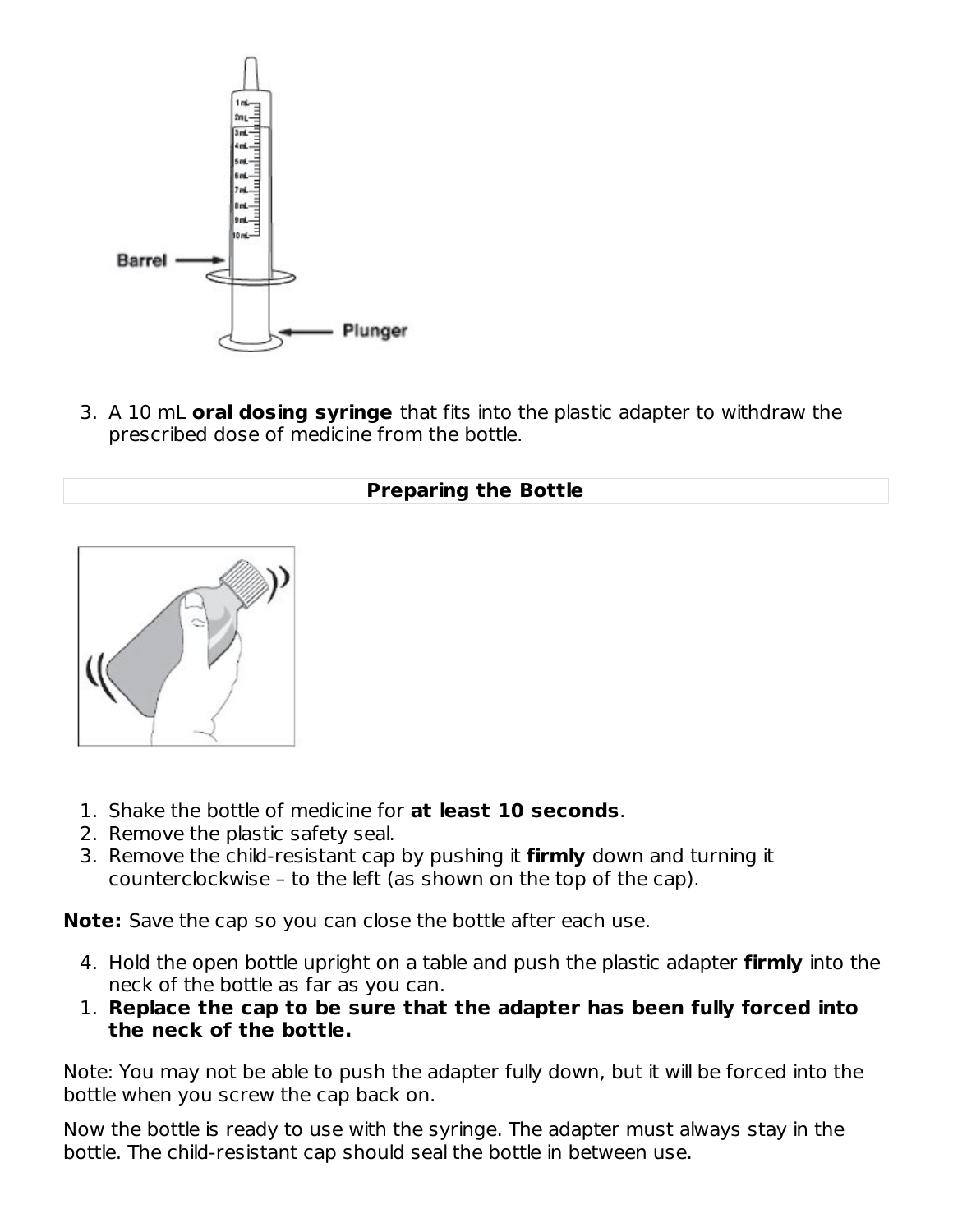

## **Taking the Medicine**



- 1. Shake the bottle well. Prepare the dose right away.
- 2. Push and turn the child-resistant cap to open the bottle.

**Note:** Always replace the cap after use.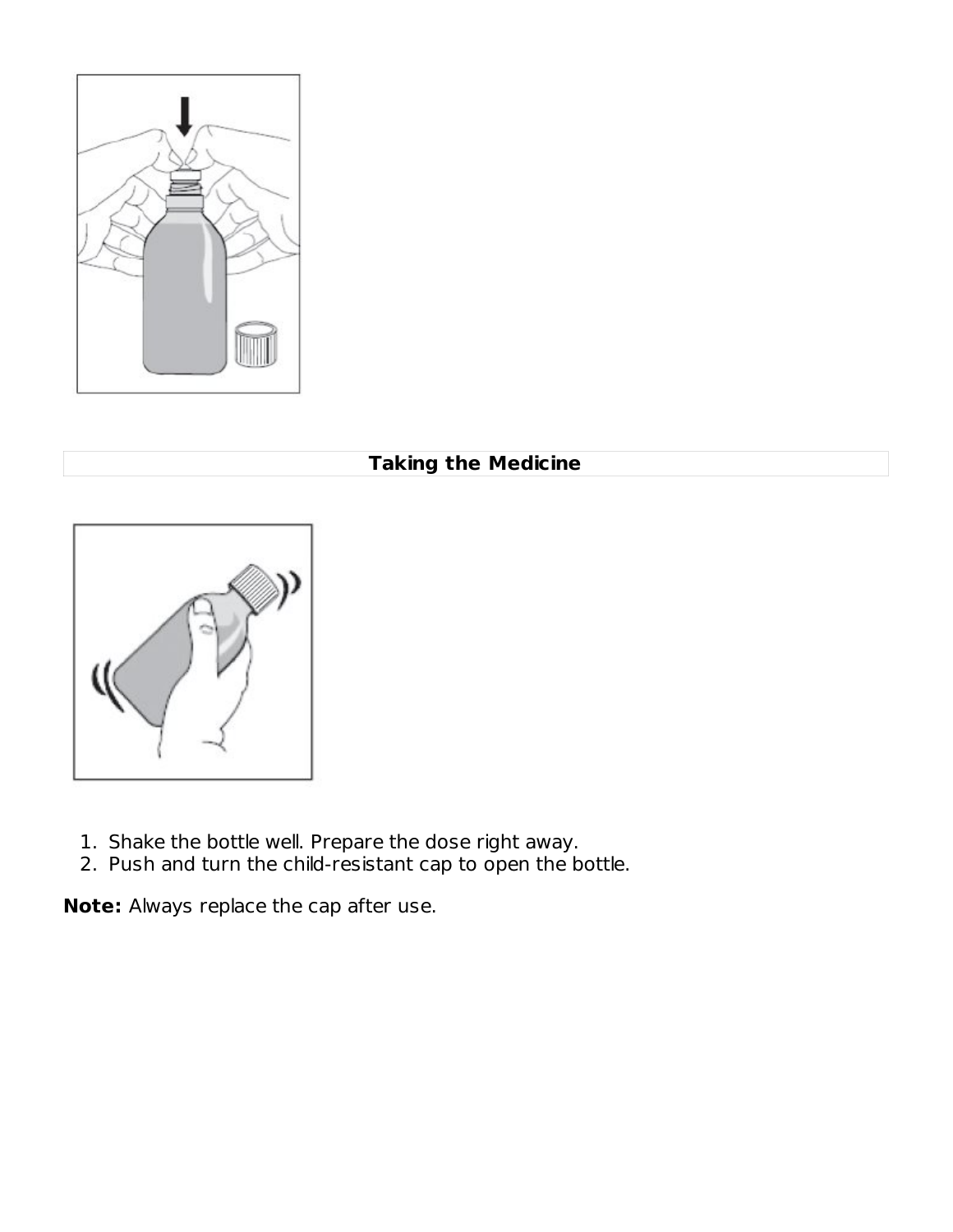

- 3. Check that the plunger is all the way down inside the barrel of the syringe.
- 4. Keep the bottle upright and push the syringe **firmly** into the plastic adapter.



- 4. Hold the syringe in place and carefully turn the bottle upside down.
- 5. Slowly pull the plunger out so that the syringe fills with some medicine. Push the plunger back in just far enough to completely push out any large air bubbles that may be trapped in the syringe.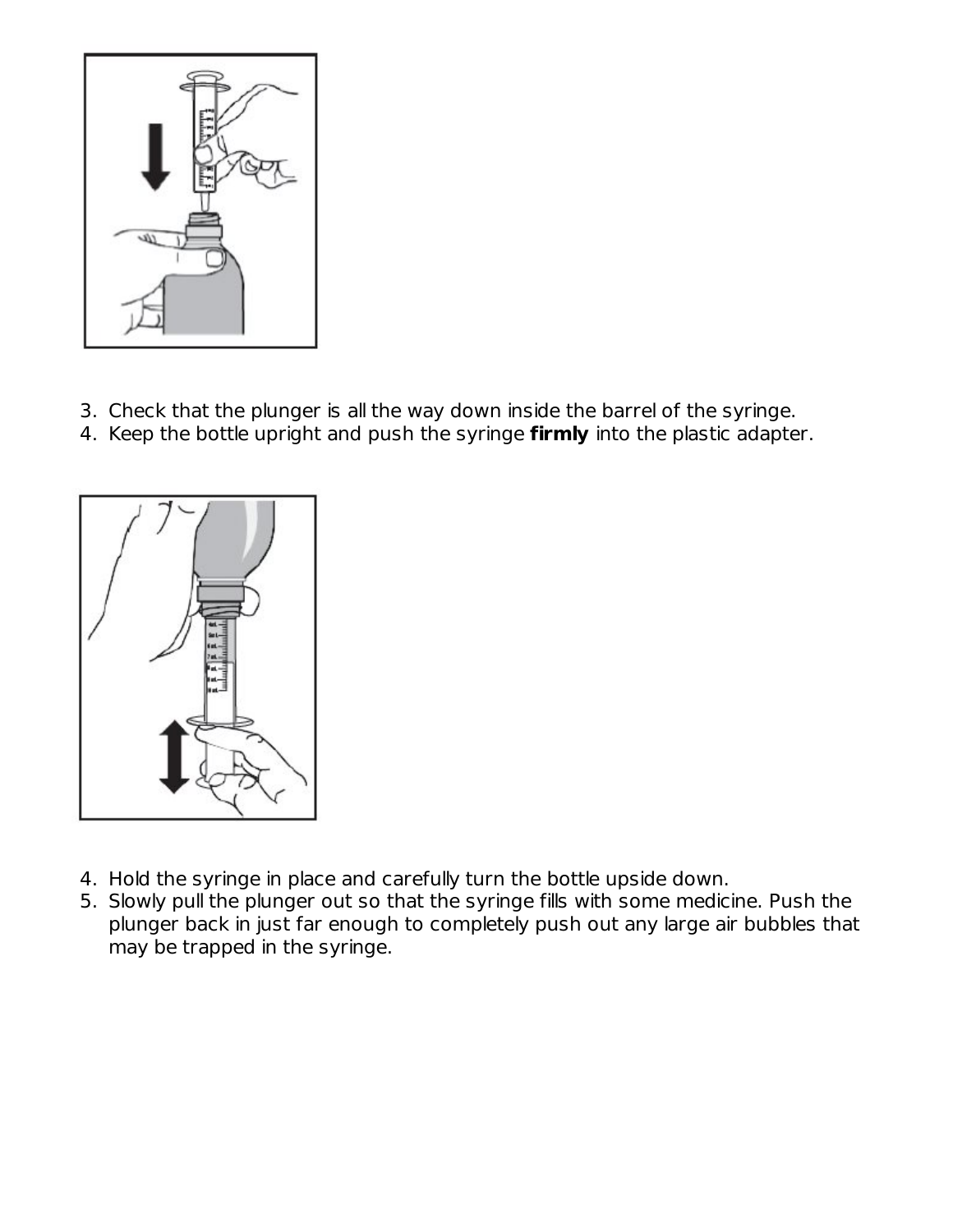

6. Slowly pull the plunger out until the top edge of the plunger is exactly level with the marker on the syringe barrel for the prescribed dose.

Note: If the prescribed dose is more than 10 mL, you will need to refill the syringe to make up the full dose.



7. Carefully turn the bottle upright. Take out the syringe by gently twisting it out of the plastic adapter. The plastic adapter should stay in the bottle.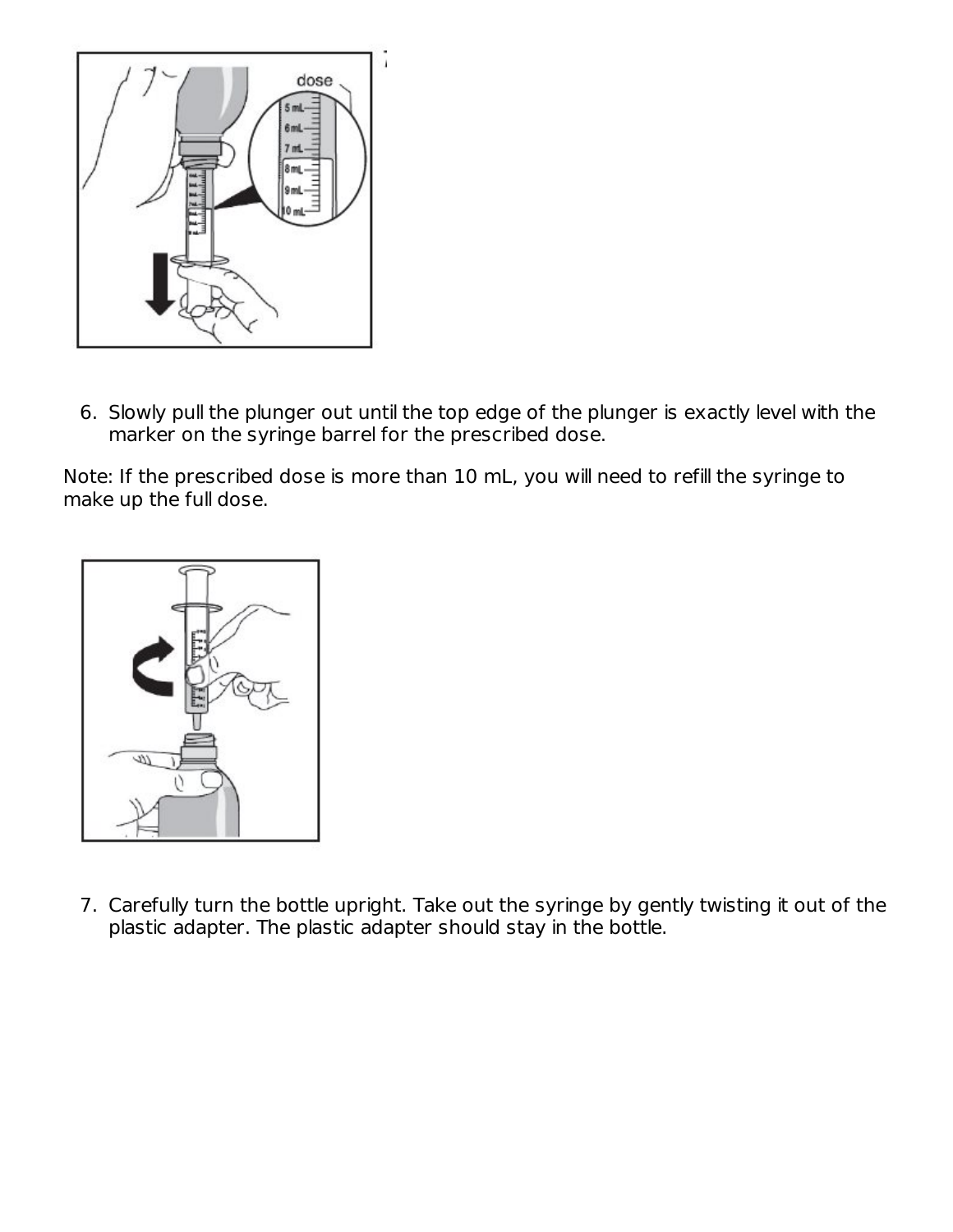

8. You can mix the dose of medicine in a small glass of water before it is swallowed, or you can drink it directly from the syringe.

a. **If you mix the medicine with water,** add some water to a glass. Push in the plunger on the syringe all the way to empty all the medicine into the glass. Stir the medicine in the water and drink it all.

b. **If you use the syringe to take the medicine,** the patient must sit upright. Push the plunger **slowly** to let the patient swallow the medicine.

9. Replace the child-resistant cap after use.

Cleaning: After use, rinse the syringe with warm water and allow it to dry thoroughly.

Manufactured by:

Akorn Operating Company LLC

Lake Forest, IL 60045

Rev.312:01 06/21

## **PACKAGE/LABEL PRINCIPAL DISPLAY PANEL**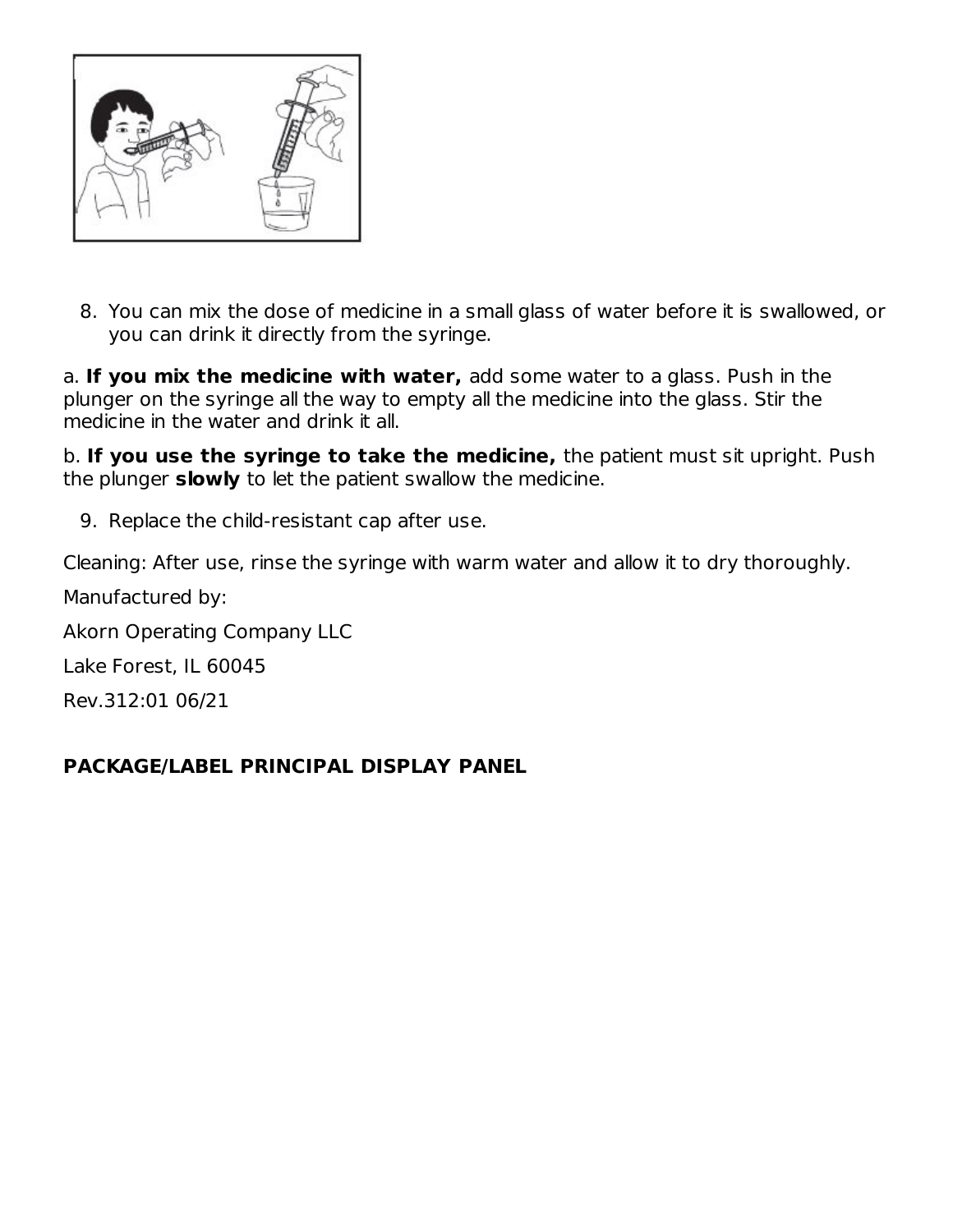

#### AKORN

NDC 50383-312-84

#### **Oxcarbazepine Oral Suspension, USP**

**300 mg/5 mL**

### **PHARMACIST: DISPENSE WITH MEDICATION GUIDE ENCLOSED OR PROVIDED SEPARATELY.**

**Shake well before using.**

**Rx only**

**250 mL**

## **OXCARBAZEPINE**

oxcarbazepine suspension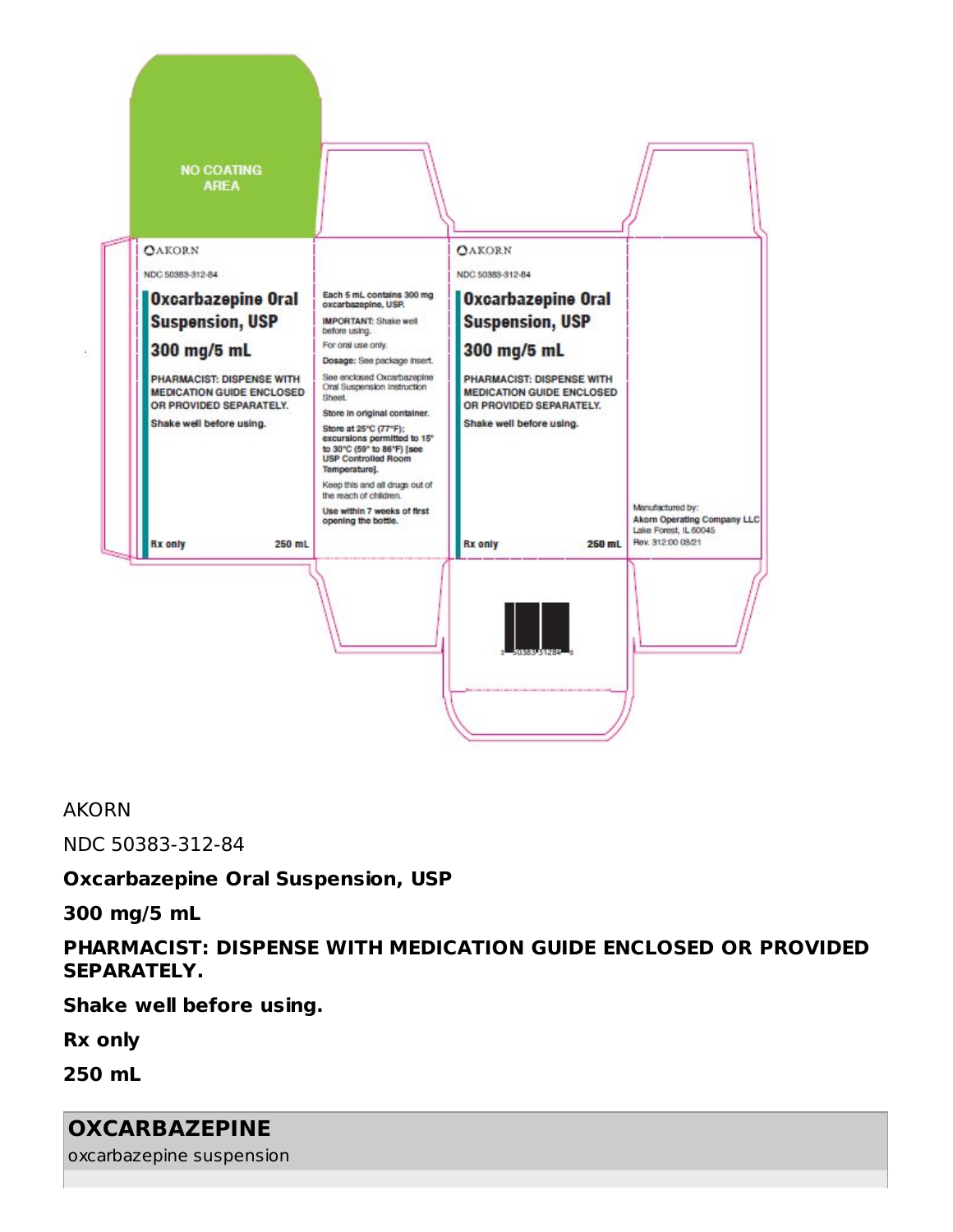| <b>Product Information</b>                                                     |                                                                                            |                                       |                                     |  |  |
|--------------------------------------------------------------------------------|--------------------------------------------------------------------------------------------|---------------------------------------|-------------------------------------|--|--|
| <b>Product Type</b>                                                            | HUMAN PRESCRIPTION DRUG<br><b>Item Code (Source)</b>                                       |                                       | NDC:50383-312                       |  |  |
| <b>Route of Administration</b>                                                 | ORAL                                                                                       |                                       |                                     |  |  |
|                                                                                |                                                                                            |                                       |                                     |  |  |
|                                                                                |                                                                                            |                                       |                                     |  |  |
| <b>Active Ingredient/Active Moiety</b>                                         |                                                                                            |                                       |                                     |  |  |
|                                                                                | <b>Ingredient Name</b>                                                                     | <b>Basis of Strength</b>              | <b>Strength</b>                     |  |  |
|                                                                                | OXCARBAZEPINE (UNII: VZ15B1W380) (OXCARBAZEPINE - UNII:VZ15B1W380) OXCARBAZEPINE           |                                       | 300 mg in 5 mL                      |  |  |
|                                                                                |                                                                                            |                                       |                                     |  |  |
| <b>Inactive Ingredients</b>                                                    |                                                                                            |                                       |                                     |  |  |
|                                                                                | <b>Ingredient Name</b>                                                                     |                                       | <b>Strength</b>                     |  |  |
| <b>ASCORBIC ACID (UNII: PQ6CK8PD0R)</b>                                        |                                                                                            |                                       |                                     |  |  |
| <b>METHYLPARABEN (UNII: A2I8C7HI9T)</b>                                        |                                                                                            |                                       |                                     |  |  |
| MICROCRYSTALLINE CELLULOSE (UNII: OP1R32D61U)                                  |                                                                                            |                                       |                                     |  |  |
| CARBOXYMETHYLCELLULOSE (UNII: 05JZ17B19X)<br>PEG-8 STEARATE (UNII: 2P9L47VI5E) |                                                                                            |                                       |                                     |  |  |
| <b>PROPYLENE GLYCOL (UNII: 6DC9Q167V3)</b>                                     |                                                                                            |                                       |                                     |  |  |
| <b>PROPYLPARABEN (UNII: Z8IX2SC10H)</b>                                        |                                                                                            |                                       |                                     |  |  |
| <b>WATER (UNII: 059QF0KO0R)</b>                                                |                                                                                            |                                       |                                     |  |  |
| <b>SACCHARIN SODIUM (UNII: SB8ZUX40TY)</b>                                     |                                                                                            |                                       |                                     |  |  |
| SORBIC ACID (UNII: X045W989B)                                                  |                                                                                            |                                       |                                     |  |  |
| <b>SORBITOL (UNII: 506T60A25R)</b>                                             |                                                                                            |                                       |                                     |  |  |
|                                                                                |                                                                                            |                                       |                                     |  |  |
|                                                                                |                                                                                            |                                       |                                     |  |  |
| <b>Product Characteristics</b>                                                 |                                                                                            |                                       |                                     |  |  |
| WHITE (off-white to slightly brown or slightly reddish)<br>Color               | <b>Score</b>                                                                               |                                       |                                     |  |  |
| <b>Shape</b>                                                                   |                                                                                            |                                       | <b>Size</b><br><b>Imprint Code</b>  |  |  |
|                                                                                | PLUM (Artificial yellow plum), LEMON (natural and artificial lemon cream)<br><b>Flavor</b> |                                       |                                     |  |  |
| <b>Contains</b>                                                                |                                                                                            |                                       |                                     |  |  |
|                                                                                |                                                                                            |                                       |                                     |  |  |
| <b>Packaging</b>                                                               |                                                                                            |                                       |                                     |  |  |
| #<br><b>Item Code</b>                                                          | <b>Package Description</b>                                                                 | <b>Marketing Start</b><br><b>Date</b> | <b>Marketing End</b><br><b>Date</b> |  |  |
| NDC:50383-312-1 in 1 CARTON<br>$\mathbf{1}$<br>84                              |                                                                                            | 07/07/2021                            |                                     |  |  |
| 1<br>Product                                                                   | 250 mL in 1 BOTTLE; Type 0: Not a Combination                                              |                                       |                                     |  |  |
|                                                                                |                                                                                            |                                       |                                     |  |  |
|                                                                                |                                                                                            |                                       |                                     |  |  |
| <b>Marketing Information</b>                                                   |                                                                                            |                                       |                                     |  |  |
| <b>Marketing</b><br>Category                                                   | <b>Application Number or Monograph</b><br><b>Citation</b>                                  | <b>Marketing Start</b><br><b>Date</b> | <b>Marketing End</b><br><b>Date</b> |  |  |
| <b>ANDA</b><br>ANDA211420                                                      |                                                                                            |                                       |                                     |  |  |
|                                                                                |                                                                                            | 07/07/2021                            |                                     |  |  |